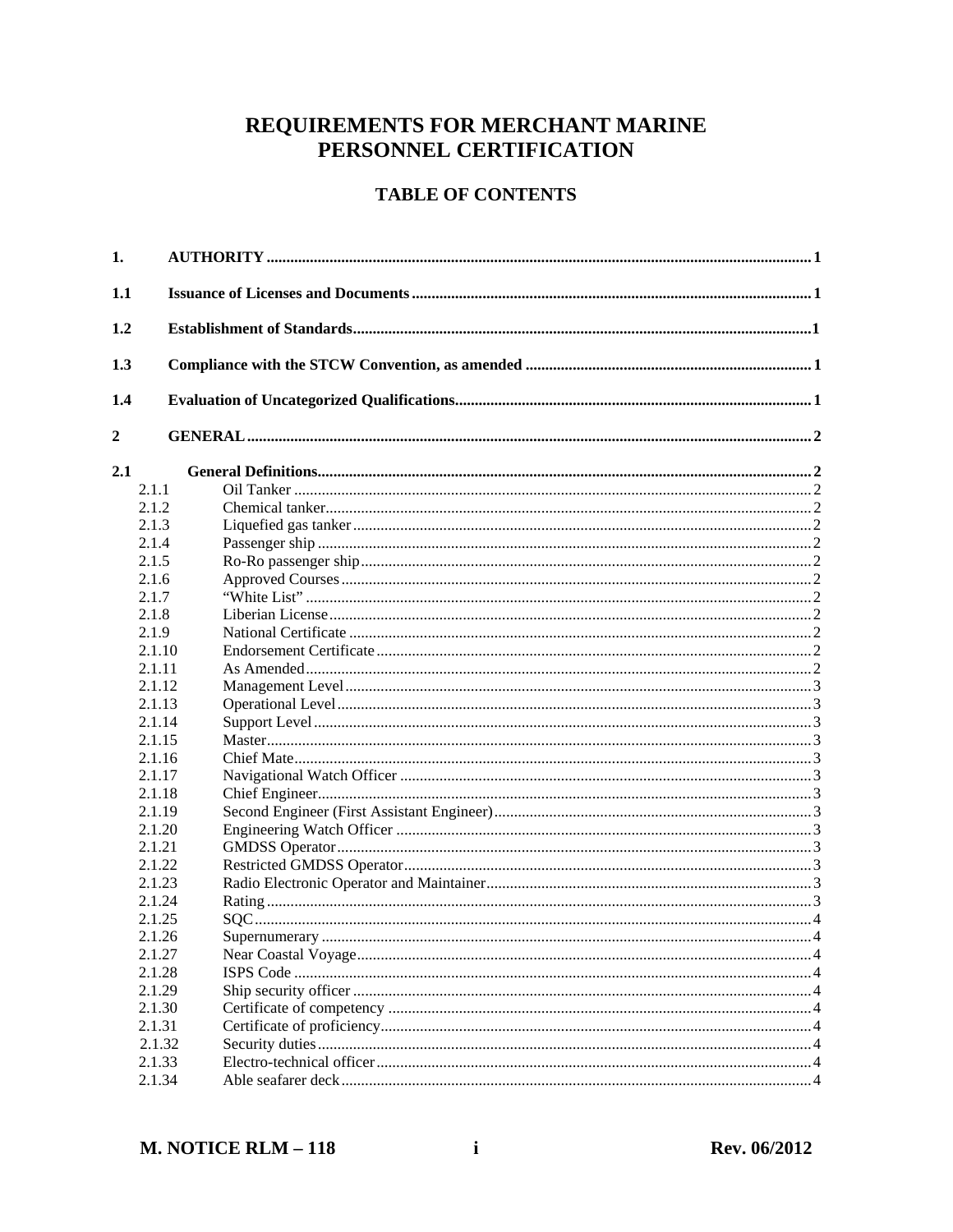|                         | 2.1.35 |  |
|-------------------------|--------|--|
|                         | 2.1.36 |  |
|                         | 2.1.37 |  |
|                         |        |  |
| 2.2                     |        |  |
|                         | 2.2.1  |  |
|                         | 2.2.2  |  |
|                         | 2.2.3  |  |
|                         | 2.2.4  |  |
|                         | 2.2.5  |  |
|                         | 2.2.6  |  |
|                         |        |  |
|                         | 2.2.7  |  |
|                         | 2.2.8  |  |
| 2.3                     |        |  |
|                         |        |  |
|                         | 2.3.1  |  |
| 2.4                     |        |  |
|                         |        |  |
|                         | 2.4.1  |  |
|                         |        |  |
| 3                       |        |  |
| 3.1                     |        |  |
| 3.2                     |        |  |
|                         |        |  |
| 3.3                     |        |  |
| 3.4                     |        |  |
| $\overline{\mathbf{4}}$ |        |  |
|                         |        |  |
| 4.1                     |        |  |
|                         | 4.1.1  |  |
|                         | 4.1.2  |  |
|                         | 4.1.3  |  |
|                         | 4.1.4  |  |
|                         | 4.1.5  |  |
|                         |        |  |
| 4.2                     |        |  |
|                         | 4.2.1  |  |
|                         | 4.2.2  |  |
|                         |        |  |
| 4.3                     |        |  |
|                         | 4.3.1  |  |
|                         | 4.3.2  |  |
|                         |        |  |
| 4.4                     |        |  |
|                         | 4.4.1  |  |
|                         | 4.4.2  |  |
|                         | 4.4.3  |  |
|                         |        |  |
| 4.5                     |        |  |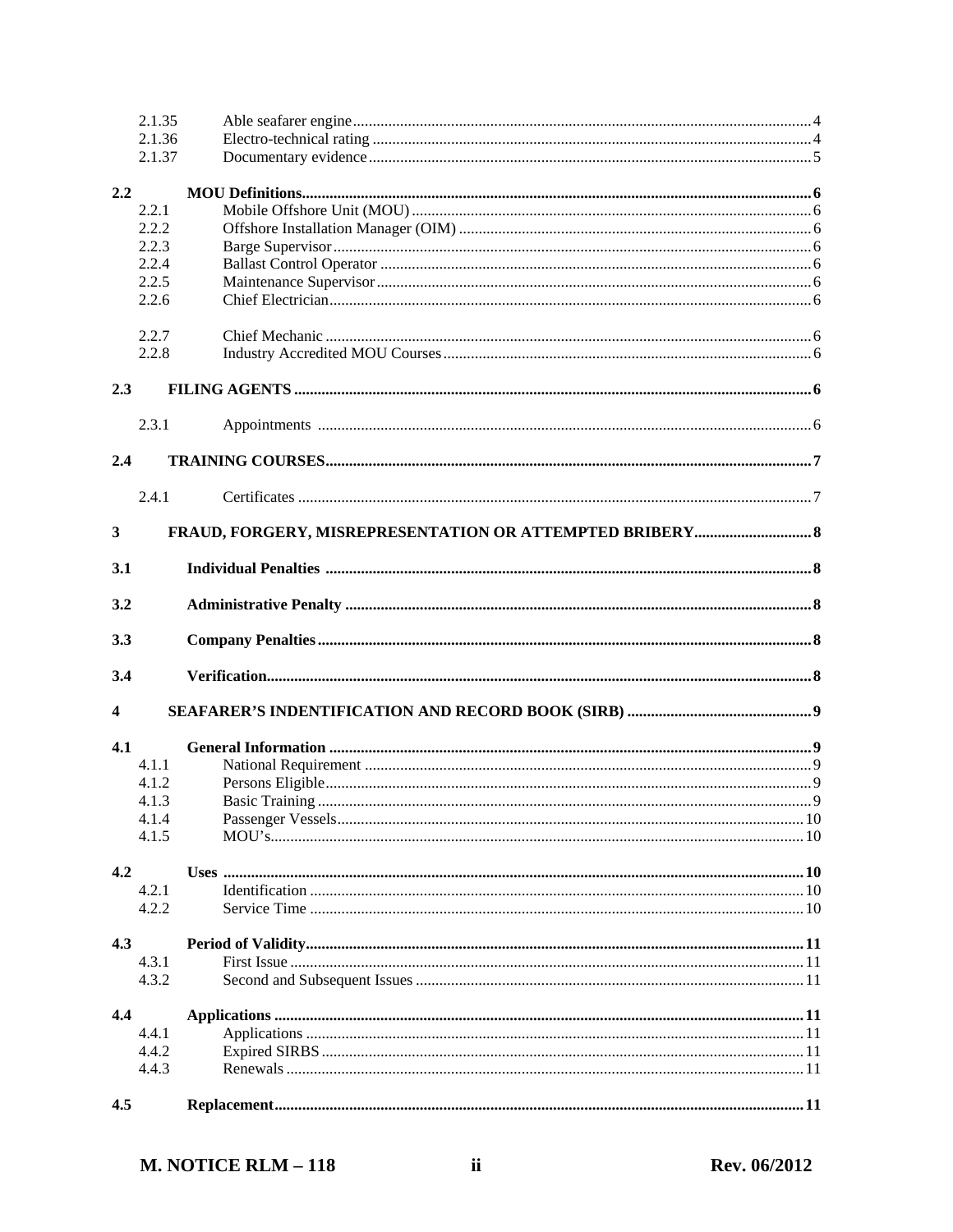|     | 4.5.1 |                                                                                                                                                                         |  |
|-----|-------|-------------------------------------------------------------------------------------------------------------------------------------------------------------------------|--|
|     | 4.5.2 |                                                                                                                                                                         |  |
|     | 4.5.3 |                                                                                                                                                                         |  |
|     | 4.5.4 |                                                                                                                                                                         |  |
| 5   |       |                                                                                                                                                                         |  |
| 5.1 |       |                                                                                                                                                                         |  |
|     | 5.1.1 |                                                                                                                                                                         |  |
|     | 5.1.2 | Date of Expiry of Watchstander Rating Certificates and Endorsements  13                                                                                                 |  |
|     | 5.1.3 |                                                                                                                                                                         |  |
| 5.2 |       | Requirements for Navigational Watch Certification and other Deck Department Ratings                                                                                     |  |
|     |       |                                                                                                                                                                         |  |
|     | 5.2.1 |                                                                                                                                                                         |  |
|     | 5.2.2 |                                                                                                                                                                         |  |
|     | 5.2.3 |                                                                                                                                                                         |  |
|     | 5.2.4 |                                                                                                                                                                         |  |
|     | 5.2.5 |                                                                                                                                                                         |  |
|     | 5.2.6 |                                                                                                                                                                         |  |
| 5.3 |       |                                                                                                                                                                         |  |
|     | 5.3.1 |                                                                                                                                                                         |  |
|     | 5.3.2 |                                                                                                                                                                         |  |
|     | 5.3.3 |                                                                                                                                                                         |  |
| 5.4 | 5.4.1 | Requirements for Engine Room Watch Certification and other "Engine Room" Ratings.                                                                                       |  |
|     | 5.4.2 |                                                                                                                                                                         |  |
|     | 5.4.3 |                                                                                                                                                                         |  |
|     | 5.4.4 |                                                                                                                                                                         |  |
|     | 5.4.5 |                                                                                                                                                                         |  |
|     | 5.4.6 |                                                                                                                                                                         |  |
| 5.5 |       | Examination for issuance of a Engineer Room Watchstander Certificate 19                                                                                                 |  |
|     | 5.5.1 |                                                                                                                                                                         |  |
|     | 5.5.2 |                                                                                                                                                                         |  |
|     | 5.5.3 |                                                                                                                                                                         |  |
| 5.6 |       | Requirements for Navigational & Engine Watch Certification for Cadets / Apprentices<br>Participating in a Merchant Marine Academy Program. (STCW, A-11/4 AND III/4)  19 |  |
|     | 5.6.1 |                                                                                                                                                                         |  |
|     | 5.6.2 |                                                                                                                                                                         |  |
|     | 5.6.3 |                                                                                                                                                                         |  |
|     | 5.6.4 |                                                                                                                                                                         |  |
| 5.7 |       | Requirements for MOU Navigational Watch Certification and other Deck Department                                                                                         |  |
|     | 5.7.1 |                                                                                                                                                                         |  |
|     | 5.7.2 |                                                                                                                                                                         |  |
|     | 5.7.3 |                                                                                                                                                                         |  |
|     | 5.7.4 |                                                                                                                                                                         |  |
|     | 5.7.5 |                                                                                                                                                                         |  |
|     |       |                                                                                                                                                                         |  |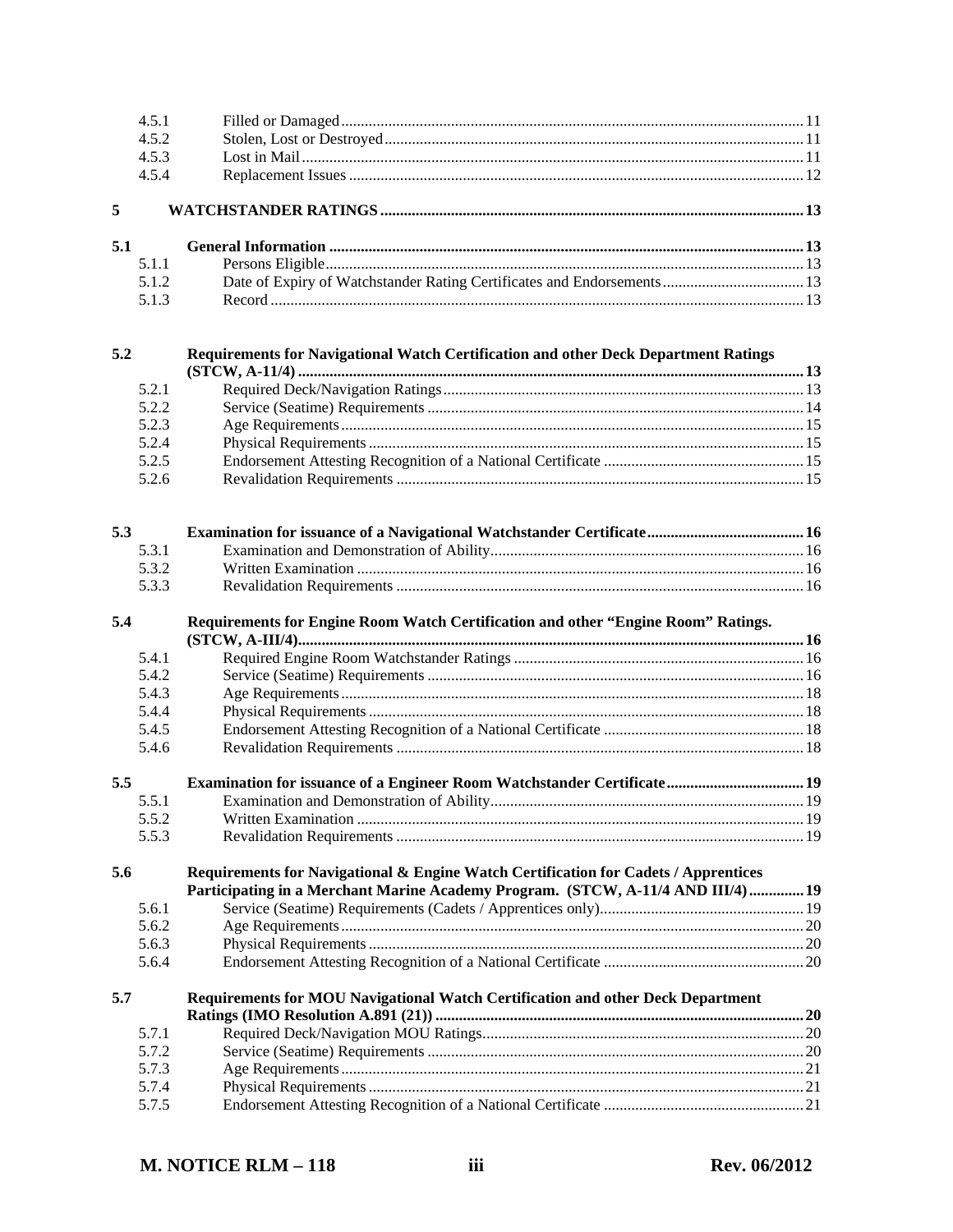| 5.8  |                | Examination for issuance of a Navigational Watchstander, MOU, Certificate 21     |  |
|------|----------------|----------------------------------------------------------------------------------|--|
|      | 5.8.1          |                                                                                  |  |
|      | 5.8.2          |                                                                                  |  |
|      |                |                                                                                  |  |
| 5.9  |                | Requirements for MOU Navigational Watch Certification and other "Engine Room"    |  |
|      |                |                                                                                  |  |
|      | 5.9.1          |                                                                                  |  |
|      | 5.9.2          |                                                                                  |  |
|      | 5.9.3          |                                                                                  |  |
|      | 5.9.4          |                                                                                  |  |
|      | 5.9.5          |                                                                                  |  |
|      | 5.9.6          |                                                                                  |  |
|      |                |                                                                                  |  |
| 5.10 |                | <b>Examination for issuance of a Engine Room Watchstander MOU Certificate 23</b> |  |
|      |                |                                                                                  |  |
|      | 5.10.1         |                                                                                  |  |
|      | 5.10.2         |                                                                                  |  |
|      |                |                                                                                  |  |
| 6    |                |                                                                                  |  |
| 6.1  |                |                                                                                  |  |
|      |                |                                                                                  |  |
|      | 6.1.a          |                                                                                  |  |
|      | 6.1.1          |                                                                                  |  |
|      | 6.1.2          |                                                                                  |  |
|      |                |                                                                                  |  |
| 6.2  |                |                                                                                  |  |
|      | 6.2.1          |                                                                                  |  |
|      | 6.2.2          |                                                                                  |  |
|      | 6.2.3          |                                                                                  |  |
|      |                |                                                                                  |  |
| 6.3  |                |                                                                                  |  |
|      | 6.3.1          |                                                                                  |  |
|      | 6.3.2          |                                                                                  |  |
| 6.4  |                |                                                                                  |  |
|      |                |                                                                                  |  |
|      |                | <b>Certification for "Proficient in Survival Craft/Rescue Boats."</b>            |  |
|      |                |                                                                                  |  |
|      | 6.4.1          |                                                                                  |  |
|      | 6.4.2          |                                                                                  |  |
|      | 6.4.3          |                                                                                  |  |
|      | 6.4.4          |                                                                                  |  |
|      | 6.4.5          |                                                                                  |  |
|      | 6.4.6          |                                                                                  |  |
|      | 6.4.7          |                                                                                  |  |
|      |                |                                                                                  |  |
| 6.5  |                | Certification for "GMDSS General Operator" Endorsement (STCW, A-IV/2) 27         |  |
|      | 6.5.1          |                                                                                  |  |
|      | 6.5.2          |                                                                                  |  |
|      | 6.5.3          |                                                                                  |  |
|      |                |                                                                                  |  |
| 6.6  |                | Certification for "Restricted GMDSS Operator" Endorsement (STCW, A-IV/2)  27     |  |
|      | 6.6.1          |                                                                                  |  |
|      | 6.6.2          |                                                                                  |  |
|      | 6.6.3          |                                                                                  |  |
|      |                |                                                                                  |  |
| 6.7  |                |                                                                                  |  |
|      | 6.7.1<br>6.7.2 |                                                                                  |  |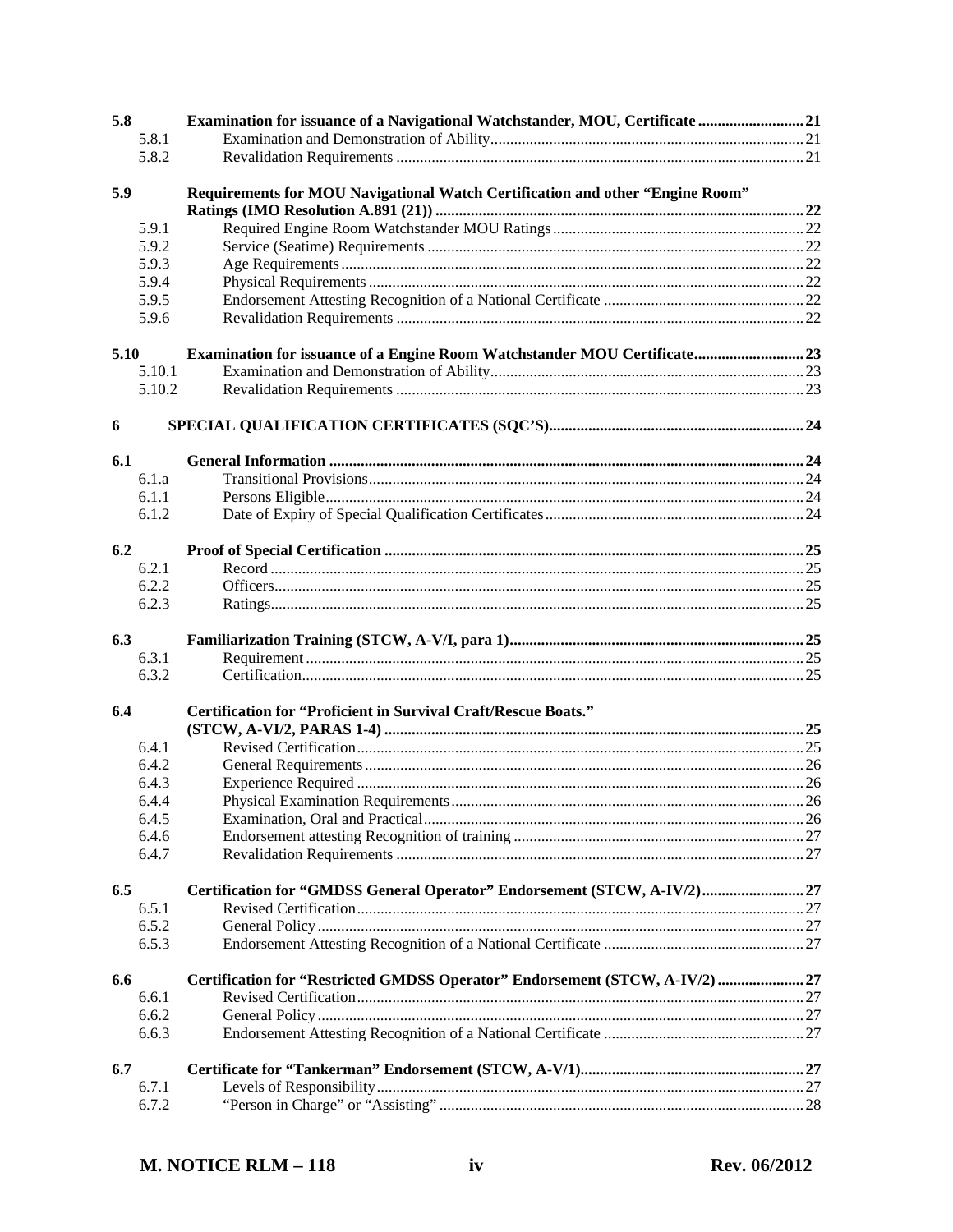|      | 6.7.3  |                                                                                     |  |
|------|--------|-------------------------------------------------------------------------------------|--|
|      | 6.7.4  |                                                                                     |  |
|      | 6.7.5  |                                                                                     |  |
|      | 6.7.6  |                                                                                     |  |
|      | 6.7.7  |                                                                                     |  |
| 6.8  |        | Certificate of Competence for "Fast Rescue Boats" (STCW, A-VI/2, paras. 5 to 8)  30 |  |
|      | 6.8.1  |                                                                                     |  |
|      | 6.8.2  |                                                                                     |  |
|      | 6.8.3  |                                                                                     |  |
| 6.9  |        |                                                                                     |  |
|      | 6.9.1  |                                                                                     |  |
|      | 6.9.2  |                                                                                     |  |
|      | 6.9.3  |                                                                                     |  |
| 6.10 |        | Certification for "Medical First Aid Provider." (STCW, A-VI/4, paras. 1 to 3)31     |  |
|      | 6.10.1 |                                                                                     |  |
|      | 6.10.2 |                                                                                     |  |
|      | 6.10.3 |                                                                                     |  |
|      | 6.10.4 |                                                                                     |  |
|      |        |                                                                                     |  |
| 6.11 |        | Certification for "Medical Care Person in Charge: Aboard Ship.                      |  |
|      | 6.11.1 |                                                                                     |  |
|      | 6.11.2 |                                                                                     |  |
|      | 6.11.3 |                                                                                     |  |
|      | 6.11.4 |                                                                                     |  |
|      | 6.11.5 |                                                                                     |  |
| 6.12 |        |                                                                                     |  |
|      | 6.12.1 |                                                                                     |  |
|      | 6.12.2 |                                                                                     |  |
|      | 6.12.3 |                                                                                     |  |
|      |        |                                                                                     |  |
| 6.13 |        |                                                                                     |  |
|      | 6.13.1 |                                                                                     |  |
|      | 6.13.2 |                                                                                     |  |
|      | 6.13.3 |                                                                                     |  |
|      | 6.13.4 |                                                                                     |  |
| 6.14 |        |                                                                                     |  |
|      | 6.14.1 |                                                                                     |  |
|      | 6.14.2 |                                                                                     |  |
|      | 6.14.3 |                                                                                     |  |
| 6.15 |        |                                                                                     |  |
|      | 6.15.1 |                                                                                     |  |
|      | 6.15.2 |                                                                                     |  |
|      | 6.15.3 |                                                                                     |  |
|      | 6.15.4 |                                                                                     |  |
| 6.16 |        |                                                                                     |  |
|      | 6.16.1 |                                                                                     |  |
|      | 6.16.2 |                                                                                     |  |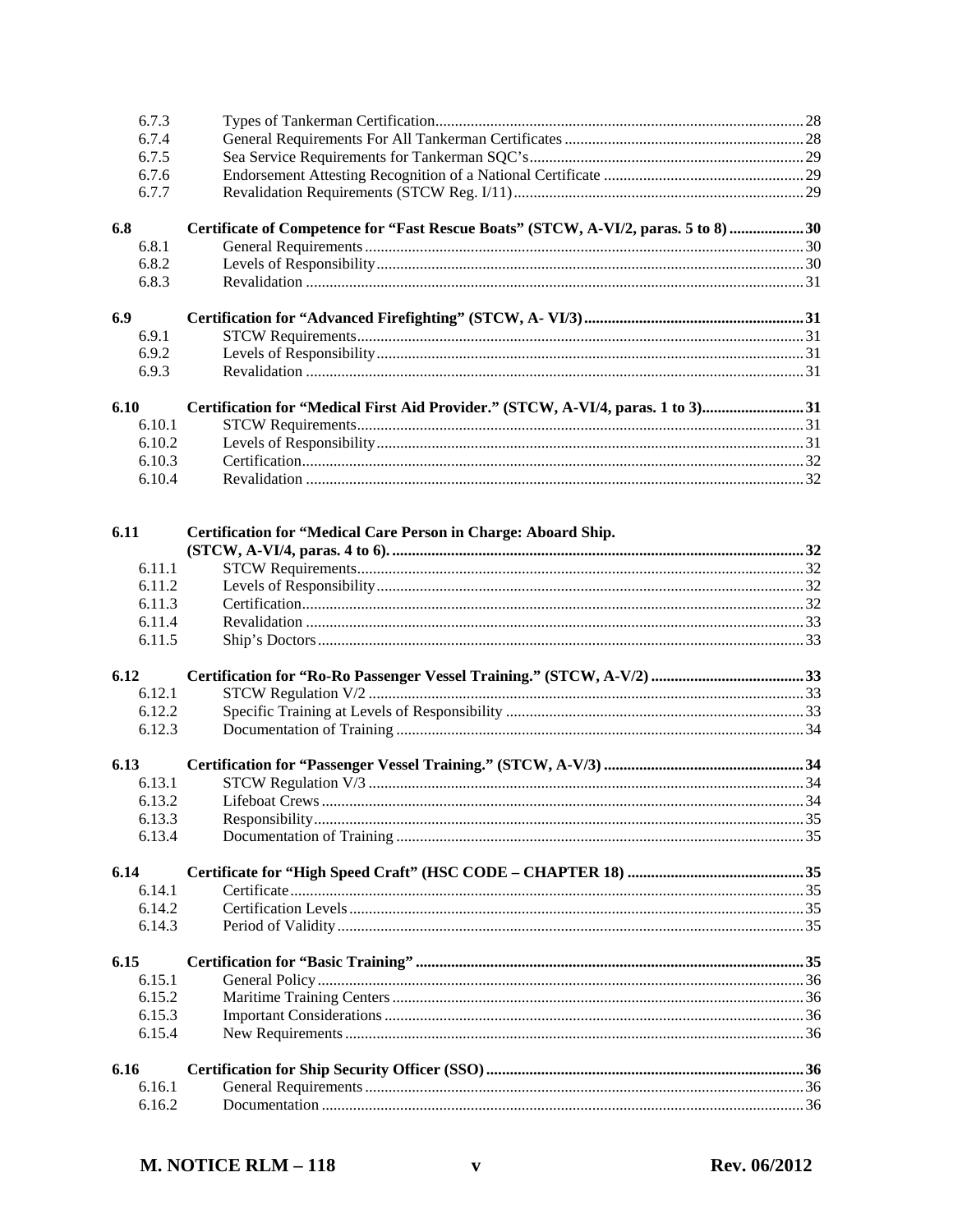|                | 6.16.3         |                                                                                          |  |
|----------------|----------------|------------------------------------------------------------------------------------------|--|
| 6.17           |                | Mandatory Minimum Security-Related Training (STCW Regulations VI/6) 37                   |  |
|                | 6.17.1         |                                                                                          |  |
|                | 6.17.2         |                                                                                          |  |
| 6.18           |                | Certification for "Electronic Chart Display and Information Systems (ECDIS) Training  37 |  |
|                | 6.18.1         |                                                                                          |  |
|                | 6.18.2         |                                                                                          |  |
|                | 6.18.3         |                                                                                          |  |
| 6.19           |                |                                                                                          |  |
|                | 6.19.1         |                                                                                          |  |
|                | 6.19.2         |                                                                                          |  |
|                | 6.19.3         |                                                                                          |  |
|                | 6.19.4         |                                                                                          |  |
| 6.20           |                |                                                                                          |  |
|                | 6.20.1         |                                                                                          |  |
|                | 6.20.2         |                                                                                          |  |
|                | 6.20.3         |                                                                                          |  |
| $\overline{7}$ |                |                                                                                          |  |
| 7.1            |                |                                                                                          |  |
|                | 7.1.1          |                                                                                          |  |
|                | 7.1.2          |                                                                                          |  |
|                | 7.1.3          |                                                                                          |  |
| 7.2            |                |                                                                                          |  |
|                | 7.2.1          |                                                                                          |  |
| 7.3            |                |                                                                                          |  |
|                | 7.3.1<br>7.3.2 |                                                                                          |  |
|                |                |                                                                                          |  |
| 7.4            |                |                                                                                          |  |
| 7.5            |                |                                                                                          |  |
| 7.6            |                |                                                                                          |  |
|                | 7.6.1          |                                                                                          |  |
| 7.7            |                |                                                                                          |  |
|                | 7.7.1          |                                                                                          |  |
|                | 7.7.2          |                                                                                          |  |
|                | 7.7.3          |                                                                                          |  |
|                | 7.7.4          |                                                                                          |  |
|                | 7.7.5          |                                                                                          |  |
| 8              |                | <b>ENDORSEMENTS BASED UPON EQUIVALENT CERTIFICATION (Endorsement License). 45</b>        |  |
| 8.1            |                |                                                                                          |  |
|                | 8.1.1          |                                                                                          |  |
|                | 8.1.2          |                                                                                          |  |
|                | 8.1.3          |                                                                                          |  |
|                |                |                                                                                          |  |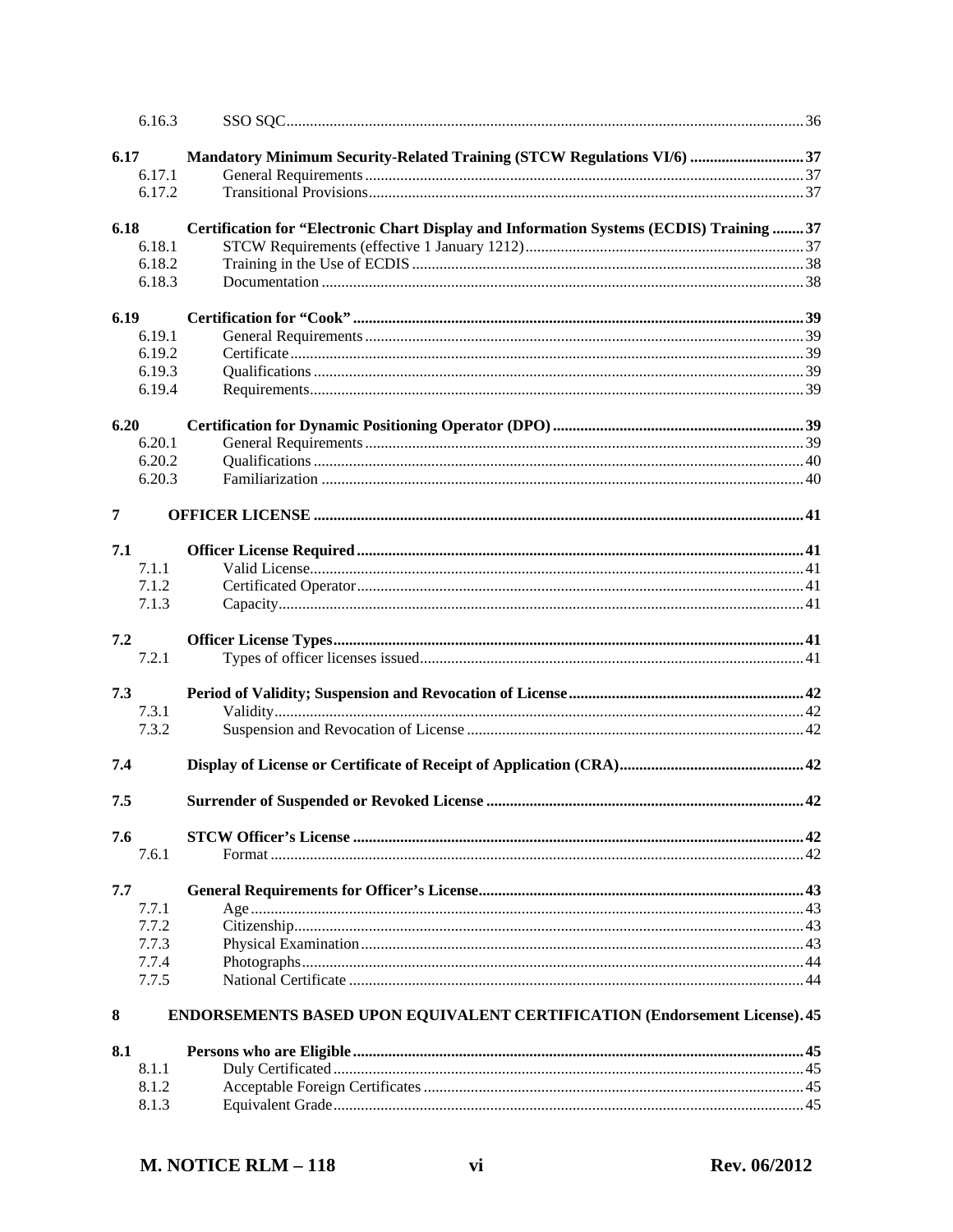|     | 8.1.4 |                                                                                      |  |
|-----|-------|--------------------------------------------------------------------------------------|--|
|     | 8.1.5 |                                                                                      |  |
| 8.2 |       |                                                                                      |  |
|     | 8.2.1 |                                                                                      |  |
|     | 8.2.2 |                                                                                      |  |
| 9   |       |                                                                                      |  |
| 9.1 |       |                                                                                      |  |
|     | 9.1.1 |                                                                                      |  |
|     | 9.1.2 |                                                                                      |  |
|     | 9.1.3 |                                                                                      |  |
|     | 9.1.4 |                                                                                      |  |
| 9.2 |       | Service and Training Requirements for Deck/Navigational Officer Ocean-going          |  |
|     |       | Examinations For Service Vessels of Over 500 Gross Tons. (STCW, A-II/1, A-II/2)48    |  |
|     | 9.2.1 |                                                                                      |  |
|     | 9.2.2 |                                                                                      |  |
|     | 9.2.3 |                                                                                      |  |
|     | 9.2.4 |                                                                                      |  |
|     | 9.2.5 |                                                                                      |  |
|     | 9.2.6 |                                                                                      |  |
|     | 9.2.7 |                                                                                      |  |
|     | 9.2.8 |                                                                                      |  |
| 9.3 |       |                                                                                      |  |
|     | 9.3.1 |                                                                                      |  |
| 9.4 |       |                                                                                      |  |
|     | 9.4.1 |                                                                                      |  |
|     | 9.4.2 |                                                                                      |  |
|     | 9.4.3 |                                                                                      |  |
|     | 9.4.4 |                                                                                      |  |
|     | 9.4.5 |                                                                                      |  |
|     | 9.4.6 |                                                                                      |  |
|     | 9.4.7 |                                                                                      |  |
| 9.5 |       | Service and Training Requirements for Deck/Navigational Officer Near Coastal         |  |
|     |       | Examinations – For Service on Vessels Under 500 Gross Tons. (STCW, A-II/3)  50       |  |
|     | 9.5.1 |                                                                                      |  |
|     | 9.5.2 |                                                                                      |  |
|     | 9.5.3 |                                                                                      |  |
|     | 9.5.4 |                                                                                      |  |
|     | 9.5.5 |                                                                                      |  |
| 9.6 |       | Service and Training Requirements for Engineer Officer Steam and Motor               |  |
|     |       |                                                                                      |  |
|     | 9.6.1 |                                                                                      |  |
|     | 9.6.2 |                                                                                      |  |
|     | 9.6.3 |                                                                                      |  |
|     | 9.6.4 |                                                                                      |  |
| 9.7 |       |                                                                                      |  |
|     | 9.7.1 | Engineering Watch Officer (Steam) or (Motor) to qualify under the STCW Convention 51 |  |
|     | 9.7.2 |                                                                                      |  |
|     | 9.7.3 |                                                                                      |  |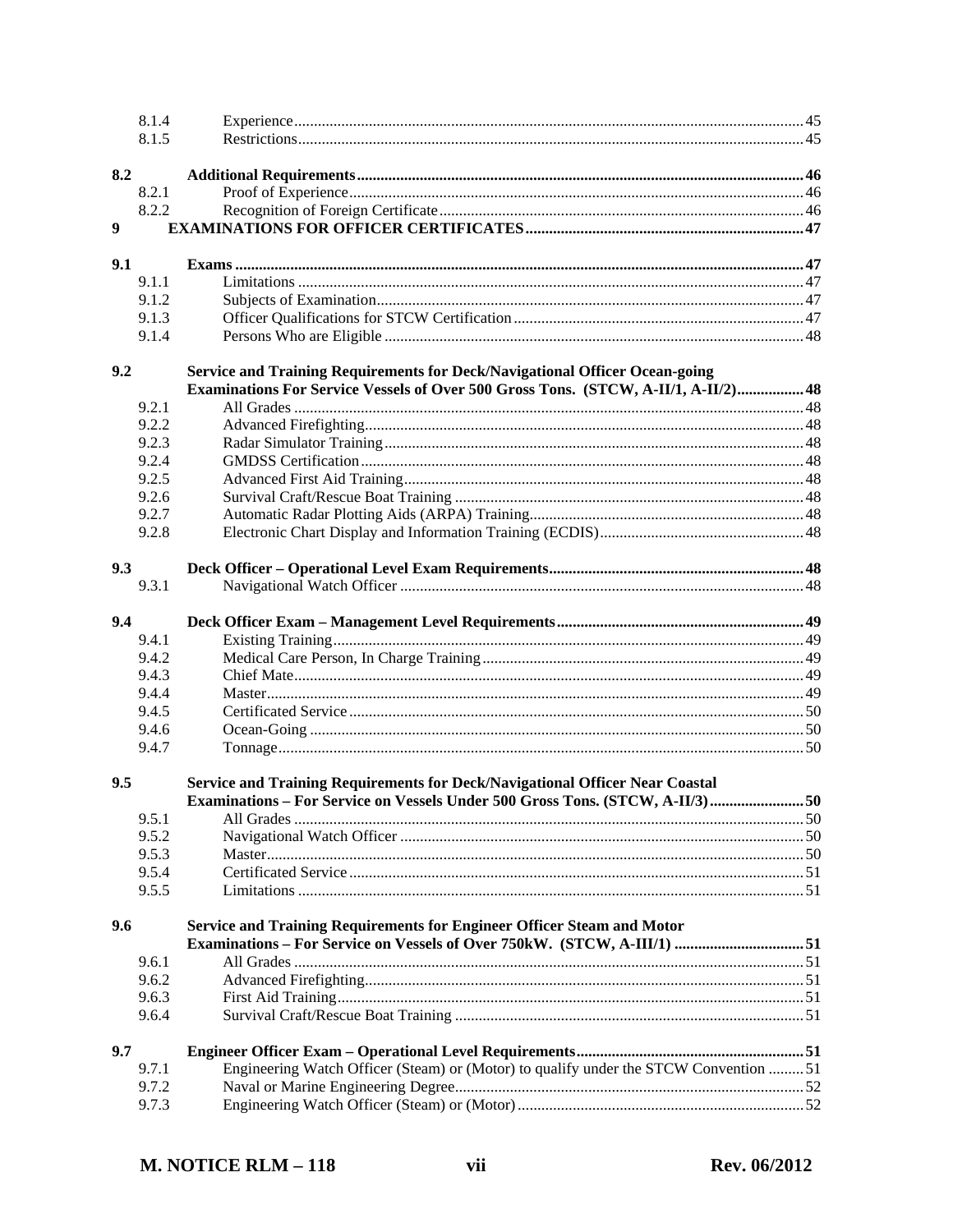|      | 9.7.4  |                                                                                    |  |
|------|--------|------------------------------------------------------------------------------------|--|
| 9.8  |        |                                                                                    |  |
|      | 9.8.1  |                                                                                    |  |
|      | 9.8.2  |                                                                                    |  |
|      | 9.8.3  |                                                                                    |  |
|      | 9.8.4  |                                                                                    |  |
|      | 9.8.5  |                                                                                    |  |
|      |        |                                                                                    |  |
| 9.9  |        | Service and Training Requirements for Engineer Officer Limited Motor Examinations. |  |
|      |        |                                                                                    |  |
|      | 9.9.1  |                                                                                    |  |
|      | 9.9.2  | Engineering Watch Officer Limited Motor to qualify under the STCW Convention 53    |  |
|      | 9.9.3  |                                                                                    |  |
| 9.10 |        | Services and Training Requirements for MOU Officer Examinations - For Mobile       |  |
|      |        |                                                                                    |  |
|      | 9.10.1 |                                                                                    |  |
|      | 9.10.2 |                                                                                    |  |
| 9.11 |        |                                                                                    |  |
|      | 9.11.1 |                                                                                    |  |
|      | 9.11.2 |                                                                                    |  |
|      | 9.11.3 |                                                                                    |  |
|      |        |                                                                                    |  |
| 9.12 |        |                                                                                    |  |
|      | 9.12.1 |                                                                                    |  |
|      | 9.12.2 |                                                                                    |  |
|      | 9.12.3 |                                                                                    |  |
| 9.13 |        |                                                                                    |  |
|      | 9.13.1 |                                                                                    |  |
|      | 9.13.2 |                                                                                    |  |
|      | 9.13.3 |                                                                                    |  |
|      | 9.13.4 |                                                                                    |  |
|      | 9.13.5 |                                                                                    |  |
| 9.14 |        |                                                                                    |  |
|      | 9.14.1 |                                                                                    |  |
|      | 9.14.2 |                                                                                    |  |
|      |        |                                                                                    |  |
| 9.15 |        |                                                                                    |  |
|      | 9.15.1 |                                                                                    |  |
|      | 9.15.2 |                                                                                    |  |
|      | 9.15.3 |                                                                                    |  |
|      | 9.15.4 |                                                                                    |  |
|      | 9.15.5 |                                                                                    |  |
|      | 9.15.6 |                                                                                    |  |
|      | 9.15.7 |                                                                                    |  |
| 9.16 |        |                                                                                    |  |
|      | 9.16.1 |                                                                                    |  |
|      | 9.16.2 |                                                                                    |  |
|      | 9.16.3 |                                                                                    |  |
|      |        |                                                                                    |  |
| 10   |        |                                                                                    |  |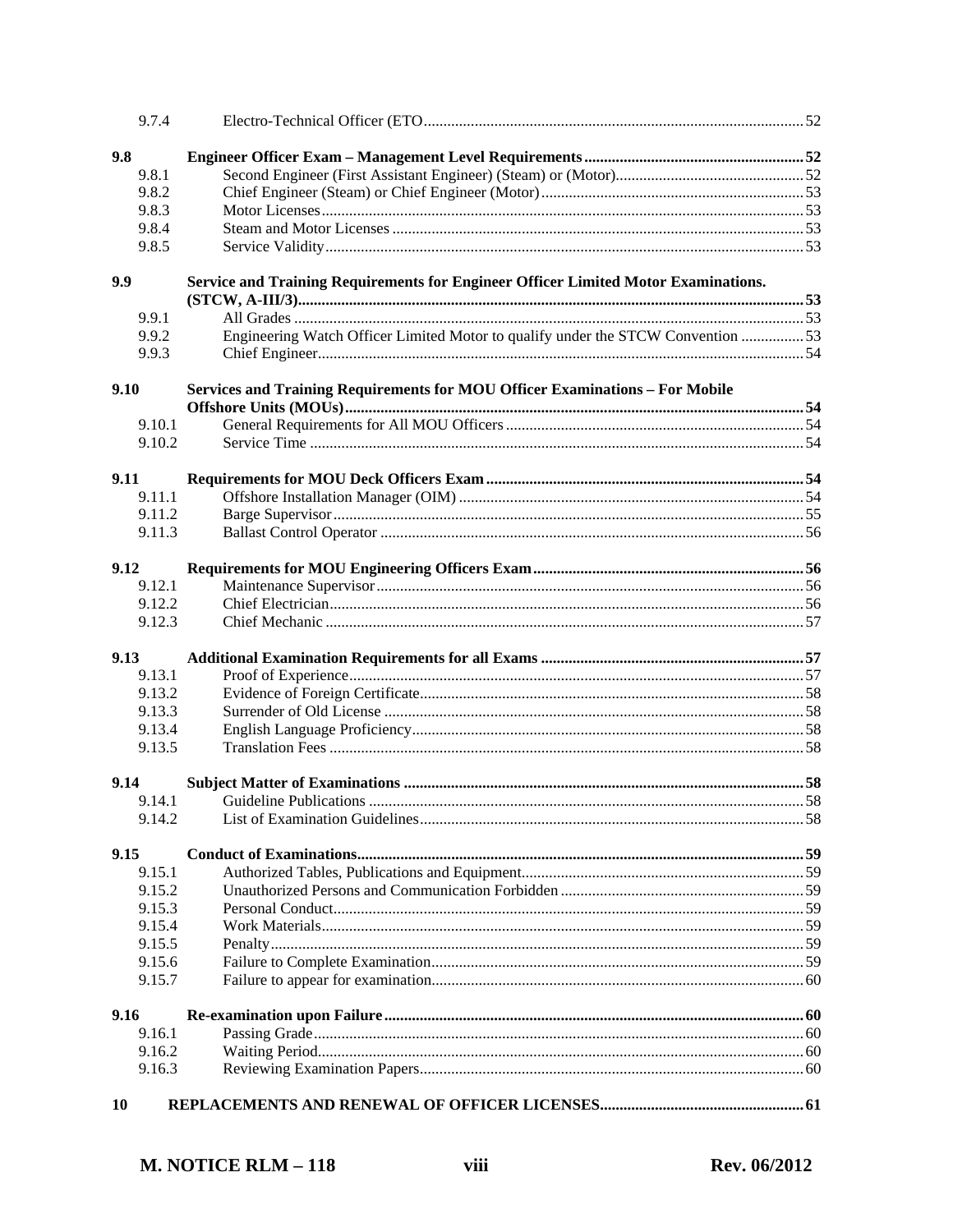| 10.1        |             |  |
|-------------|-------------|--|
| 10.2        |             |  |
| 10.2.1      |             |  |
| 10.2.2      |             |  |
| 10.2.3      |             |  |
| 11          |             |  |
| 11.1        |             |  |
| 11.1.1      |             |  |
| 11.1.2      |             |  |
| 11.1.3      |             |  |
| 11.1.4      |             |  |
| 11.1.5      |             |  |
| 11.1.6      |             |  |
|             |             |  |
| 11.2        |             |  |
| 11.2.1      |             |  |
| 11.2.2      |             |  |
| 11.2.3      |             |  |
| <b>11.3</b> |             |  |
| 11.3.1      |             |  |
| 11.3.2      |             |  |
| 11.4        |             |  |
| 11.4.1      |             |  |
| 11.4.2      |             |  |
|             |             |  |
| 11.5        |             |  |
| 11.5.1      |             |  |
| 11.5.2      |             |  |
| 12          | <b>FEES</b> |  |
| 12.1        |             |  |
| 12.2        |             |  |
|             |             |  |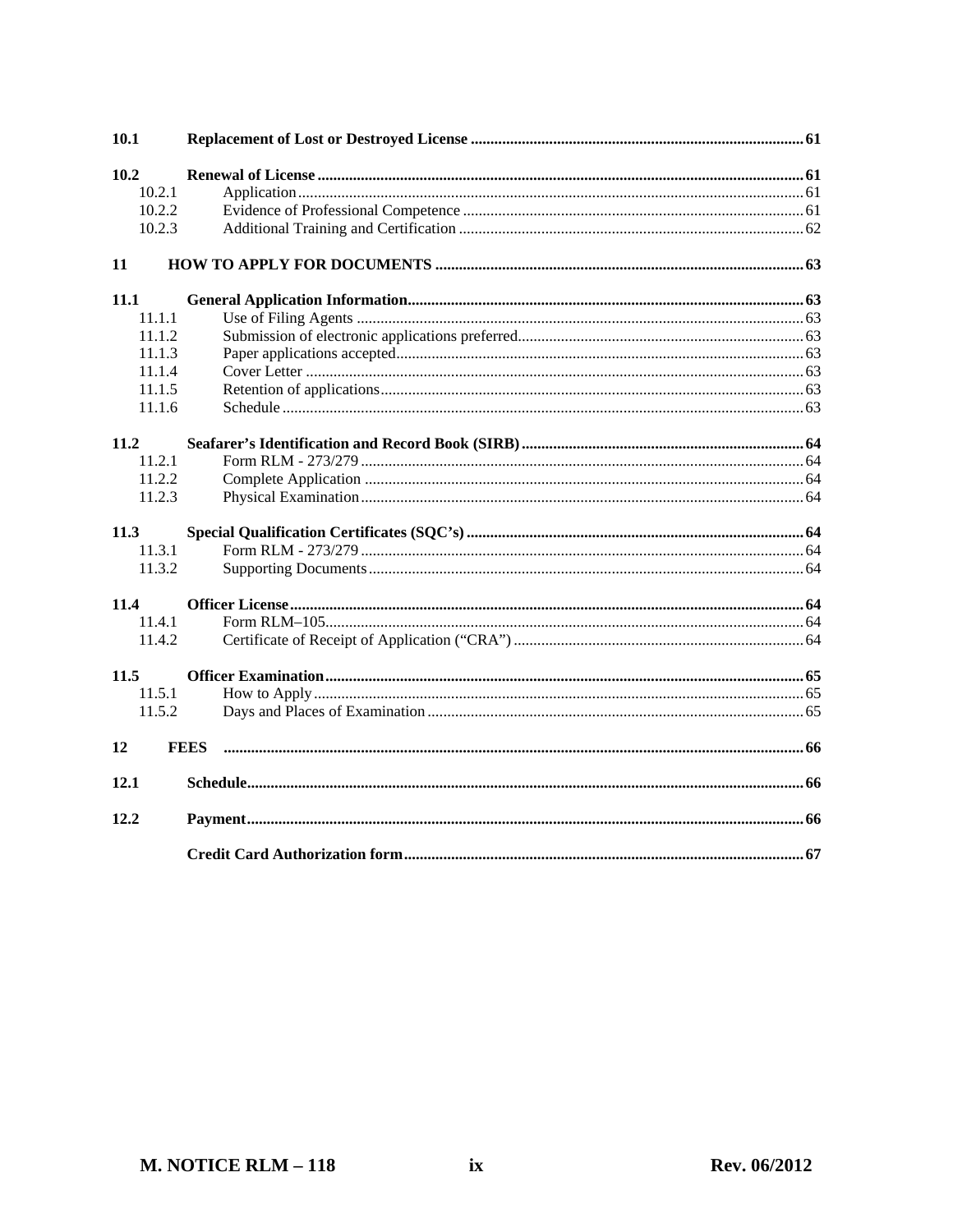#### **ANNEXES**

- Annex 1 RLM-105, Application for Officer Certificate of Competence
- Annex 2 RLM-105M, Physical Examination Report/Certificate
- Annex 3 RLM-273/279, Application for Seafarers' Identification Book and Special Qualification Certificates
- Annex 4 RLM-279S, Application for Certification of Special Qualifications (Pass)
- Annex 5 Schedule of Fees for Seafarer Documents
- Annex 6 Charge Card Form
- Annex 7 List of Regional Marine Offices
- Annex 8 List of STCW National Certificates acceptable for equivalent Liberian **Certification**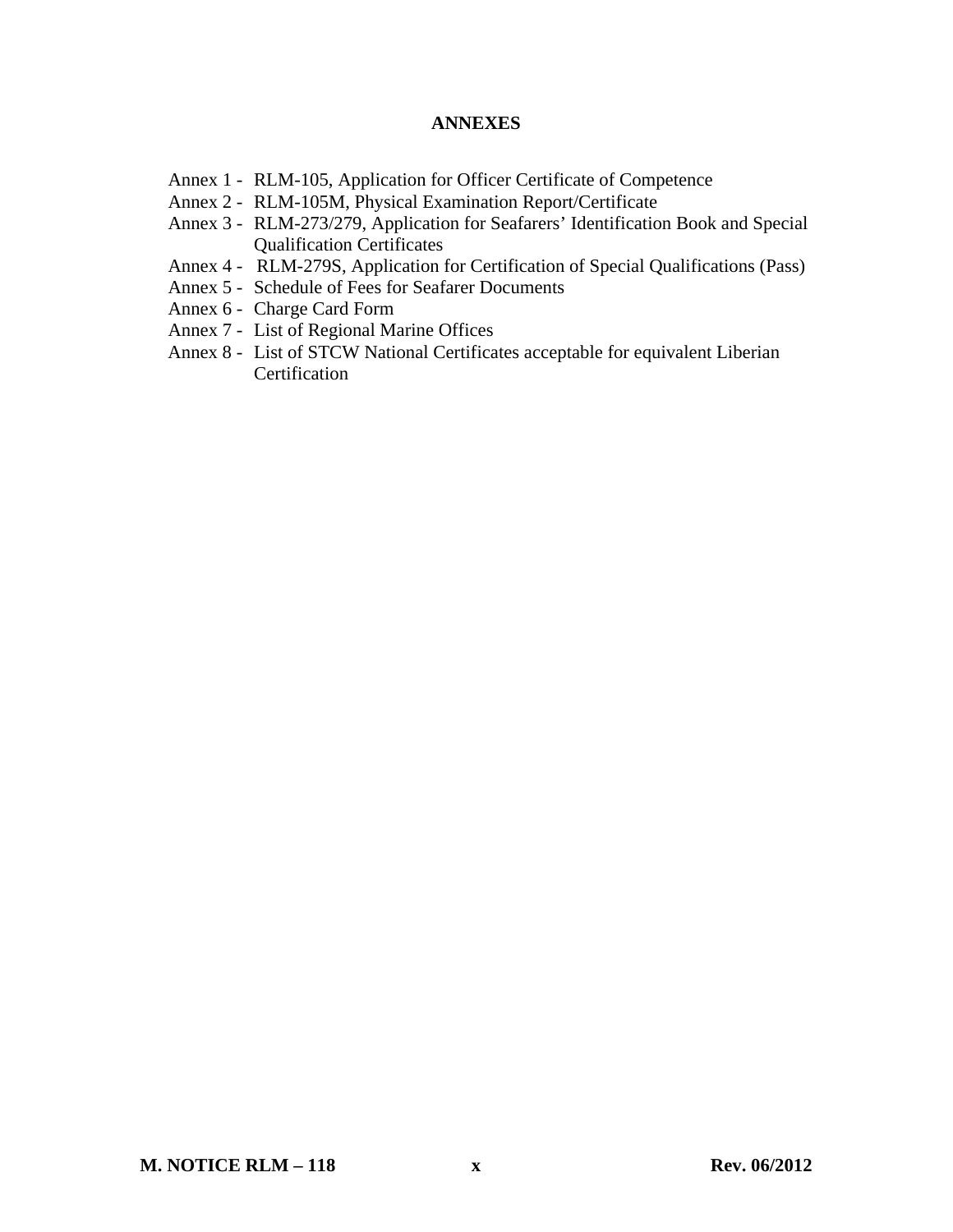### **REQUIREMENTS FOR MERCHANT MARINE PERSONNEL CERTIFICATION**

# **1 AUTHORITY**

- **1.1 Issuance of Licenses and Documents** The Commissioner and Deputy Commissioners of Maritime Affairs are authorized to issue licenses and documents to all merchant marine personnel. (See Liberian Maritime Law Section 17 and Section 325; Liberian Maritime Regulations 1.17 and 10.325.)
- **1.2 Establishment of Standards** The Commissioner of Maritime Affairs is authorized to establish such standards as are necessary and proper for certificating and up-grading of merchant marine personnel and for the maintenance of high standards in the Liberian Merchant Marine. (See Liberian Maritime Law Section 17; Liberian Maritime Regulation 1.17.)
- **1.3 Compliance with the STCW Convention, as amended** The standards established pursuant to Item 1.2 above have been revised herein to fully comply with the provisions of the International Convention on Standards of Training, Certification and Watchkeeping for Seafarers, 1978, as amended (hereinafter referred to as "STCW").
- **1.4 Evaluation of Uncategorized Qualifications** In cases where an applicant for a certificate or document has acquired qualifications, service, experience and/or training which does not meet these specific requirements, but which in the opinion of the applicant is reasonably equivalent thereto, documentary evidence of such qualifications, etc., may be submitted to the Office of Deputy Commissioner of Maritime Affairs (hereinafter the "DCO") c/o Liberian International Ship & Corporate Registry (LISCR) for evaluation. The decision of the DCO in all such cases shall be final.

**NOTE:** The Liberian Maritime Law, Maritime Regulations, and Marine Notices referred to in this document may be found in the Combined Publications Folder (CPF), RLM-300, which is required to be carried aboard each Liberian Flag vessel.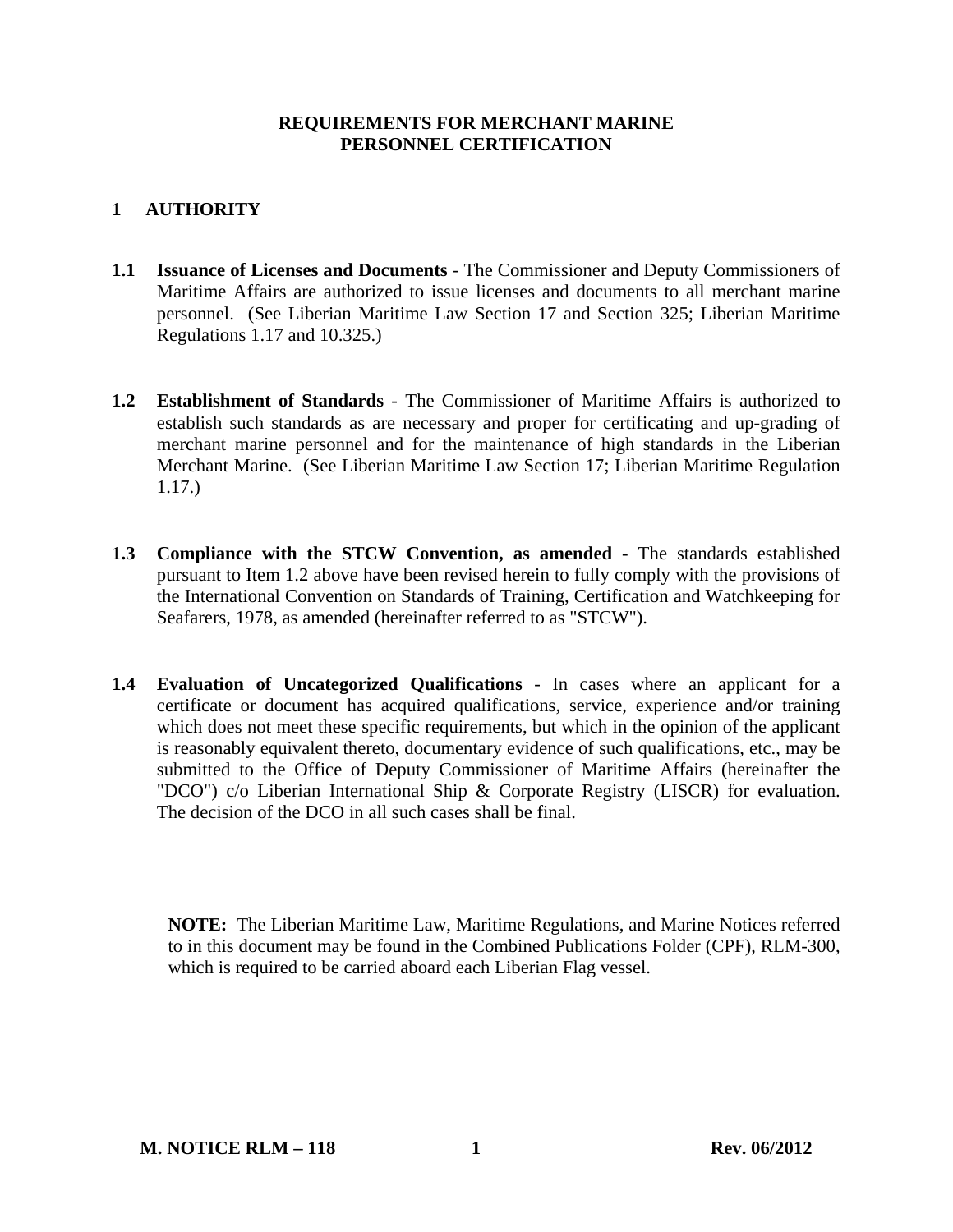# **2 GENERAL**

### **2.1 General Definitions - For the purpose of these requirements, the following terms shall have the meanings hereby assigned to them:**

- 2.1.1 Oil tanker A ship constructed and used for the carriage of petroleum and petroleum products in bulk.
- 2.1.2 Chemical tanker A ship constructed or adapted and used for the carriage in bulk of any liquid product listed in Chapter 17 of the International Bulk Chemical Code.
- 2.1.3 Liquefied gas tanker A ship constructed or adapted and used for the carriage in bulk of any liquefied gas or other product listed in Chapter 19 of the International Gas Carrier Code.
- 2.1.4 Passenger ship A ship as defined in the International Convention for the Safety of Life at Sea, 1974, as amended;
- 2.1.5 Ro-Ro passenger ship A passenger ship with ro-ro spaces or special category spaces as defined in the International Convention for the Safety of Life at Sea, 1974, as amended, (SOLAS)
- 2.1.6 Approved Courses Courses must be approved by a "White Listed" government, or have in place, a quality management system acceptable to the DCO.
- 2.1.7 "White List" IMO list of nations found to be in compliance with the STCW Convention.
- 2.1.8 Liberian License Allows the holder to work in a position of authority on board Liberian vessels as indicated on the License. There are two types of Liberian Licenses, a National Certificate, and an Endorsement Certificate.
- 2.1.9 National Certificate A license issued to an applicant who has satisfactorily met the requirements for service, age, medical fitness, training, qualification and **examination** in accordance with STCW. This certificate type may be endorsed by another flag-state for use on their flag vessels.
- 2.1.10 Endorsement Certificate A license issued to an applicant who holds an appropriate and valid national certificate from another country in accordance with STCW. This license type may not be re-endorsed by another White-Listed flag-state.
- 2.1.11 As Amended That the certificate or endorsement was issued "under the provisions of the International Convention on Standards of Training, Certification and Watchkeeping for Seafarers, 1978, as amended", hereinafter referred to as the STCW Convention.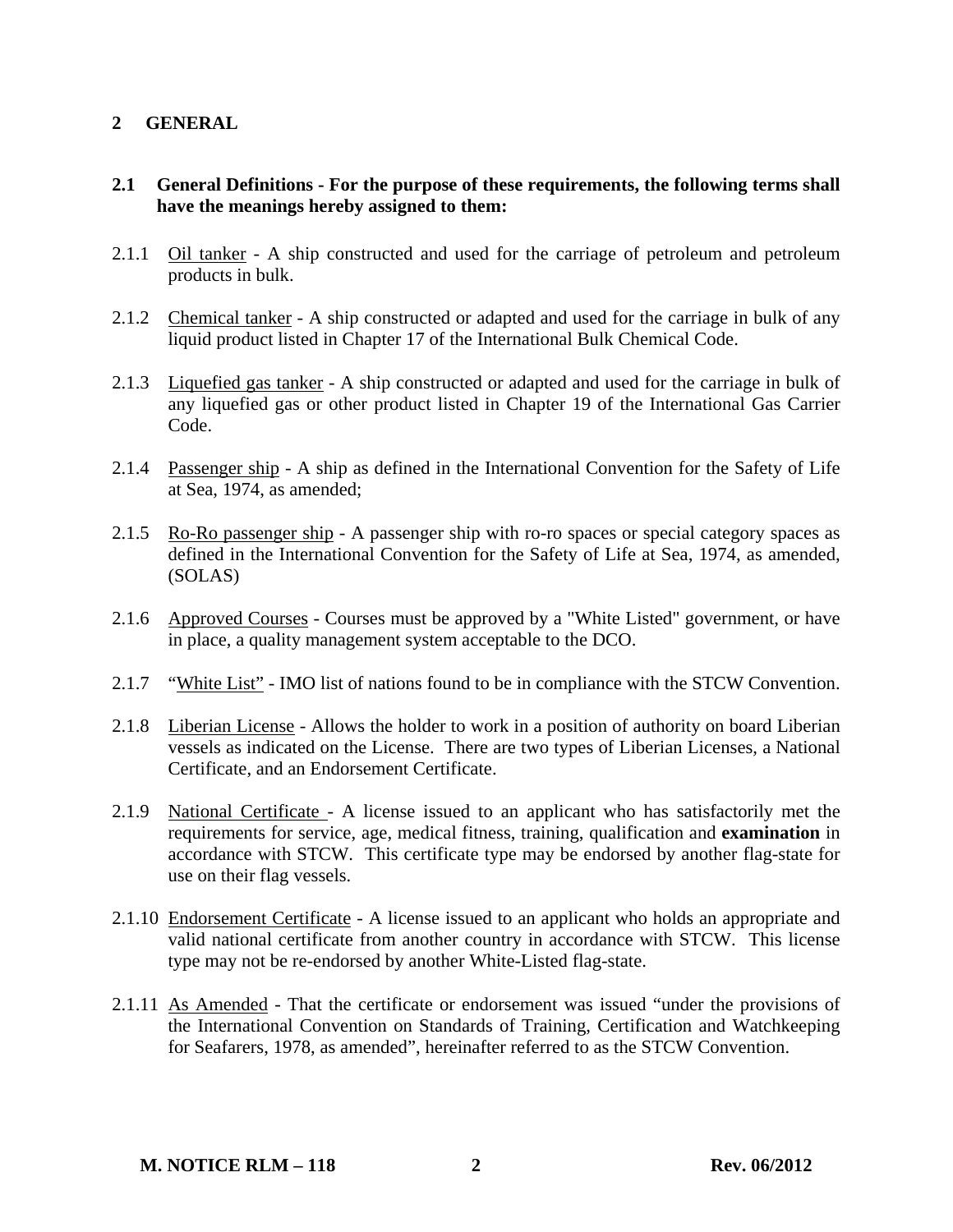- 2.1.12 Management Level The level of responsibility associated with serving as a master, chief mate, chief engineer officer or second engineer officer on board a seagoing ship, and ensuring that all functions within the designated area of responsibility are properly performed.
- 2.1.13 Operational Level The level of responsibility associated with serving as a navigational watch officer, engineering watch officer, or radio operator on board a seagoing ship, and maintaining direct control over the performance of all functions within the designated area of responsibility in accordance with proper procedures and under the direction of an individual serving in the management level for that area of responsibility.
- 2.1.14 Support Level The level of responsibility associated with performing assigned tasks, duties or responsibilities on board a seagoing ship under the direction of an individual serving in the operational or management level.
- 2.1.15 Master The person having command of a vessel.
- 2.1.16 Chief Mate Any person, other than a pilot, who is for the time being actually in charge of the navigation or maneuvering of a vessel.
- 2.1.17 Navigational Watch Officer Any person, other than a pilot, who is for the time being actually in charge of the navigation or maneuvering of a vessel.
- 2.1.18 Chief Engineer The senior engineer officer responsible for the mechanical propulsion and the operation and maintenance of the mechanical and electrical installations of the vessel.
- 2.1.19 Second Engineer (First Assistant Engineer) Any person who is for the time being actually in charge of the vessel's main propulsion system and its associated equipment.
- 2.1.20 Engineering Watch Officer Any person who is for the time being actually in charge of the vessel's main propulsion system and its associated equipment.
- 2.1.21 GMDSS Operator Any person meeting the standard of competence as specified in section A-IV/2 of STCW and in the possession of a valid course completion certificate or national certificate of competency. Navigational officers showing evidence of GMDSS proficiency will receive a Liberian License with a statement of such proficiency.
- 2.1.22 Restricted GMDSS Operator A GMDSS Operator who is trained and qualified for GMDSS Sea Area A1 only.
- 2.1.23 Radio Electronic Operator and Maintainer Any person holding an appropriate certificate who is qualified to operate and repair all electronic equipment including GMDSS equipment.
- 2.1.24 Rating A member of the ship's crew other than the Master or an officer.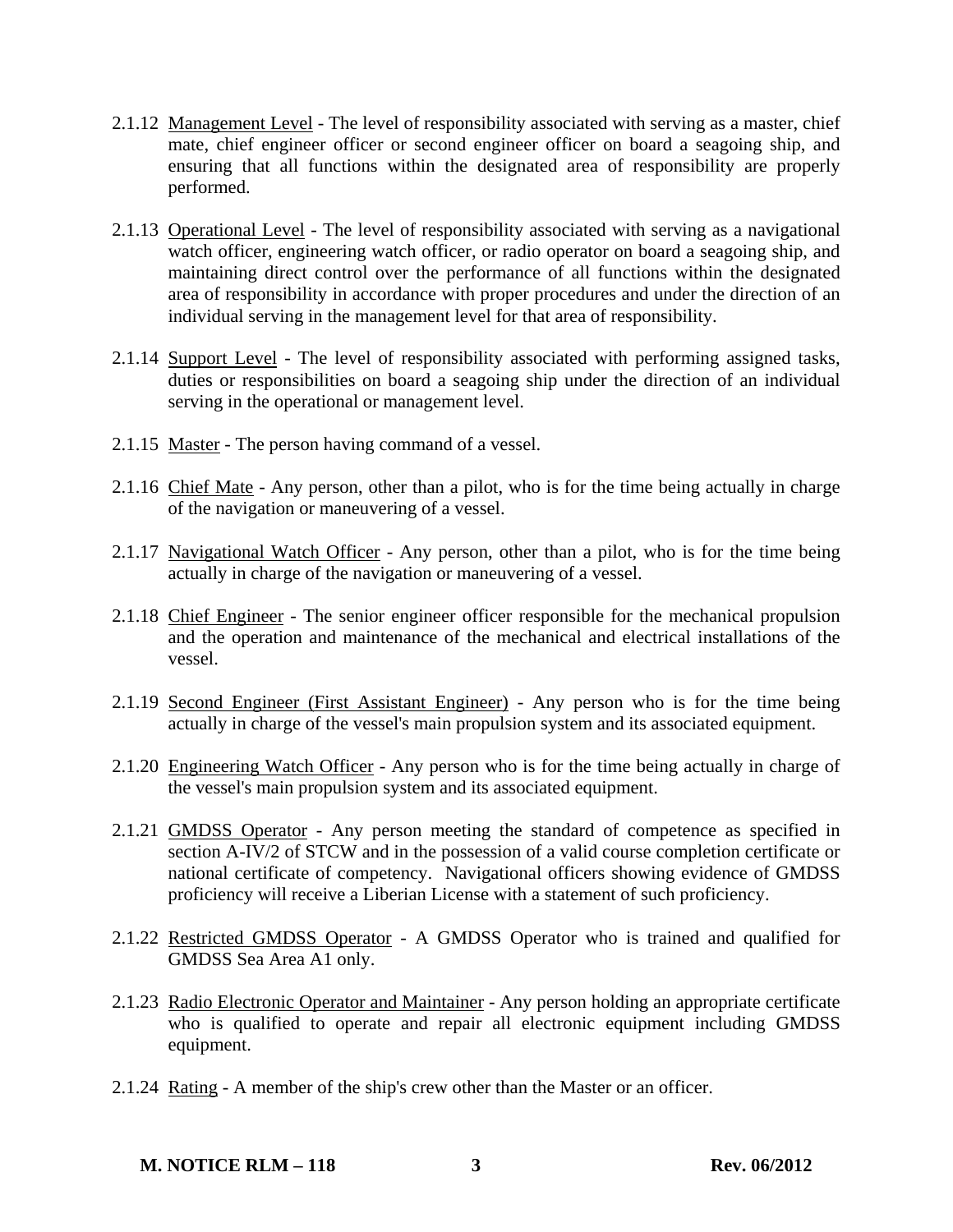- 2.1.25 SQC Special Qualification Certificate. A certificate issued in sticker format indicating a special qualification that the holder possesses.
- 2.1.26 Supernumerary Any person who is not a regular member of the crew on board a Liberian flagged vessel
- 2.1.27 Near Coastal Voyage Trade exclusively within the 200 mile Exclusive Economic Zone of Liberia, or not more than 200 miles off the coast of or within, a similarly established zone of another country, as requested in the application. Ships engaged in "Near Coastal Voyages" shall not sail beyond 200 miles of the coast of the country or countries listed on the certificate.
- 2.1.28 ISPS Code means the International Ship and Port Facility Security (ISPS) Code adopted on 12 December 2002, by resolution 2 of the Conference of Contracting Governments to the International Convention for the Safety of Life at Sea (SOLAS), 1974, as may be amended by the Organization;
- 2.1.29 Ship security officer means the person on board the ship, accountable to the master, designated by the Company as responsible for the security of the ship including implementation and maintenance of the ship security plan and liaison with the Company security officer and port facility security officers;
- 2.1.30 Certificate of competency means a certificate issued and endorsed for masters, officers and GMDSS radio operators in accordance with the provisions of chapters II, III, IV or VII of this annex and entitling the lawful holder thereof to serve in the capacity and perform the functions involved at the level of responsibility specified therein;
- 2.1.31 Certificate of proficiency means a certificate, other than a certificate of competency issued to a seafarer, stating that the relevant requirements of training, competencies or seagoing service in the Convention have been met;
- 2.1.32 Security duties include all security tasks and duties on board ships as defined by chapter XI-2 of the International Convention for the Safety of Life at Sea (SOLAS 1974, as amended) and the International Ship and Port Facility Security (ISPS) Code;
- 2.1.33 Electro-technical officer means an officer qualified in accordance with the provisions of regulation III/6 of the Convention;
- 2.1.34 Able seafarer deck means a rating qualified in accordance with the provisions of regulation II/5 of the Convention;
- 2.1.35 Able seafarer engine means a rating qualified in accordance with the provisions of regulation III/5 of the Convention;
- 2.1.36 Electro-technical rating means a rating qualified in accordance with the provisions of regulation III/7 of the Convention; and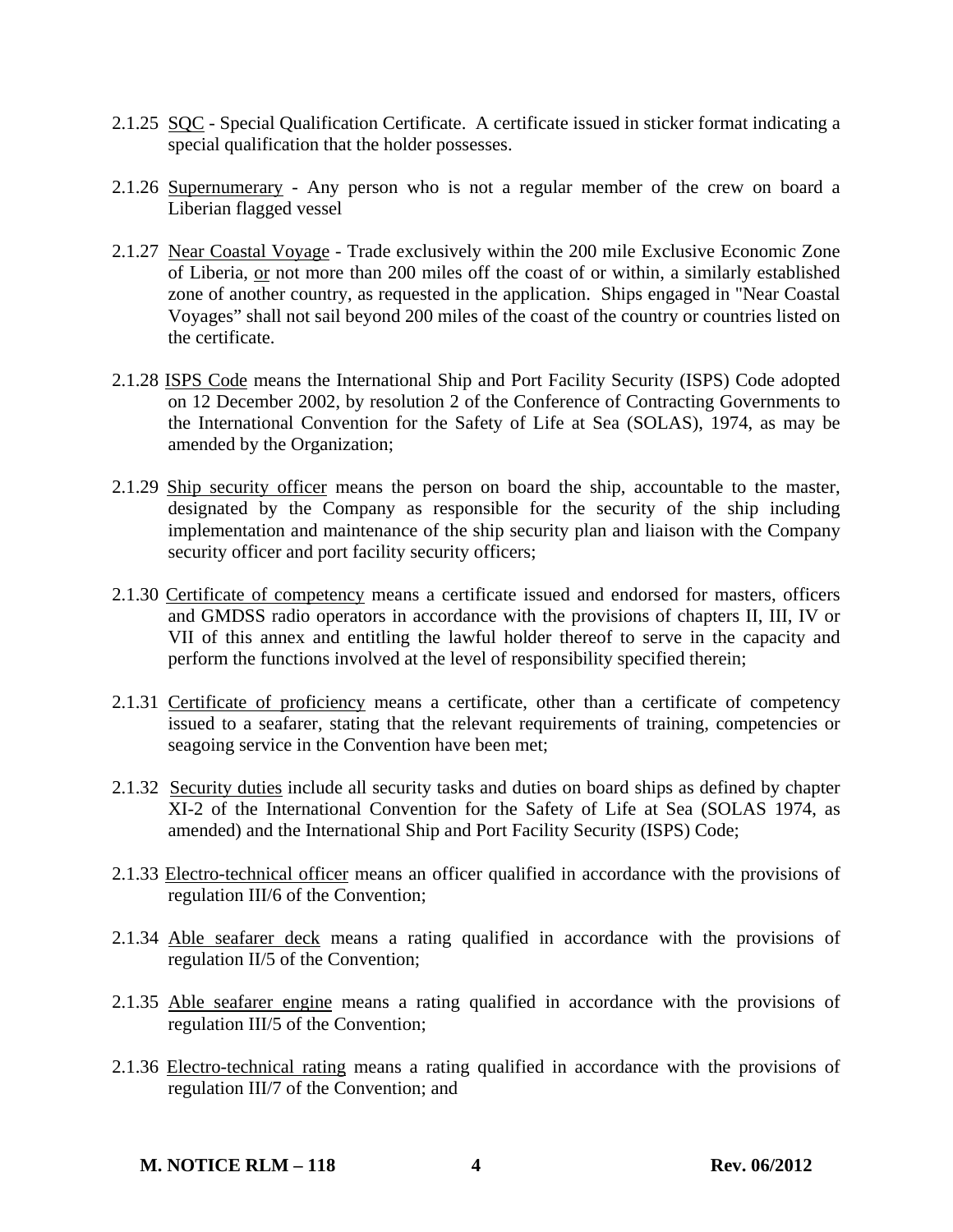2.1.37 Documentary evidence means documentation, other than a certificate of competency or certificate of proficiency, used to establish that the relevant requirements of the Convention have been met.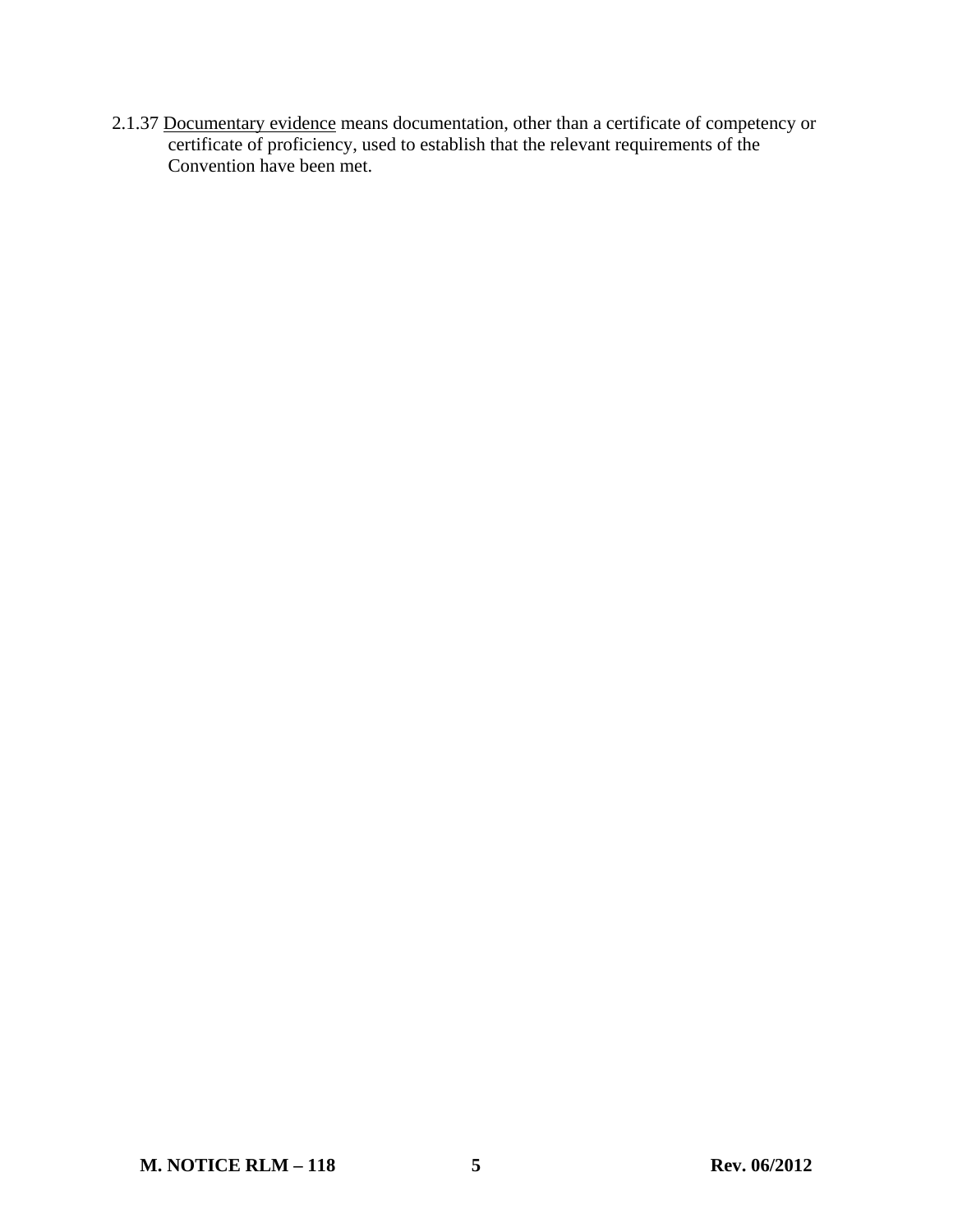# **2.2 MOU Definitions - For the purpose of these requirements, the following terms shall have the meanings hereby assigned to them:**

- 2.2.1 Mobile Offshore Unit (MOU) Vessels which can be readily relocated and can perform an industrial function involving offshore operations other than those traditionally provided by the vessels covered by Chapter I of the 1974 SOLAS Convention. A unit capable of engaging in drilling operations for the exploration for, or, exploitation of resources beneath the seabed such as liquid or gaseous hydrocarbons, sulphur, or salt; are considered MOU'S under this definition.
- 2.2.2 Offshore Installation Manager (OIM) A certificated competent person appointed in writing by the owner, or operator, as the person in charge, who has complete and ultimate command of a MOU, and to whom all personnel on board are responsible.
- 2.2.3 Barge Supervisor A person who may provide support to the OIM in certain essential marine matters. The Barge Supervisor on some MOUs may be referred to as the stability section leader or barge master.
- 2.2.4 Ballast Control Operator The person assigned responsibility for the normal day-to-day control of trim, draught and stability of a MOU.
- 2.2.5 Maintenance Supervisor The person assigned responsibility for the inspection, operation and testing, as required, of all machinery and equipment as specified by the owner of the MOU. The Maintenance Supervisor on some MOUs may also be referred to as the chief engineer, technical section leader or rig mechanic.
- 2.2.6 Chief Electrician Any person for the time being who is actually in charge of the MOUs main propulsion as well as its mechanical and electrical installations.
- 2.2.7 Chief Mechanic Any person for the time being who is actually in charge of the MOUs main propulsion as well as its mechanical and electrical installations.
- 2.2.8 Industry Accredited MOU Courses Currently, the DCO will accept all MOU Courses and institutions that are currently in use by the MOU industry. Further, the DCO will approve all MOU training institutions approved by a "White List" government, or those that have a quality management system in place, which is acceptable to the DCO.

# **2.3 Filing Agents**

**2.3.1** Appointments - Applications for Liberian crew documents are only accepted from authorized filing agents. Any Liberian ship owner, or recognized ship operator, may become a filing agent upon request and apply for crew documents directly from LISCR. A manning agent may also become a filing agent, if the manning agent has a letter of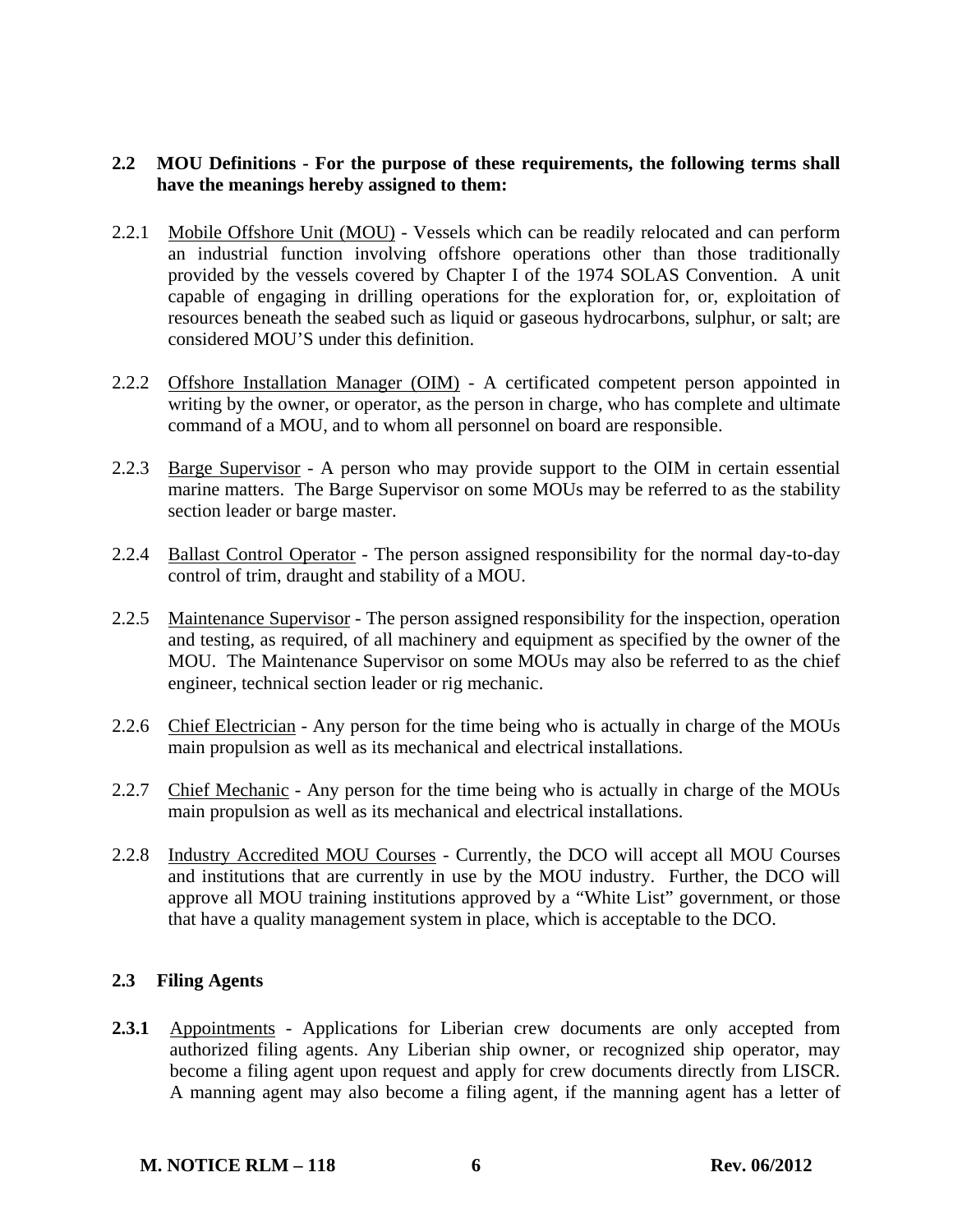authorization from a Liberian ship owner or ship operator stating that the manning agent is so authorized to supply crew to named Liberian flagged vessels. A formal agency agreement between Liberia and the manning agency is required of all new filing agents. All agents are subject to a five year review and approval process. Upon successful completion of a review the agent will be authorized for another five year term. If an agent has no activity in any twelve month period they will lose SEA access. Moreover, authorized filing agents are required to submit their annual ISO/audit results to LISCR.

# **2.4 Training Courses**

2.4.1 Certificates - Liberia reserves the right not to accept certificates based solely on the approval of white listed Government. Ship Security Officer Courses must meet additional criteria. Schools desiring course approval should contact LISCR for details. All programs desiring full five year Liberian approval must receive an on site visit which includes observation of a demonstration course, records review, and instructor interviews. Provisional approval is based soley on a document review. Approved programs shall submit their annual audit results to LISCR to maintain their good standing.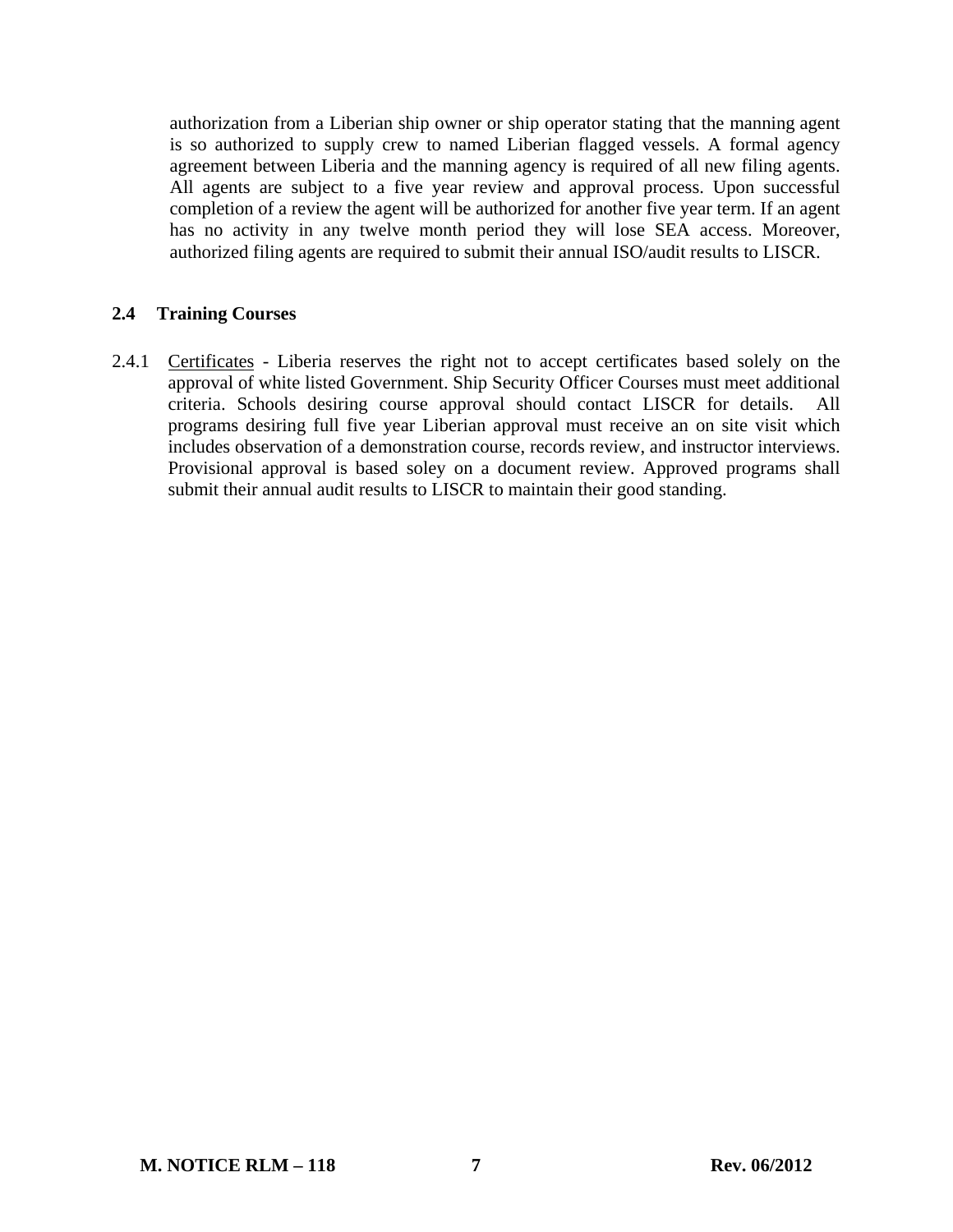# **3 Fraud, Forgery, Misrepresentation or Attempted Bribery**

### **3.1 Individual Penalties**

Any person who submits a fraudulent application for a Liberian License, or Seafarer's Identification and Record Book, or who makes misrepresentations in or in connection with an application, or who attempts to bribe or subvert any person charged with the approval of applications and/or conduct of examinations, shall be denied his application and shall forfeit any application fees paid, and in addition to any criminal penalties, shall be forbidden to reapply for a period of not less than two years from date of payment of the fine.

### **3.2 Administrative Penalty**

Each individual applicant who willfully misstates a material fact or offers forged, altered, fraudulent or fraudulently-obtained documentation of qualification in connection with an application for a Liberian License, or Seafarer's Identification and Record Book will in addition to any criminal penalties, be subject to an administrative penalty of \$500 and may be barred from holding any Liberian License, or Seafarer's Identification and Record Book until two (2) years after such penalty is remitted in full.

# **3.3 Company Penalties**

Any ship owner or agent who submits on behalf of an applicant an application for a Liberian License, or Seafarer's Identification and Record Book, which application contains a willful misstatement of fact or references a document which is forged, altered, fraudulent or fraudulently obtained, the truth or genuineness of which is capable of being determined by the submitting party, will be subject to an administrative penalty up to \$5000 for each such application. Further submissions from such source may be barred until two years after such penalty is remitted in full. (See also Liberian Maritime Law Sections 294 and 325.)

### **3.4 Verification**

All documents submitted with applications are subject to verification by the Office of the Deputy Commissioner.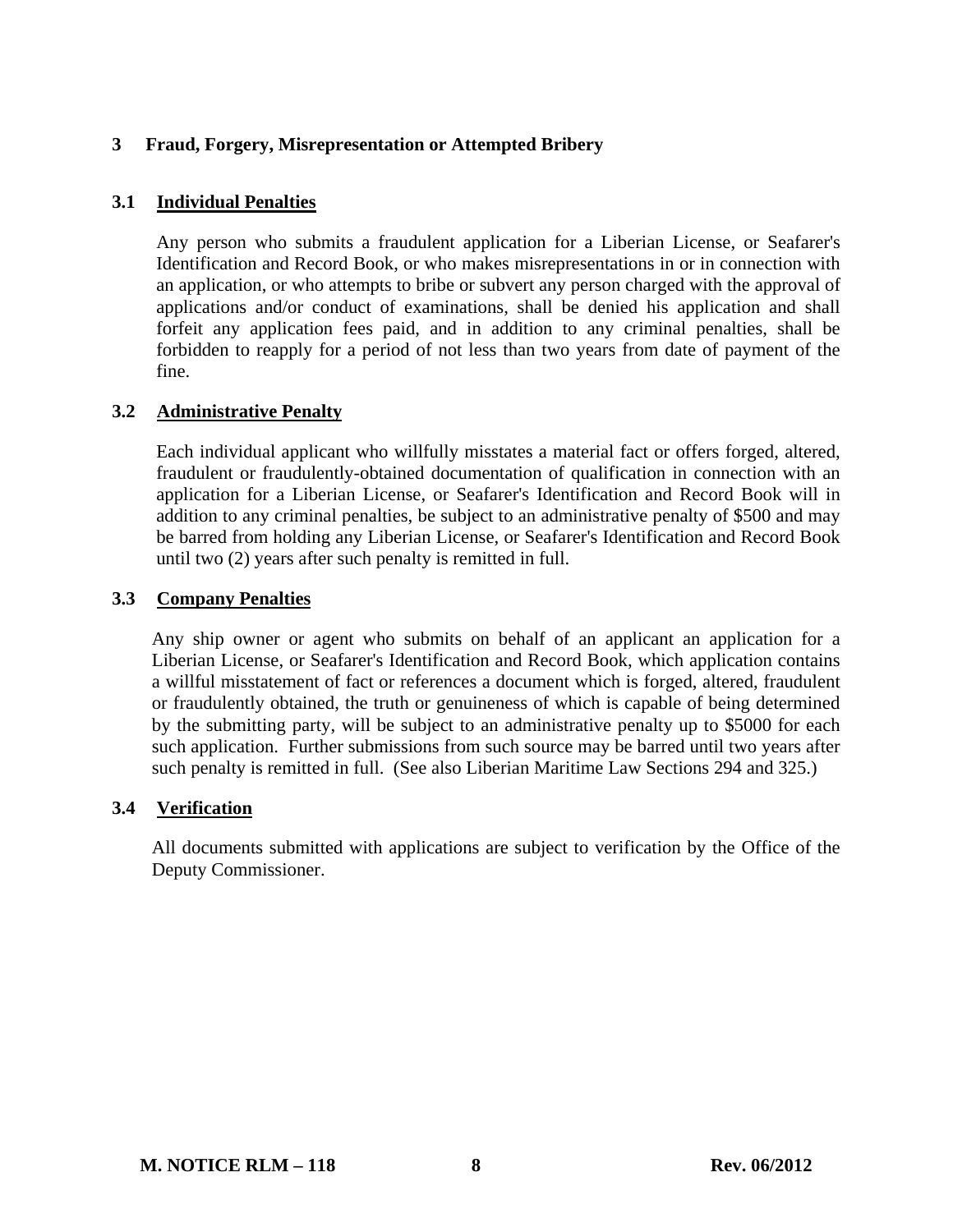# **4 SEAFARER'S IDENTIFICATION AND RECORD BOOK (SIRB)**

# **4.1 General Information**

- 4.1.1 National Requirement Each person employed on board a Liberian flag vessel, other than those persons listed below, shall have in his or her possession an official Liberian "Seafarer's Identification and Record Book." (SIRB) The SIRB will contain all certificates of special qualification issued to the holder by the Office of the Deputy Commissioner of Maritime Affairs, Republic of Liberia.
	- Certain hotel staff personnel on passenger vessels
	- Scientists aboard research and satellite launch vessels
	- Livestock tenders aboard cattle carriers
	- Fish gutters aboard fish factory ships
	- Riding repair crews
	- Oil production workers on FPSOs and MOUs
	- Other non-maritime personnel who are not regularly assigned or required to perform shipboard safety, security and pollution related duties.
- 4.1.2 Persons Eligible An officer or rating presently serving aboard any Liberian Flag vessel, or an applicant with a letter of commitment for employment from a shipping company for service aboard a Liberian Flag vessel, is eligible to apply for a SIRB.
- 4.1.3 Basic Training
	- .1 *Elements* Seafarers must show evidence of having received appropriate approved "Basic Training" or instruction in:
		- Personal survival techniques,
		- Fire prevention and firefighting,
		- Elementary first aid, and
		- Personal safety and social responsibilities.

 This training shall be reflected by the insertion of the appropriate Special Qualification Certificate into the Seafarer's Identification and Record Book.

- .2 *Certification* If the basic training "diploma" attached to an application shows that the seafarer has received STCW "Basic Training," then the appropriate Liberian certificate will be issued with no date of expiry.
- .3 *Basic Security Related Training -* Seafarers applying for an original SIRB must show evidence of having obtained the appropriate basic "Security Awareness Training" outlined in STCW Code Section A-VI/6.
- .4 *Transitional Provision -* On January 01, 2014 the requirement for mandatory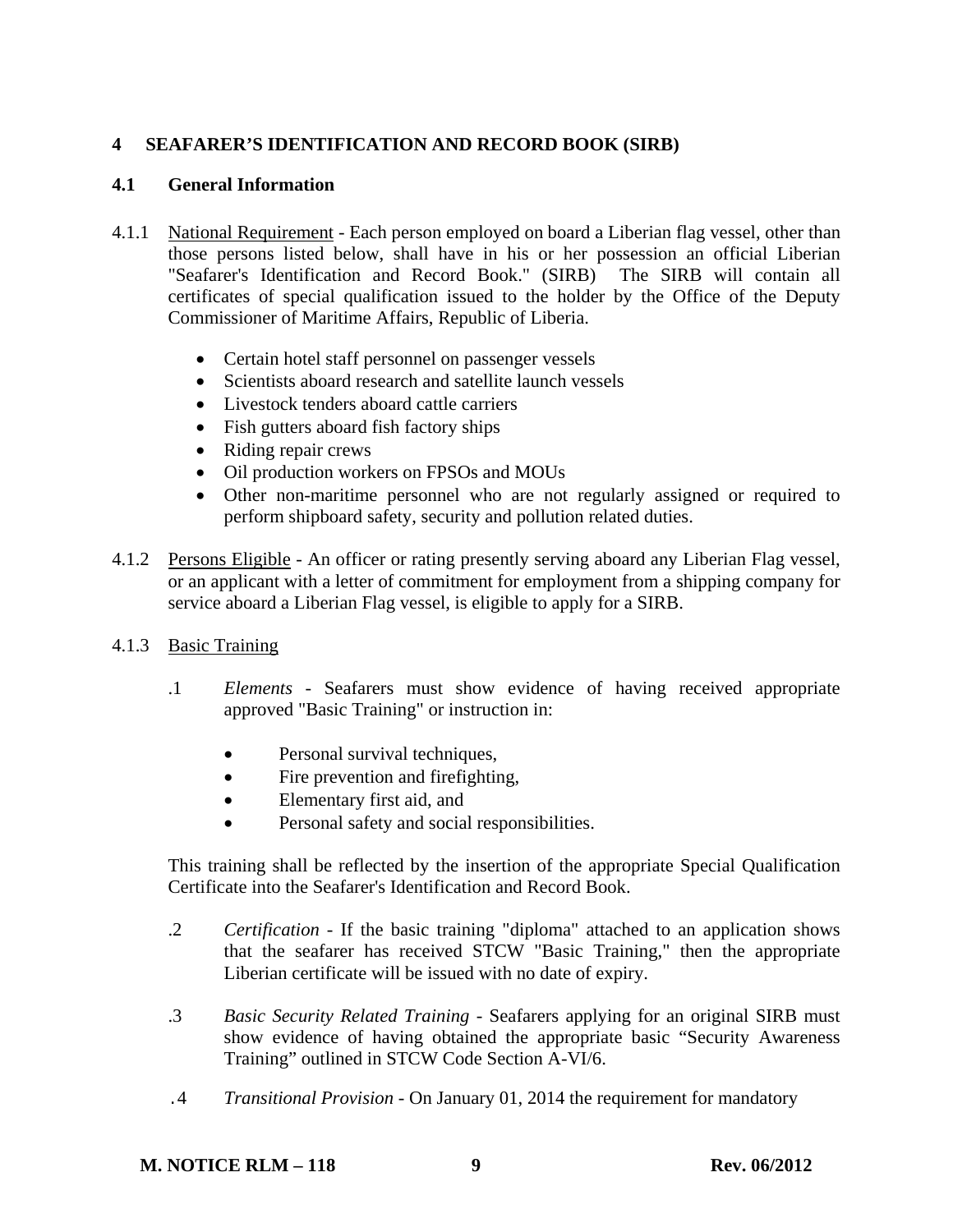minimum security related basic training will enter into force. Seafarers who commenced approved seagoing service prior to 1 January 2012 may fall under the transitional provision as outlined in 4.13.4 or 6.17.2 of this RLM-118.

- 4.1.4 Passenger Vessels The Basic Training requirements are limited to those seafarers who are regularly assigned or required to perform routine ship safety and pollution prevention related duties. Therefore, those certain hotel staff personnel not so assigned will not be required to comply with these requirements.
- 4.1.5 MOU's The basic training requirements are limited to those seafarers who are regularly assigned or required to perform routine ship safety and pollution prevention related duties. Therefore, those certain personnel not so assigned will not be required to comply with these requirements. However, all personnel assigned to an MOU must comply with IMO Resolution A.891 (21) concerning Familiarization, Basic Safety Training, and the recommendations on specialized training and qualifications of key personnel (offshore installation manager, barge supervisor, ballast control operator, maintenance supervisor); and guidance on safety and emergency drills and exercises. This training shall be the responsibility of and be accomplished by the owner/operator in accordance with the guidelines in IMO Resolution A.891(21). Training shall be documented by course completion certificates or other acceptable written verification available for review by proper authorities.

# **4.2 Uses**

4.2.1 Identification - The SIRB is issued under the authority of Section 17 of the Liberian Maritime Law, Liberian Maritime Regulation 10.325 and in conformity with the provisions of ILO Convention No. 108 (the Seafarer's Identity Documents Convention, 108). It is a document issued to personnel serving aboard Liberian Flag vessels for the purposes of providing the holder with identity papers for travel to or from an assigned vessel. **IT IS NOT A PASSPORT;** it is issued without prejudice to and in no way affects the national status of the holder. It remains the property of the Republic of Liberia, and can be withdrawn at any time.

# 4.2.2 Service Time

- .1 The SIRB is also a means by which a record of the holder's sea service and special qualification certification awarded to the holder is maintained.
- .2 Once the SIRB has expired, the holder should retain possession of it for proof of sea service. Sea service pages remain valid as proof even though the book itself has expired. It is not necessary to return the expired book with an application for a new book.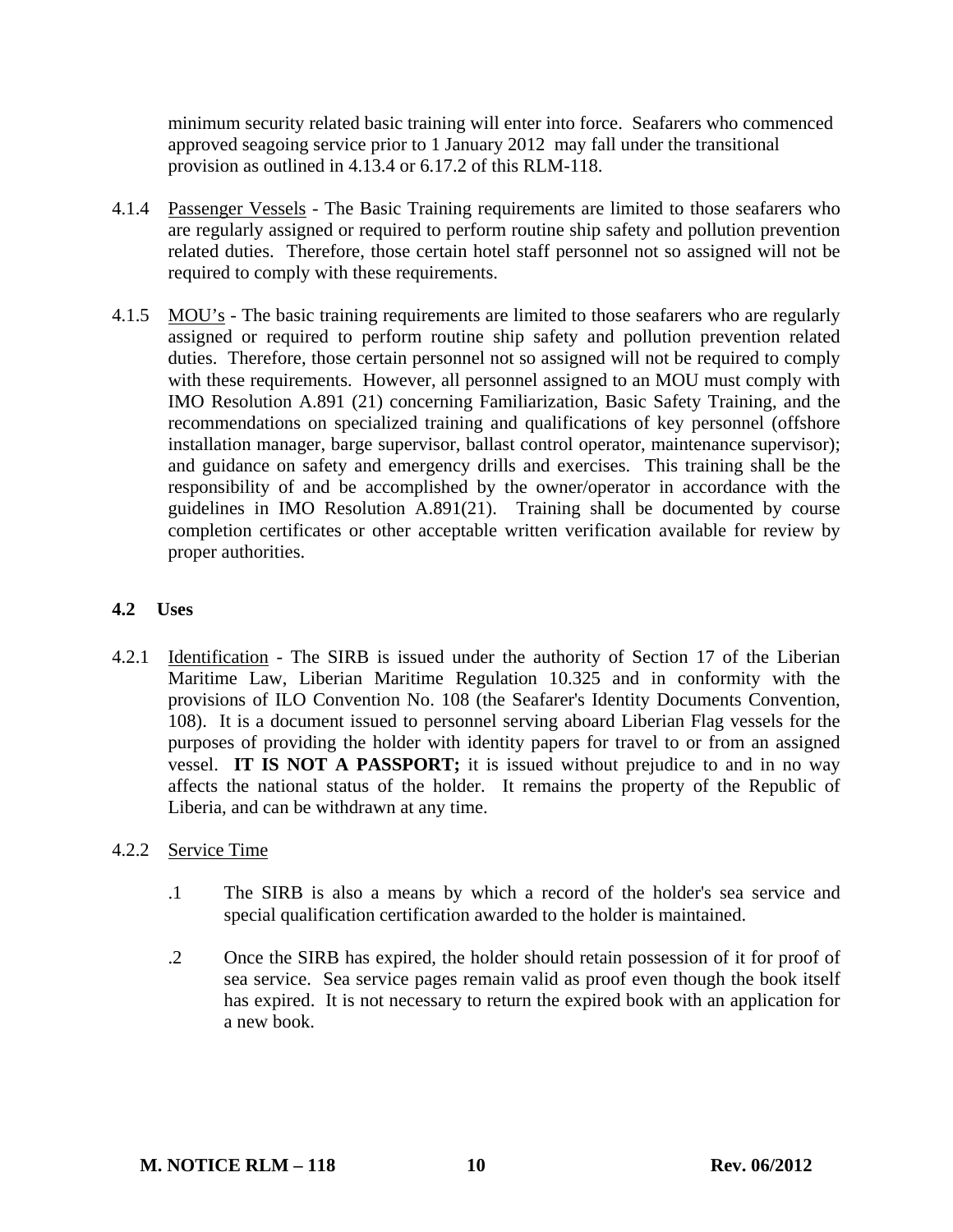# **4.3 Period of Validity**

- 4.3.1 First Issue The first issue of a SIRB is valid for five (5) years from the date of issue.
	- .1 SIRB's for Supernumeraries are limited to only 18 month validity.
- 4.3.2 Second and Subsequent Issues Second and subsequent issues of the SIRB are valid for five (5) years from the date of issue.

# **4.4 Applications**

- 4.4.1 Applications An application for a SIRB, either for an original or a renewal, should be made on form RLM-273/279. Attached to the application should be copies of a physical exam conducted within the past 12 months, national identity document (copy of passport preferred), copies of national certificates of training and qualification, and two recent passport sized photos, approximately 45 mm x 45 mm in size. This same form may be used to request special qualification certificates (SQCs).
- 4.4.2 Expired SIRBS SIRBS that have expired will not be renewed. A new book must be applied for. SQCs in an expired book will not be automatically re-issued. To reapply for SQCs in an expired book, all training and other requirements will need to be supported by copies of training and national certificates.
- 4.4.3 Renewals An application for renewal of a SIRB should be made at least three months in advance. Renewal application must include copies of the applicant's national identity document, most recent training, and national certification. SOCs cannot be issued merely on the basis that the seafarer had such certificates in a previous Liberian SIRB. There is a reduced fee charge for renewed SQCs, if the book has not expired when the application for renewal is processed.

# **4.5 Replacement**

- 4.5.1 Filled or Damaged If any book becomes filled with entries, requires alteration or is damaged, application for a replacement book should be made immediately. The application will include the damaged book.
- 4.5.2 Stolen, Lost or Destroyed If the book is stolen, lost, or accidentally destroyed, an application for a replacement book should be made immediately. The application will include an affidavit stating the details surrounding the need to replace the book.
- 4.5.3 Lost in Mail Books mailed by the DCO and not received by the receiving/filing agent will be replaced at no additional charge. However, replacement books will be sent by courier. The receiving/filing agent will be responsible for the courier charges.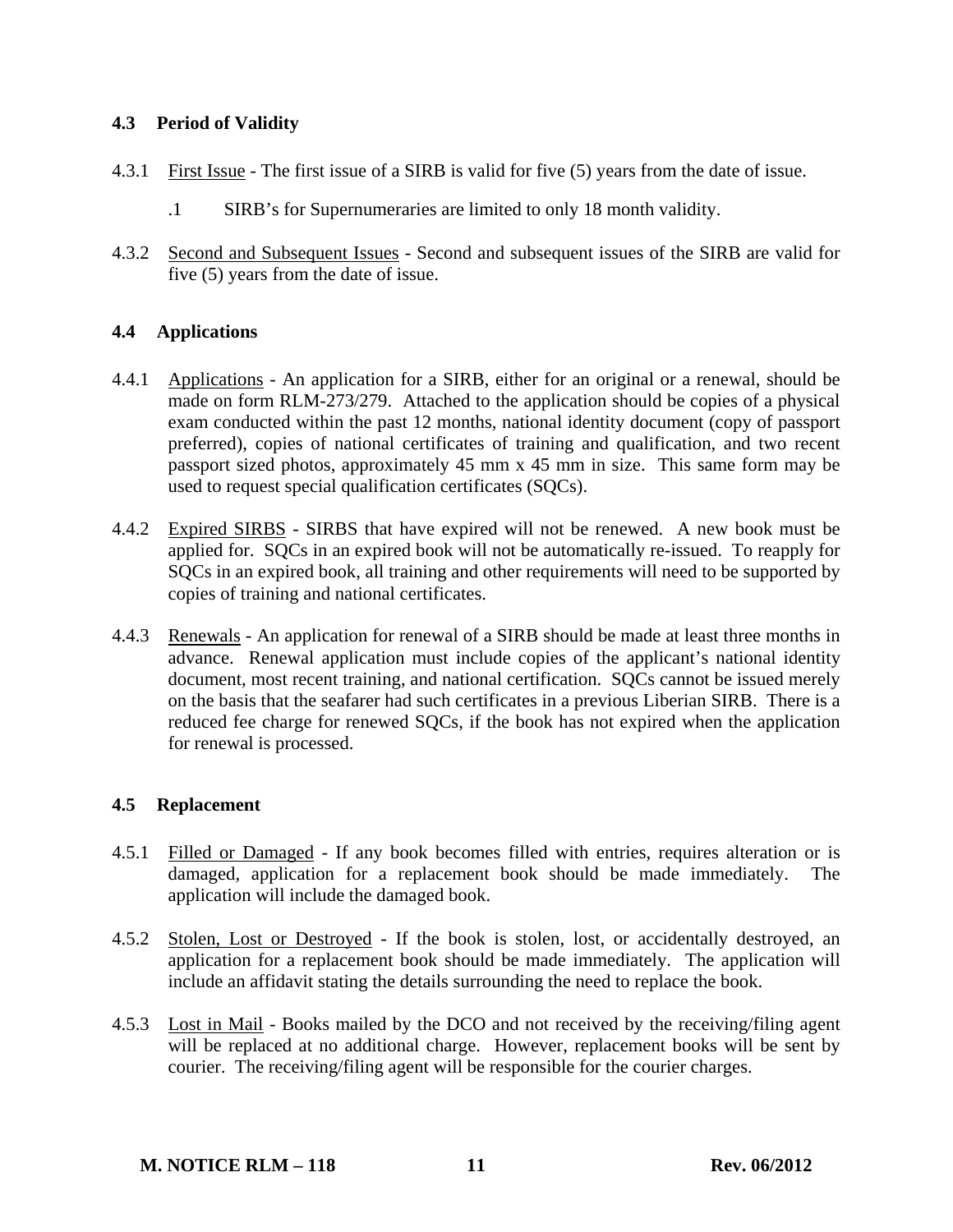4.5.4 Replacement Issues - Replacement SIRBs for stolen, lost or destroyed books will be issued with the same date of expiry as the original SIRB. Special qualification Certificates will be re-issued with the replacement book at the reduced fee.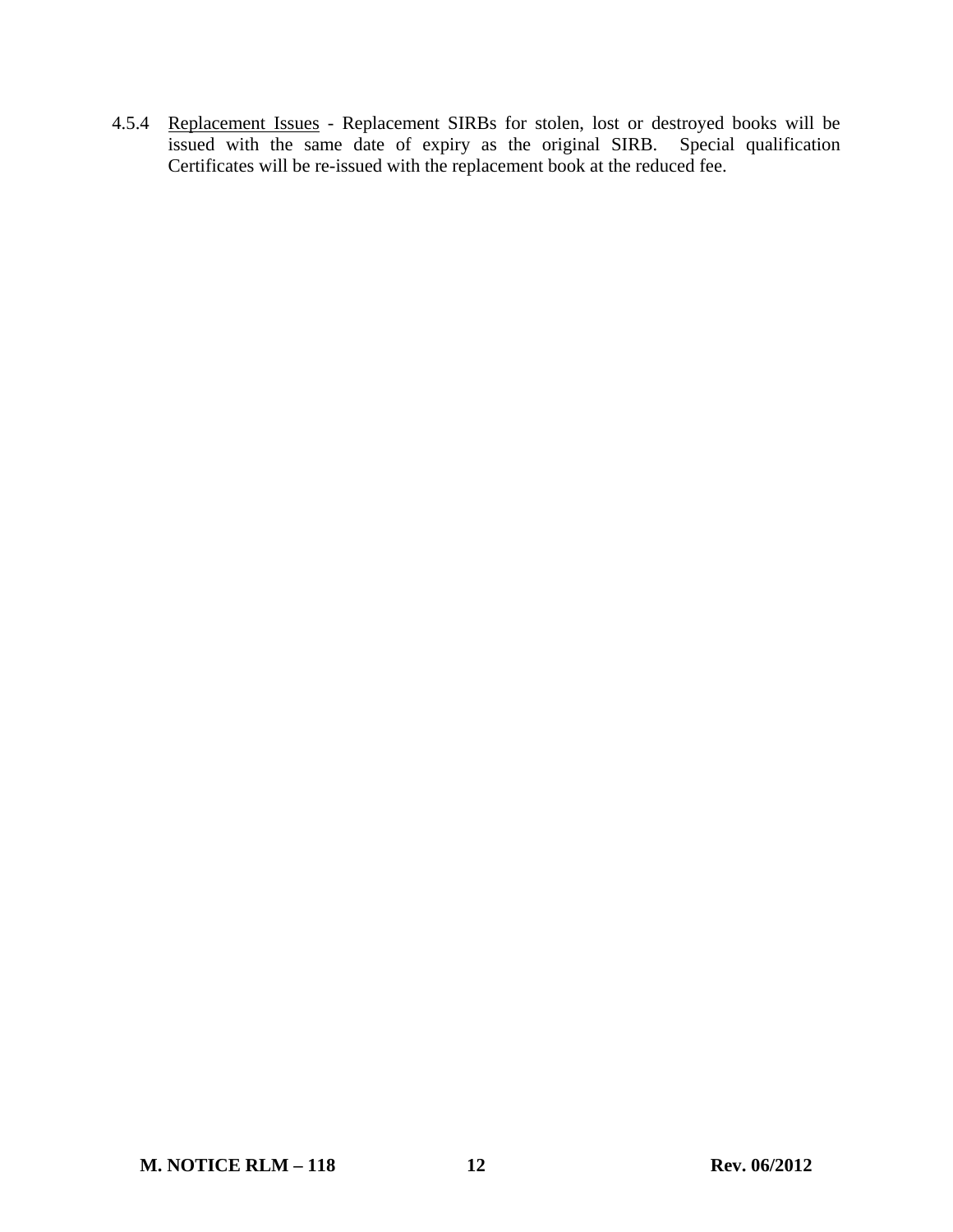# **5 WATCHSTANDER RATINGS**

### **5.1 General Information**

### 5.1.1 Persons Eligible

- .1 *Watchstanders* Certain ratings forming part of navigational or engineer watches must meet the requirements of this Part and **be certified** by the DCO as qualified to serve in such capacities.
- .2 *Valid Certification* An applicant who provides proof of a current and valid certificate issued by a foreign government, whose system of evaluation of education, training, examination, competency assessment and certification policies are acceptable to the Maritime Safety Committee of the IMO, may be eligible for an equivalent Liberian Watchstander Endorsement.
- .3 *Examination* An applicant without proof of a current and valid certificate issued by a foreign government as in above, may apply for examination in order to qualify for an Original Watchstander Certificate.

### 5.1.2 Date of Expiry of Watchstander Rating Certificates and Endorsements

- .1 Ratings will be issued a certificate or endorsement with no date of expiry.
- .2 Proof of current training must be submitted when renewing books with SQCs otherwise SQCs may not be renewed.
- 5.1.3 Record Rating Certificates and Endorsements are issued by the DCO for entry in the Liberian "Seafarer's Identification and Record Book." Rating Certificates and Endorsements issued at the same time a book is issued will be inserted in the book. SQCs issued separately need to be placed into the Seaman's book upon receipt. Seaman's Books and SQCs should be signed by the seafarer immediately upon receipt.
- **5.2 Requirements for Navigational Watch Certification and other Deck Department Ratings who possess a National Watchstander Rating Certificate** (STCW Regs II/4 and II/6 and Sections A-II/4, II/5 and II/6)
- 5.2.1 Required Deck/Navigation Ratings The following are required Deck/Navigational Ratings. Others are optional.
	- .1 Able Seaman II/4
	- .1.1 Able Seafarer Deck II/5
	- .2 Ordinary Seaman II/4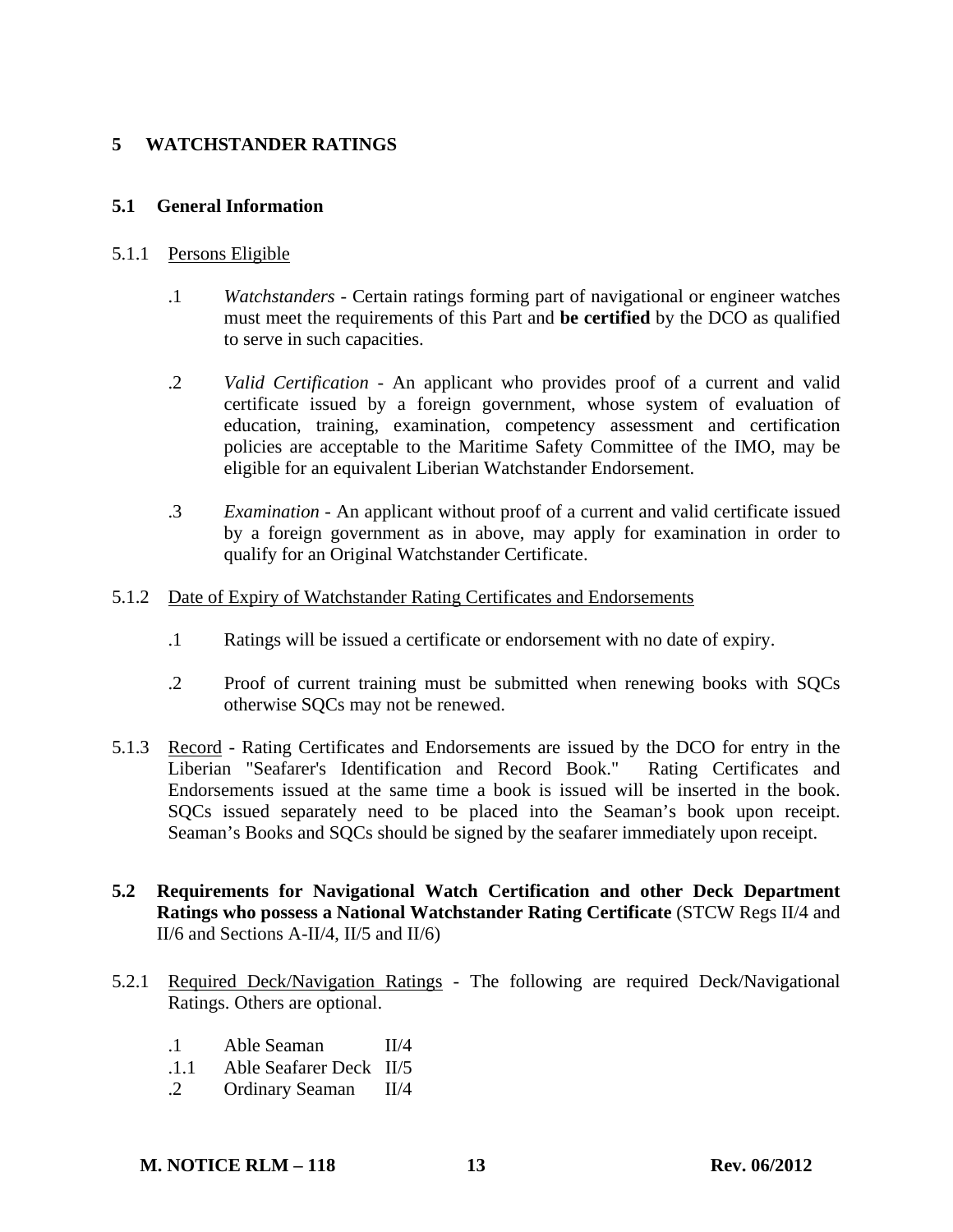| .3 | $GP-1$ | $II/4$ , $III/4$ |
|----|--------|------------------|
| .4 | $GP-2$ | $II/4$ , $III/4$ |

### 5.2.2 Service (Seatime) Requirements

- .1 *Able Seaman, II/4 (AS)* Three (3) years of service in the deck department on ocean-going vessels, two (2) years of which must have been on vessels over 500 gross tons. One (1) year of this service may be replaced by successful completion of a training course approved by the DCO. Able Seamen are to be qualified as "proficient in survival craft". The symbol **"II/4"** will appear after the designation to indicate that the seafarer's function at the support level is that of a qualified rating forming part of a Navigational Watch in accordance with STCW Regulation II/4.
- .1.1 *Able Seafarer Deck, II/5 (ASD)* Eighteen (18) months of service in the deck department. Six (6) months of this service may be replaced by successful completion of a training course approved by the DCO. Able Seafarer – Deck will have the symbol "**II/5**". This will indicate that the seafarer's function at the support level is that of a qualified Able Seafarer - Deck in accordance with STCW Regulation II/5.
- .2 *Ordinary Seaman, II/4 (OS)* Six (6) months of service in the deck department on ocean-going vessels, three (3) months of which must have been on vessels over 500 gross tons. Three (3) months of this service may be replaced by successful completion of a training course approved by the DCO. The symbol **"II/4"** will appear after the designation to indicate that the seafarer's function at the support level is that of a qualified rating forming part of a Navigational Watch in accordance with STCW Regulation II/4.
- .3 *Bosun, II/4 (BO)* Three years' service in the deck department on ocean-going vessels, two (2) years of which must have been on vessels over 500 gross tons. One (1) year of this service may be replaced by successful completion of a training course approved by the DCO. In addition, applicant must show either three (3) months service as a Bosun, or a letter from the vessel operator or crew supplier stating appointment as Bosun. Bosuns are to be qualified as "proficient in survival craft". It is equivalent to a Watchstander rating. This is an optional rating.
- .4 *General Purpose, II/4, III/4* (GP-1) For assignment to vessels with a "Minimum Safe Manning Certificate" calling for "GP-1" ratings. Applicants must fulfill all requirements for both "Able Seaman II/4" and "Oiler/Motorman III/4" to qualify for this rating. A total of two and one half (2½) years of sea service in a "General Purpose" rating may be substituted for the combined sea service required for "Able Seaman" and "Oiler/Motorman."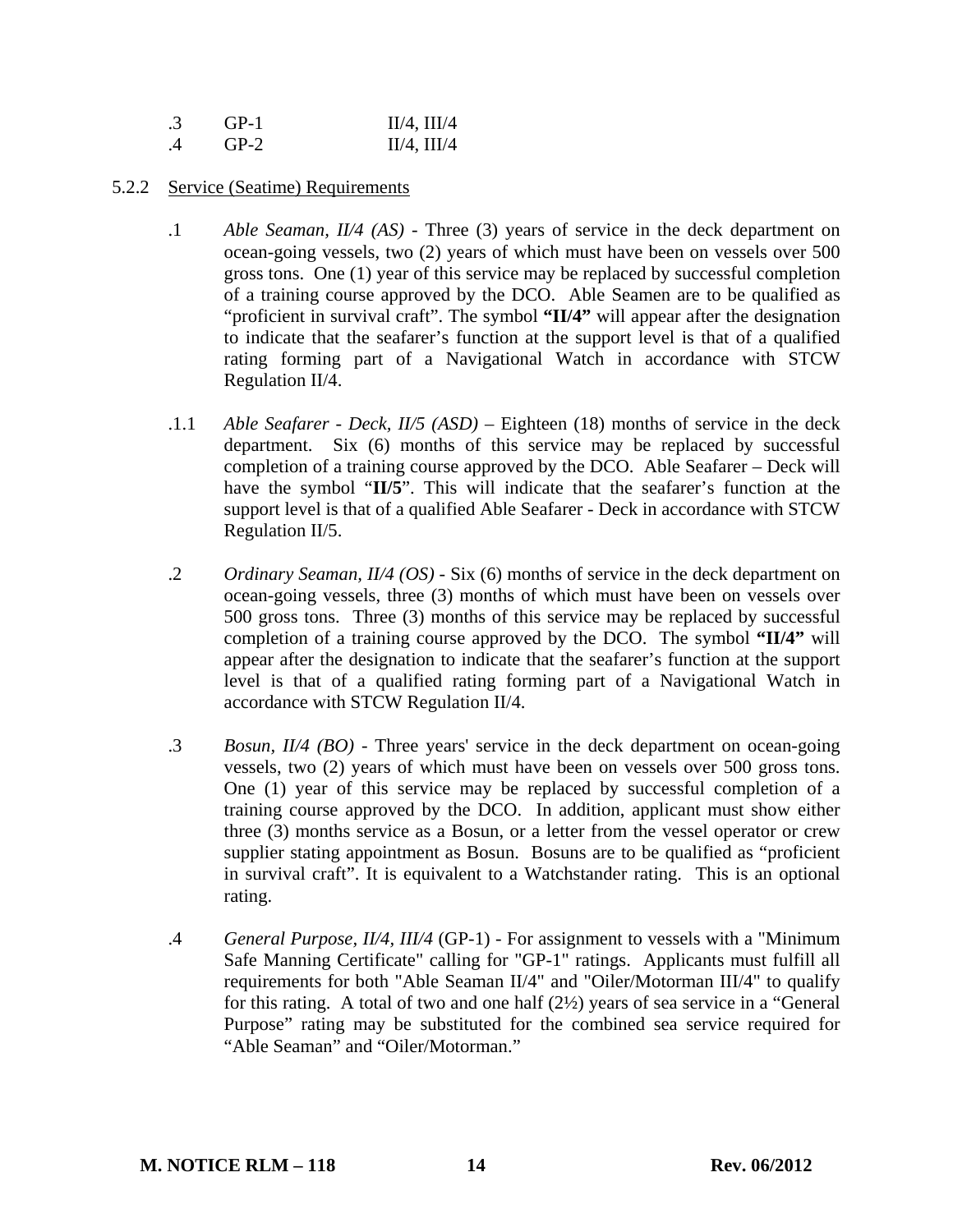- .5 *General Purpose, II/4, III/4* (GP-2) For assignment to vessels with a "Minimum Safe Manning Certificate" calling for "GP-2" ratings. Applicants must fulfill all requirements for "Ordinary Seaman II/4" and "Oiler/Motorman III/4" to qualify for this rating. A total of nine (9) months sea service as a "General Purpose Trainee" may be substituted for the combined sea service required for "Ordinary Seaman" and "Oiler/Motorman."
- .6 *Junior Ordinary Seaman (JOS) or General Purpose Trainee (GPT)* Anyone who is 16 years old or older and can meet the physical examination for a Deck/Navigational Officer's Certificate as described above may apply for these ratings without any sea time. These are optional ratings and are not required by any regulation.

The **"II/4" and "II/5** after "Able Seaman", "Able Seafarer - Deck "Ordinary Seaman", and "Bosun", "GP-1" and "GP-2," indicates that the seafarer is a qualified rating, in accordance with STCW Code Section A-II/4, A-II/5 respectively forming part of a navigational watch.

- 5.2.3 Age Requirements An applicant for Junior Ordinary Seaman, Ordinary Seaman or GP-Trainee must be at least 16 years of age. An applicant for Able Seaman certification must be at least 18 years of age. An applicant for Bosun certification must be at least 21 years of age.
- 5.2.4 Physical Requirements Applicant must meet the physical examination requirements for an officer's certificate of competency. Examination should be completed within the 12 months immediately preceding application with the results noted on a Physical Examination Report.
- 5.2.5 Endorsement Attesting Recognition of a National Certificate An applicant who presents certification as Able Seaman, GP-1, GP-2, Ordinary Seaman, Bosun or equivalent, issued by a government whose rating system is accepted by the Maritime Safety Committee of the IMO, may be issued an equivalent endorsement attesting the recognition of that certificate, without written examination, provided applicants meet all requirements for Navigational Watch Certification including proof of sea service.
- 5.2.6 Revalidation Requirements Ratings are not required to revalidate watchstander certification. However, all seafarers must always possess a "Fit For Duty" Physical Examination form completed by a physician dated within the past two (2) years of signing articles per regulation 10.325 (2) See publication RLM-108.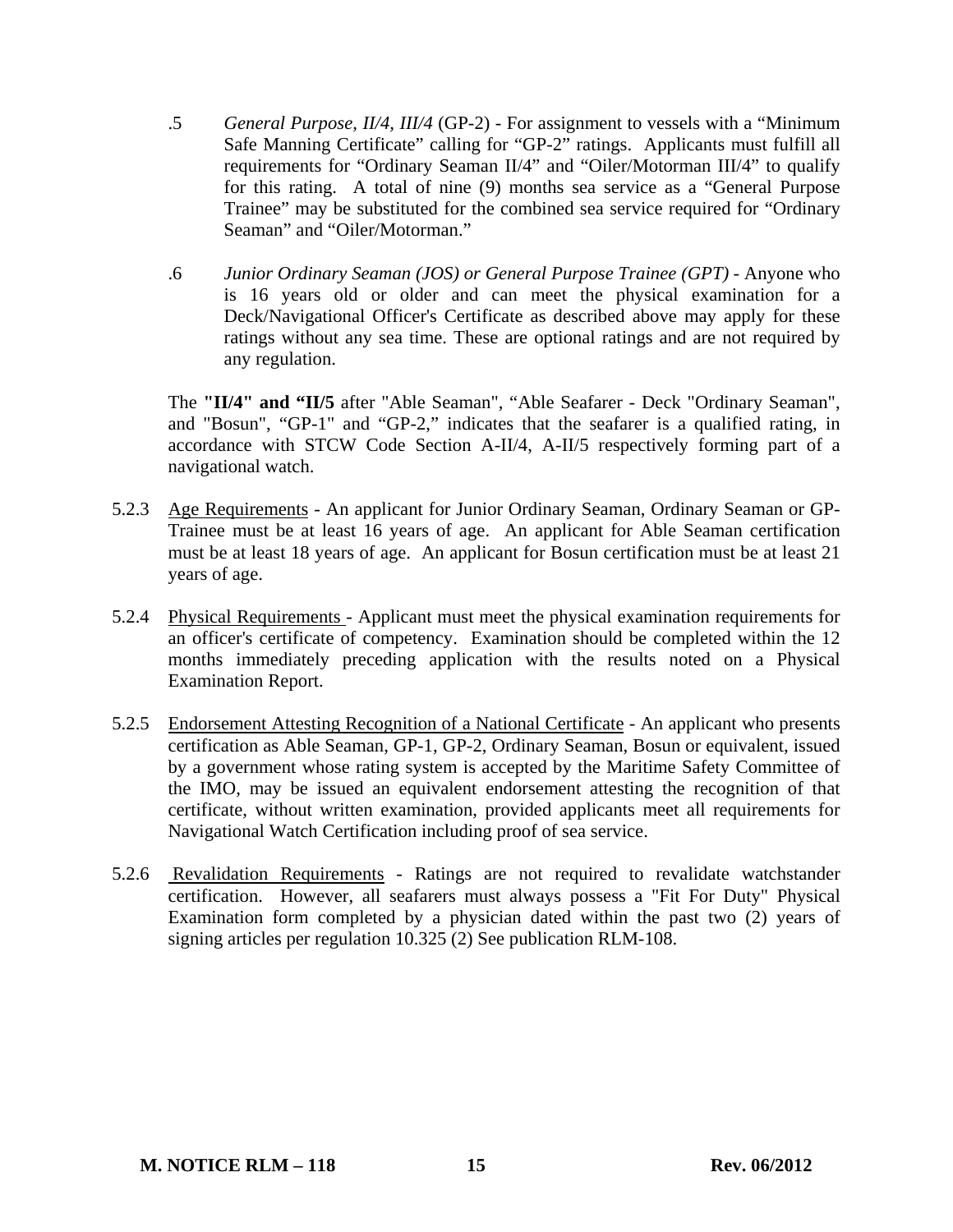# **5.3 Examination for issuance of a Navigational Watchstander Certificate**

5.3.1 Examination and Demonstration of Ability - An applicant who does not possess a rating certificate for endorsement, may apply for examination to obtain an original rating certificate from the DCO. Applicants must meet all requirements for Navigational Watch Certification including proof of sea service.

### 5.3.2 Written Examination

- .1 An applicant for Able Seaman, Able Seafarer Deck, Ordinary Seaman or Bosun certification must pass the written and practical examination for Able Seaman. Guideline Publication RLM-322 containing specimen examinations is available, upon request, from the DCO.
- .2 An applicant for GP-1 or GP-2 certification must pass the written examination for both Able Seaman and Oiler/Motorman.
- .3 In order to demonstrate navigation function competence at the support level, the applicant may either complete an approved training course or supply references from ship's Masters attesting to the applicant's ability to steer and to keep a proper lookout.
- 5.3.3 Revalidation Requirements Ratings are not required to revalidate watchstander certification. However, all seafarers must have in their possession a "Fit For Duty" Physical Examination form completed by a physician within the past two (2) years of signing articles.

# **5.4 Requirements For Engine Room Watch Certification and other "Engine Room" Ratings who possess a National Watchstander Rating Certificate (**STCW, A-III/4, and  $A-III/5$ )

- 5.4.1 Required Engine Room Watchstander Ratings The following are required engine room watchstander ratings. Others are optional.
	- .1 Oiler/Motorman, III/4
	- .2 Able Seafarer Engine III/5
	- .3 Fireman/Water Tender, III/4
	- .4 GP-1 II/4, III/4
	- .5 GP-2 II/4, III/4

### 5.4.2 Service (Seatime) Requirements

 .1 *Oiler/Motorman III/4 (O/M)* - This combined SQC replaces the previously issued "Oiler, III/6" and "Motorman, III/6" engine-room watchstander certificates. It requires one (1) year of service in the engine department of steam or motor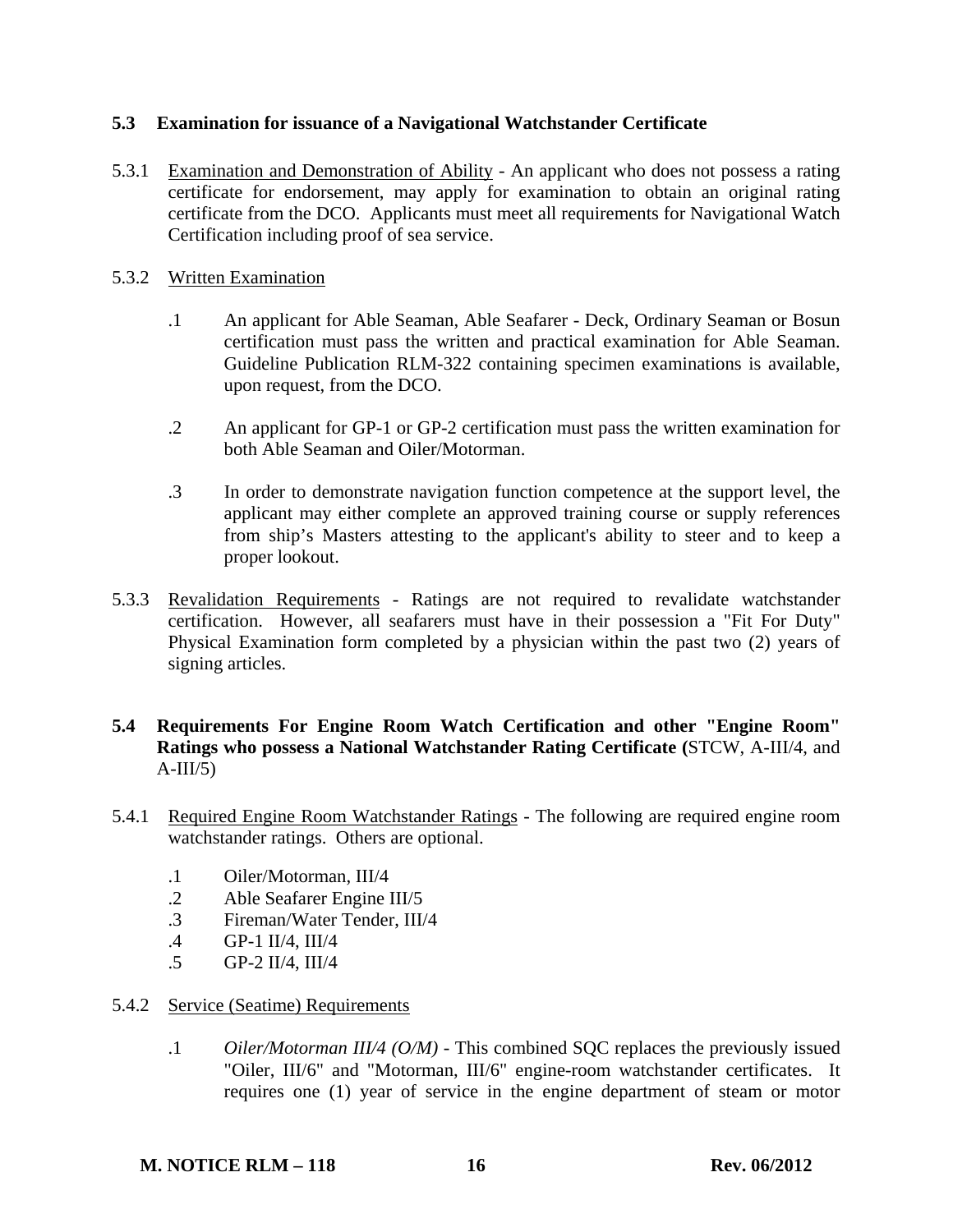vessels, six (6) months of which must have been on vessels of over 750 KW propulsion power. Six (6) months of the one (1) year of service may be replaced by successful completion of a training course approved by the DCO. The symbol **"III/4"** will appear after the designation to indicate that the seafarer's function at the Support Level is that of a qualified rating forming part of an engine room watch in accordance with STCW Regulation III/4.

.1.1 *Able Seafarer Engine, III/5 (ASE)* 

 An applicant for ASE must provide evidence of approved seagoing service in the engine department of 12 months while being qualified to serve as a rating forming part of a watch in a manned engine room or designated to perform duties in a periodically unmanned engine room. Six (6) months of this service may be replaced by successful completion of a training course approved by the Administrator. The symbol **"III/5"** will appear after the designation to indicate that the seafarer's function at the support level is that of a qualified Able Seafarer – Engine in accordance with STCW Regulation III/5.

- .2 *Fireman/Water Tender, III/4 (FWT)* This replaces "Fireman/Water Tender, III/6" previously issued. It requires one (1) year of engine-room watchstander service aboard steam-powered vessels, six (6) months of which must have been on vessels of over 750 KW propulsion power. Six (6) months of the one (1) year of service may be replaced by successful completion of a training course approved by the DCO.
- .3 *General Purpose-1 II/4, III/4* This is a (GP-1) rating for assignments to vessels with a "Minimum Safe Manning Certificate" calling for "GP-1" ratings. Applicants must fulfill all requirements for both "Able Seaman II/4", and "Oiler/Motorman III/4" to qualify for this rating. Two and one half (2 1/2) years of total sea service in a "General Purpose-2" rating may be substituted for the combined sea service required for "Able Seaman" and "Oiler/Motorman".
- .4 *General Purpose-2 II/4, III/4* (GP-2) For assignment to vessels with a "Minimum Safe Manning Certificate" calling for "GP-2" ratings. Applicants must fulfill all requirements for "Ordinary Seaman II/4" and "Oiler/Motorman III/4" to qualify for this rating. A total of nine (9) months sea service as a "General Purpose Trainee" may be substituted for the combined sea service.
- .5 *Pumpman* (PM) One (1) year of service aboard tank vessels is required. Three (3) months of this service may be replaced by successful completion of a training course in accordance with the 19 STCW Code requirements. This is an optional rating. It is not equivalent to a watchstander rating.
- .6 *Electrician III/4, (EL)* This is an optional rating. It is equivalent to a watchstander rating. One (1) year of service in the engine department of steam or motor vessels is required. Three (3) months of this service may be replaced by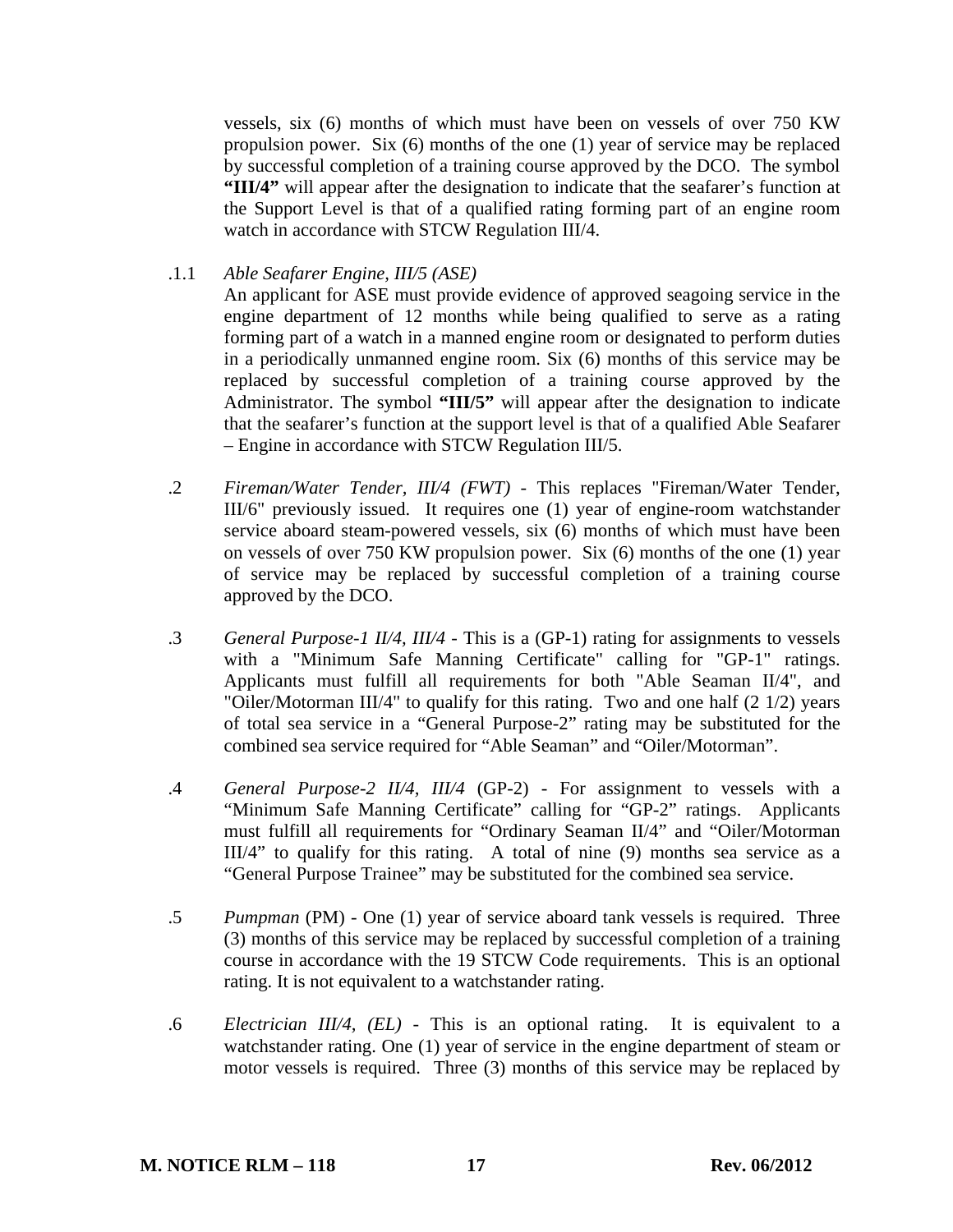the successful completion of a training course approved in accordance with the 19 STCW Code requirements.

- .7 *Wiper* or General Purpose Trainee (WIP, GPT) Anyone who is at least 16 years of age and can meet the physical examination requirements for an engineer officer's certificate of competence as described in sub-section 7.7.3 may apply for this rating without any Seatime. There is no charge for this rating. This is an optional rating and is not required by any regulation.
- .8 *Electro Technical Rating, III/7 (ETR)* This is an optional rating and is not equivalent to a watch standing rating.
	- .1 Complete 12 months of approved sea going service in the engine department of steam or motor vessels. Six (6) months of this service may be replaced by successful completion of a training course approved by the Administrator; and
	- .2 Must have completed approved education and training and meet the standards of competence specified in section A-III/7 of the STCW Code.

The **"III/4" and III/5** after "Oiler/Motorman,", "Able Seafarer Engine", "Fireman/Water Tender," "Electrician," "GP-1" and "GP-2" indicates that the seafarer is qualified, in accordance with STCW Code Section A-III/4, to form part of an engine-room watch.

- 5.4.3 Age Requirements Applicants for electro-technical rating must be at least 18 years of age, all other ratings must be at least 17 years of age except for applicants for wiper certification who must be at least 16 years of age.
- 5.4.4 Physical Requirements Applicant must meet the physical examination requirements for an officer's certificate of competency. Examination should be completed within the 12 months immediately preceding application with the results noted on a Physical Examination Report.
- 5.4.5 Endorsement Attesting Recognition of a National Certificate An applicant who presents certification as Oiler, Motorman, Fireman/Water Tender, GP-1, GP-2, Pumpman, Electrician, or equivalent, issued by a government whose rating system is accepted by the Maritime Safety Committee of the IMO, may be issued an equivalent endorsement attesting the recognition of that certificate without written examination, provided applicants meet all requirements for Engine Room Watch Certification including proof of sea service.
- 5.4.6 Revalidation Requirements Ratings are not required to revalidate watchstander certification. However, all seafarer's must always possess a "Fit For Duty" Physical Examination form completed by a physician within the past two  $(2)$  years of signing articles.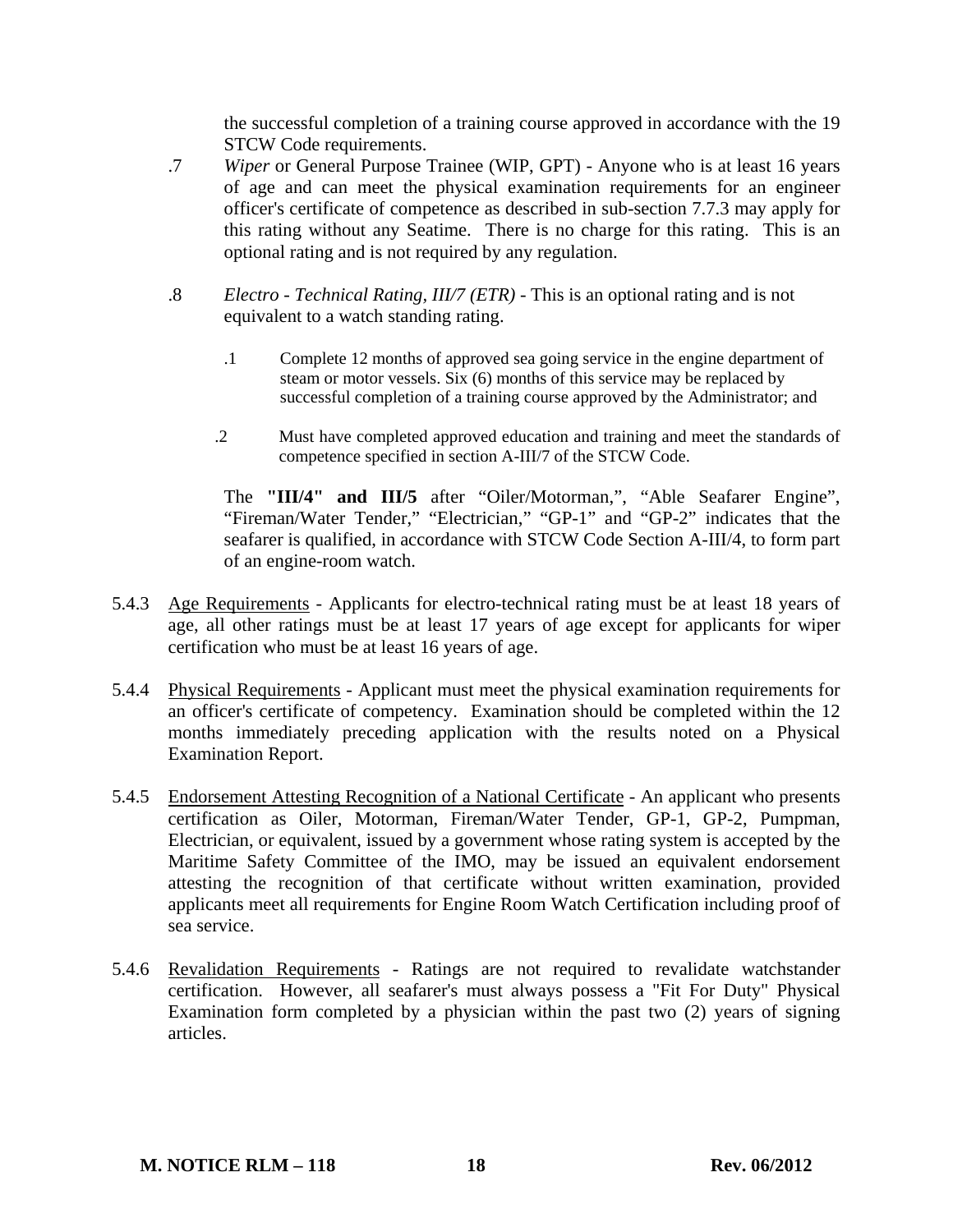# **5.5 Examination for issuance of a Engineer Room Watchstander Certificate**

5.5.1 Examination and Demonstration of Ability - An applicant who does not possess a rating watchstander certificate for endorsement, may apply for examination to obtain an original rating watchstander certificate from the DCO. Applicants must meet all requirements for Engine Room Watchstander Certification, including proof of sea service.

### 5.5.2 Written Examination

- .1 Applicants for an original issue of the Special Qualification Certificate for "Oiler/Motorman, III/4,", "Able Seafarer Engine", "Electrician, III/4," or "Fireman/Water Tender, III/4" must pass the written Liberian Deputy Commissioner's examination for engine-room watchstander.
- .2 An applicant for GP-1 or GP-2 certification must pass the written examination for both Able Seaman and Oiler/Motorman.
- .4 Guideline Publication RLM-323 containing specimen examinations are available, upon request, from the DCO.
- .5 In order to demonstrate competence to perform the marine engineering function at the support level, the applicant may complete an approved training course. Or, applicant may supply references from Chief Engineers attesting to the applicant's ability to properly relieve, stand, and hand over an engine-room watch.
- 5.5.3 Revalidation Requirements Ratings are not required to revalidate watchstander certification. However, all seafarers must have in their possession a "Fit For Duty" Physical Examination form completed by a physician within the past two (2) years of signing articles.

# **5.6 Requirements for Navigational & Engine Watch Certification for Cadets / Apprentices Participating in a Merchant Marine Academy Program.** (STCW, A-11/4 and III/4)

### 5.6.1 Service (Seatime) Requirements (Cadets / Apprentices only)

- .1 *Able Seaman II/4* (AS) One (1) year of service in the deck department on ocean going vessels. Also, the cadet must have completed one (1) year of navigational classes at a DCO approved merchant marine academy.
- .2 *Ordinary Seaman, II/4* (OS) The cadet must have completed one (1) year of navigational classes at a DCO approved merchant marine academy. Seatime is not required.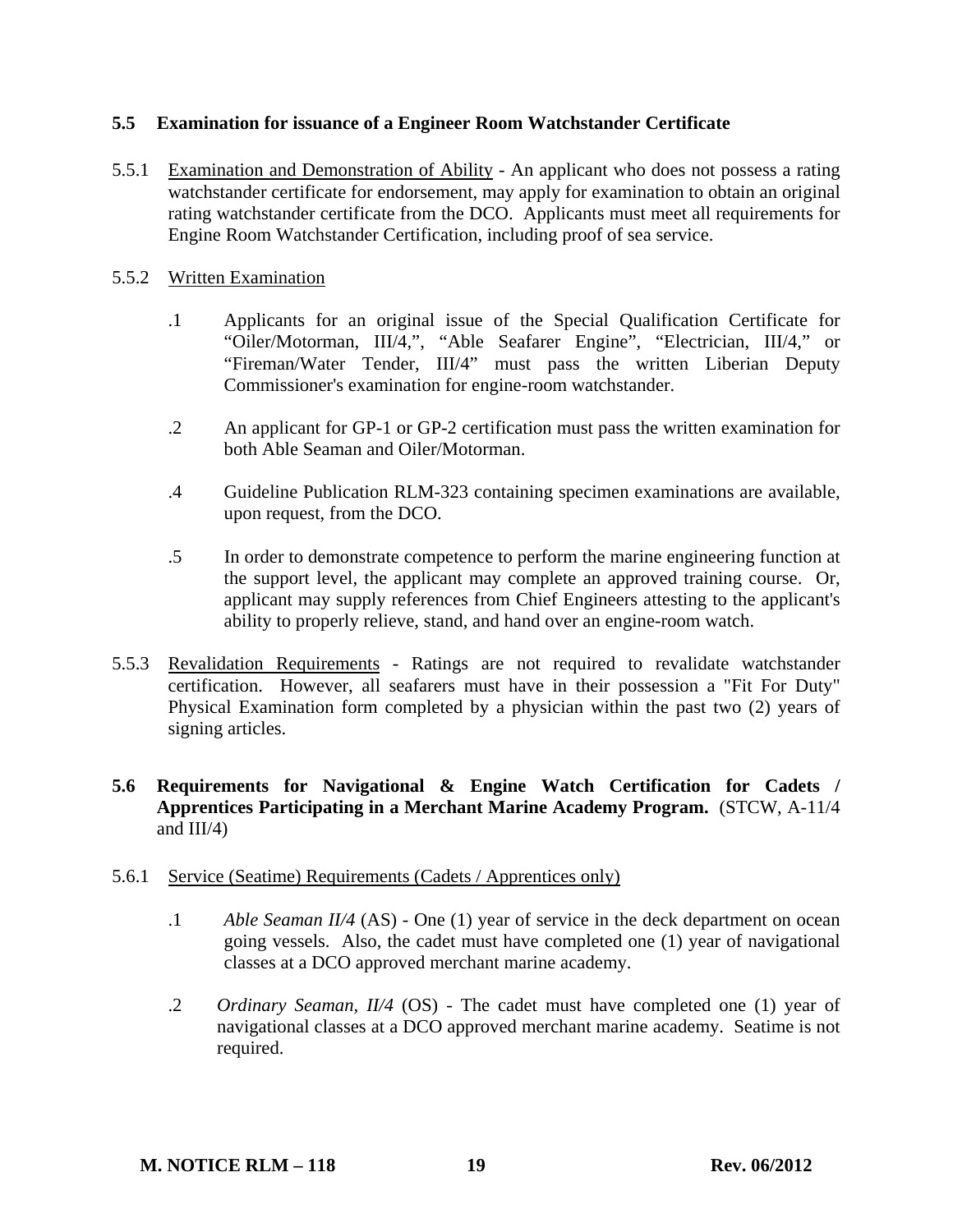- .3 *Oiler/Motorman, III/4* (O/M) The cadet must have completed one (1) year of engineering classes at a DCO approved merchant marine academy. Seatime is not required.
- 5.6.2 Age Requirements An applicant for Able Seaman must be at least 18 years of age. An applicant for Ordinary Seaman must be at least 16 years of age. An applicant of Oiler/Motorman must be at least 17 years of age.
- 5.6.3 Physical Requirements Applicant must meet the physical examination requirements for an officer's certificate of competency. Examination should be completed within the 12 months immediately preceding application with the results noted on a Physical Examination Report.
- 5.6.4 Endorsement Attesting Recognition of a National Certificate An Applicant who presents certification as Able Seaman, Ordinary Seaman, or Oiler/Motorman issued by a government whose rating system is accepted by the Maritime Safety Committee of the IMO, may be issued an equivalent endorsement attesting the recognition of that certificate without written examination, provided applicants meet all requirements for either Navigational or Engine Room Watch Certification including proof of sea service. Those applicants not possessing a national certificate but meeting all of the requirements of this section, will receive a Liberian Certificate.
- **5.7 Requirements for MOU Navigational Watch Certification and other Deck Department Ratings who possess a National Watchstander Rating Certificate** (IMO Resolution A.891 (21))
- 5.7.1 Required Deck/Navigation MOU Ratings The following are required Deck/Navigational Ratings. Others are optional.
	- .1 Able Seaman, MOU
	- .2 Ordinary Seaman, MOU
- 5.7.2 Service (Seatime) Requirements
	- .1 *Able Seaman, MOU (ASM)* Three (3) years of service performed aboard Mobile Offshore Units in the capacity of Roustabout or Three (3) years of service in the deck department on an ocean-going vessels, two (2) years of which must have been on vessels over 3000 gross tons. One (1) year of this service may be replaced by successful completion of a training course approved by the DCO. Able Seaman are to be qualified as "proficient in survival craft" in accordance with the ILO Convention concerning the Certification of Able Seamen (ILO-74)
	- .2 Ordinary Seaman, MOU (OSM) Six (6) months of service performed aboard Mobile Offshore Units in the capacity of Roustabout or six (6) months of service in the deck department on an ocean-going vessels, three (3) months of which must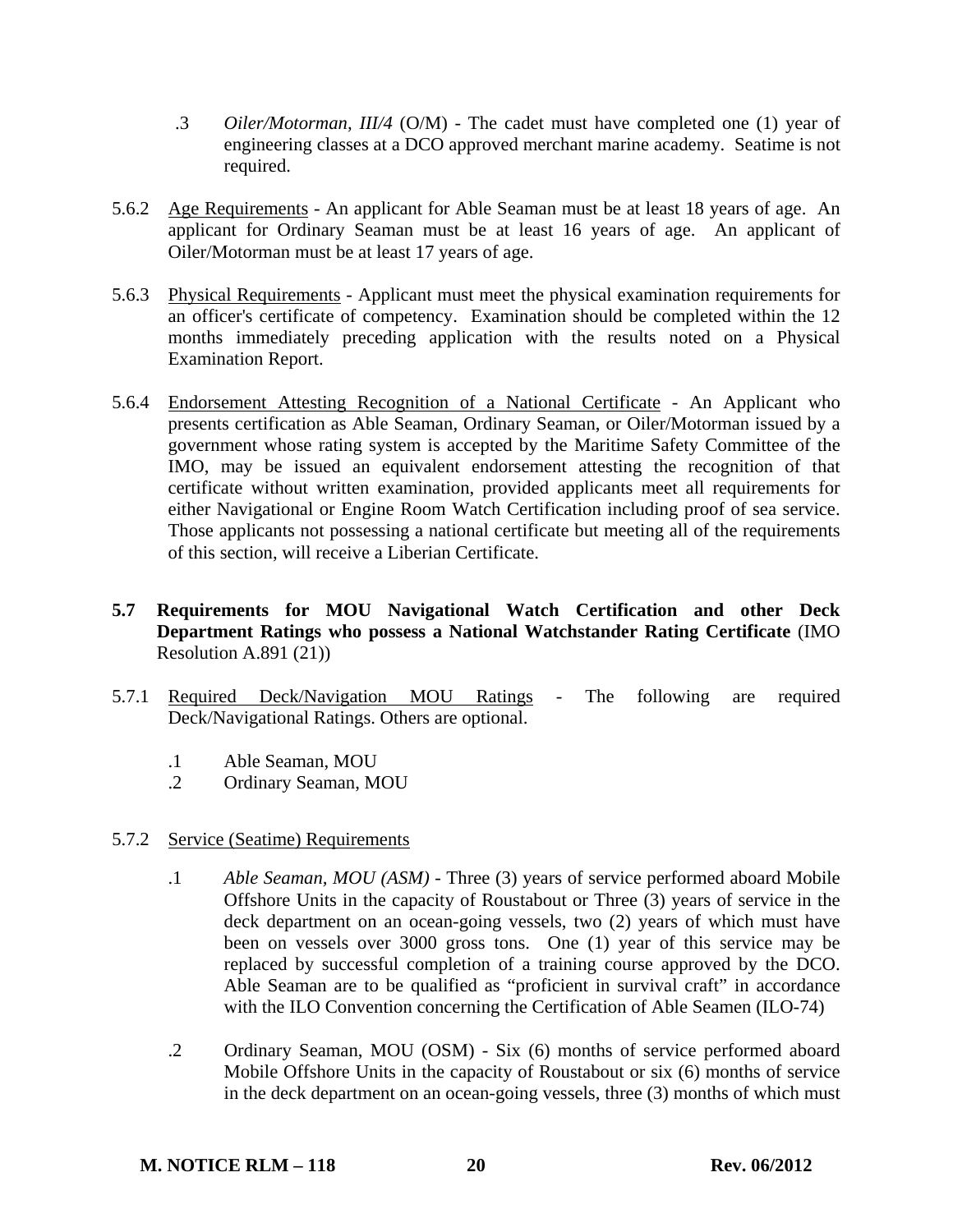have been on vessels over 3000 gross tons. Three (3) months of this service may be replaced by successful completion of a training course approved by the DCO.

 While the Administration does not require a 12-hour workday, **calendar** year service is acceptable for MOU-limited certification if the applicant has worked 30 days on and 30 days off (or equivalent) **and** a 12-hour day.

- 5.7.3 Age Requirements An applicant for Ordinary Seaman, MOU must be at least 16 years of age. An applicant for Able Seaman, MOU certification must be at least 18 years of age.
- 5.7.4 Physical Requirements Applicant must meet the physical examination requirements for an officer's certificate of competency. Examination should be completed within the 12 months immediately preceding application with the results noted on a Physical Examination Report.
- 5.7.5 Endorsement Attesting Recognition of a National Certificate An applicant who presents certification as Able Seaman, MOU, Ordinary Seaman, MOU, or equivalent, issued by a government whose rating system is accepted by the Maritime Safety Committee of the IMO, may be issued an equivalent endorsement attesting the recognition of that certificate, without written examination, provided applicants meet all requirements for Navigational Watch Certification including proof of sea service.

### **5.8 Examination for issuance of a Navigational Watchstander, MOU, Certificate**

- 5.8.1 Examination and Demonstration of Ability An applicant who does not possess a rating certificate for endorsement, may apply for examination to obtain an original rating certificate from the DCO. Applicants must meet all requirements for Requirements for MOU Navigational Watch Certification including proof of sea service.
	- .1 An applicant for Able Seaman, MOU or Ordinary Seaman, MOU must pass the written and practical examination for Able Seaman. Guideline Publication RLM-322 containing specimen examinations is available, upon request, from the DCO.
	- .3 In order to demonstrate navigation function competence at the support level, the applicant may either complete an approved training course or supply references from MOU's OIMs attesting to the applicant's ability to steer and to keep a proper lookout.
- 5.8.2 Revalidation Requirements Ratings are not required to revalidate watchstander certification. However, all seafarers must have in their possession a "Fit For Duty" Physical Examination form completed by a physician within the past two (2) years.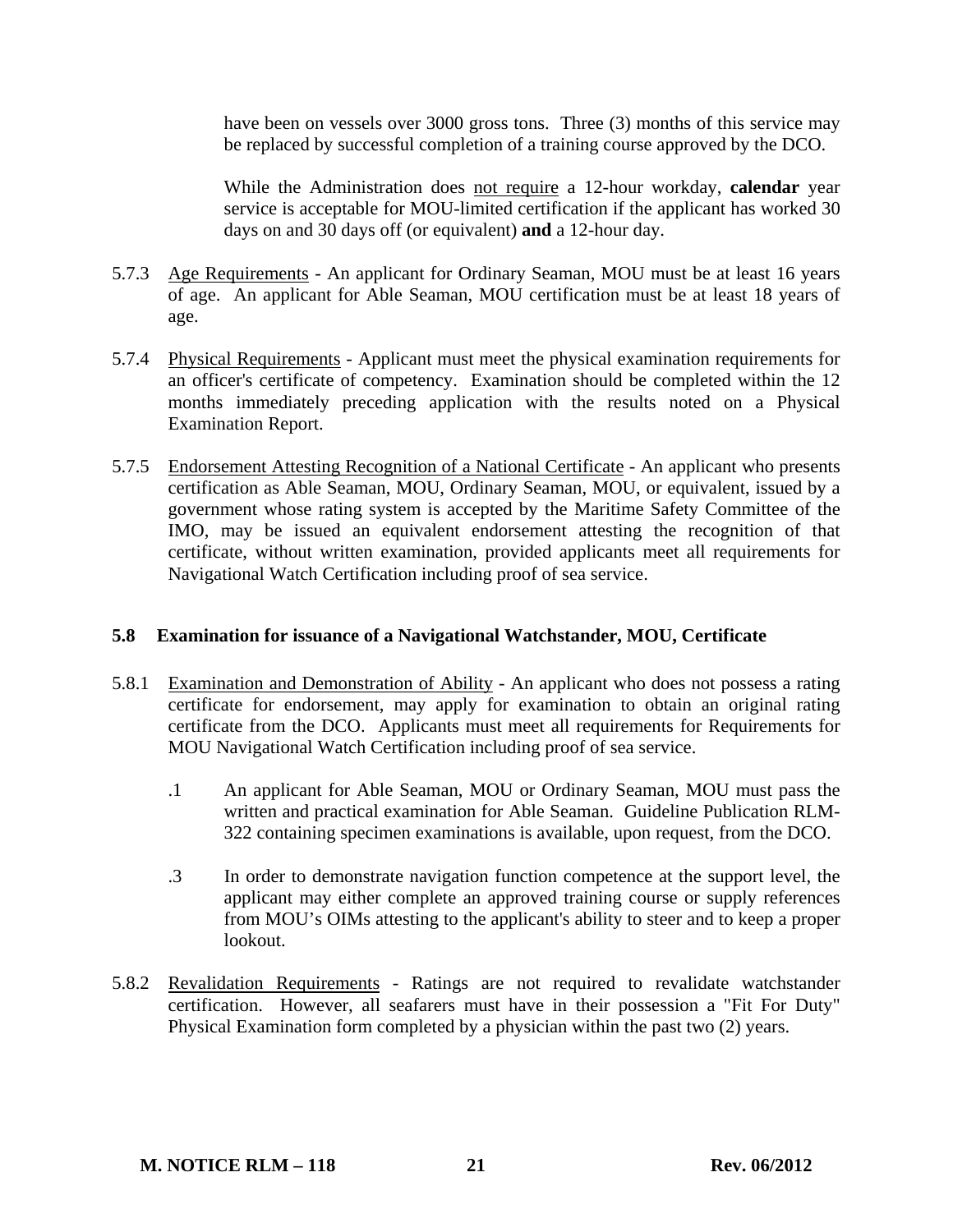- **5.9 Requirements For MOU Engine Room Watch Certification and other "Engine Room" Ratings who possess a National Watchstander Rating Certificate** (IMO Resolution A.891 (21))
- 5.9.1 Required Engine Room Watchstanding MOU Ratings The following are required engine room watchstander ratings. Others are optional.
	- .1 Oiler/Motorman, MOU

### 5.9.2 Service (Seatime) Requirements

 .1 *Oiler/Motorman (OILM)* - This SQC requires one (1) year of service performed aboard Mobile Offshore Units as a Roustabout or higher capacity or (1) year of service in the engine department of steam or motor vessels, six (6) months of which must have been on vessels of over 750 KW propulsion power. Six (6) months of the one (1) year of service may be replaced by successful completion of a training course approved by the DCO.

 While the Administration does not require a 12-hour workday, **calendar** year service is acceptable for MOU-limited certification if the applicant has worked 30 days on and 30 days off (or equivalent) **and** a 12-hour day.

- 5.9.3 Age Requirements Applicants must be at least 17 years of age.
- 5.9.4 Physical Requirements Applicant must meet the physical examination requirements for an officer's certificate of competency. Examination should be completed within the 12 months immediately preceding application with the results noted on a Physical Examination Report.
- 5.9.5 Endorsement Attesting Recognition of a National Certificate An applicant who presents certification as Oiler / Motorman or equivalent, issued by a government whose rating system is accepted by the Maritime Safety Committee of the IMO, may be issued an equivalent endorsement attesting the recognition of that certificate without written examination, provided applicants meet all requirements for Engine Room Watch Certification including proof of sea service.
- 5.9.6 Revalidation Requirements Ratings are not required to revalidate watchstanding certification. However, all seafarer's must always possess a "Fit For Duty" Physical Examination form completed by a physician within the past two (2) years.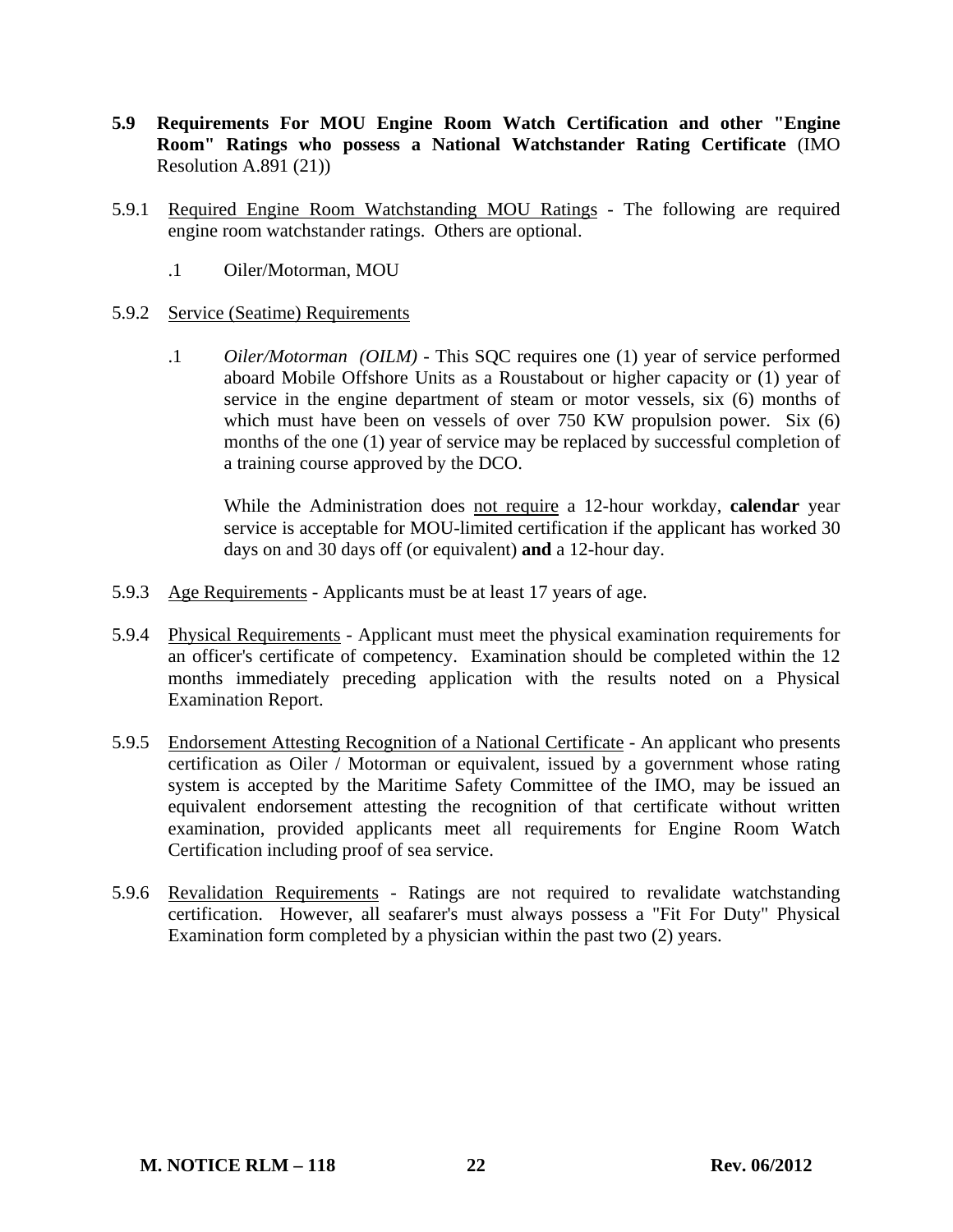# **5.10 Examination for issuance of a Engine Room Watchstander MOU Certificate**

- 5.10.1 Examination and Demonstration of Ability An applicant who does not possess a rating certificate for endorsement, may apply for examination to obtain an original rating certificate from the DCO. Applicants must meet all requirements for Requirements for MOU Engine Room Watch Certification including proof of sea service.
	- .1 Applicants for an original issue of the Special Qualification Certificate for "Oiler/Motorman, MOU, must pass written examination.
	- .2 Guideline Publication RLM-323 containing specimen examinations are available, upon request, from the DCO.
	- .5 In order to demonstrate competence to perform the marine engineering function at the support level, the applicant may complete an approved training course. Or, applicant may supply references from Chief Electricians attesting to the applicant's ability to properly relieve, stand, and hand over an engine-room watch.
- 5.10.2 Revalidation Requirements Ratings are not required to revalidate watchstanding certification. However, all seafarer's must always possess a "Fit For Duty" Physical Examination form completed by a physician, or Nurse Practitioner within the past two (2) years.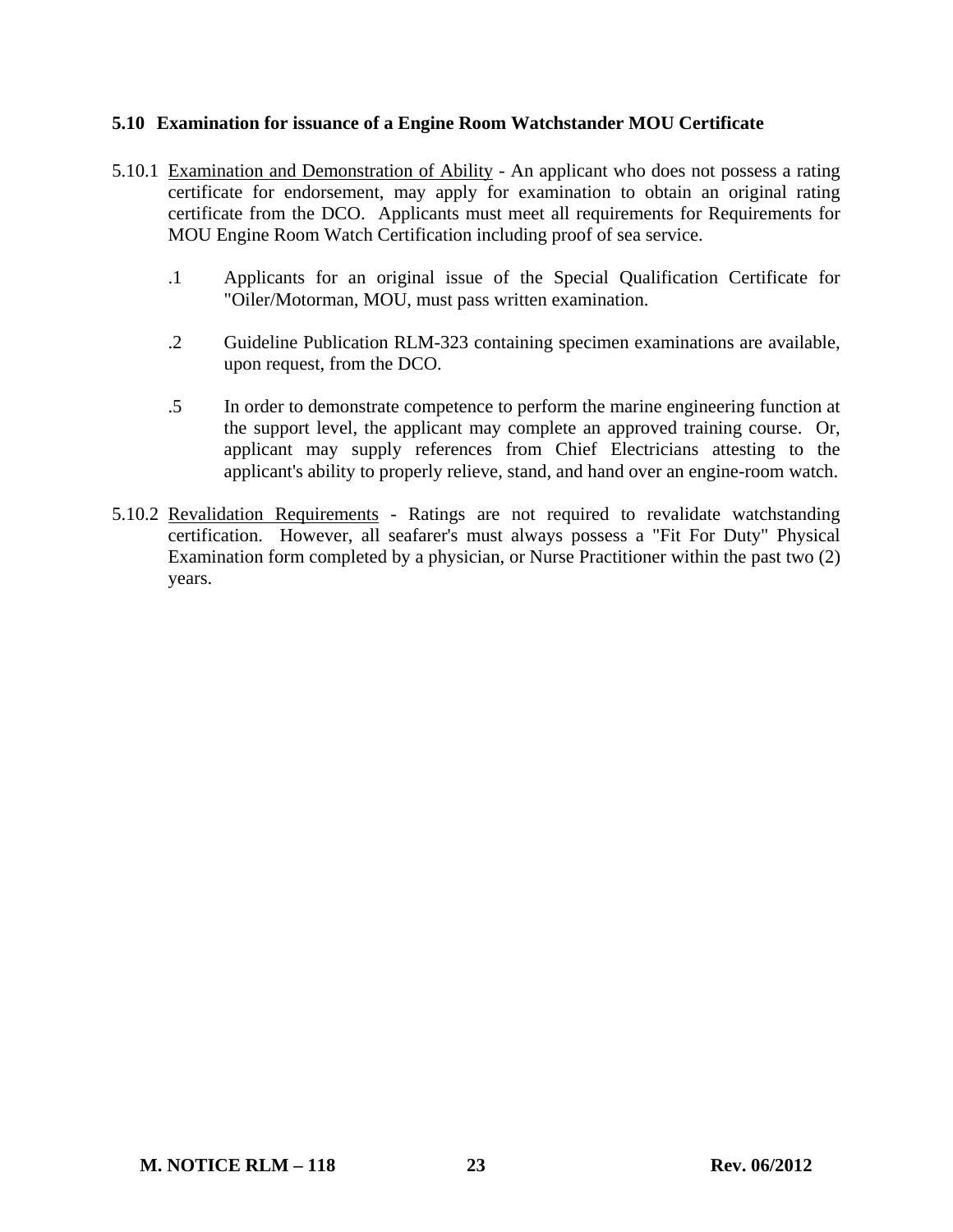# **6 SPECIAL QUALIFICATION CERTIFICATES (SQC's)**

# **6.1 General Information**

#### 6.1.a **Transitional Provisions**

Until 1 January 2017, the DCO will continue to issue, recognize and endorse certificates in accordance with the provisions of the STCW Convention which applied immediately prior to 1 January 2012 in respect of those seafarers who commenced approved seagoing service, an approved education and training program or an approved training course before 1 July 2013.

#### 6.1.1 Persons Eligible

- .1 *Watchstanders* Certain ratings forming part of the navigational or engineer watches, and all officers and ratings participating in cargo loading or discharge operations aboard oil tankers, chemical tankers and liquefied gas tankers, must meet the requirements of this Part and **be certified** by the DCO as qualified to serve in such capacities.
- .2 *Valid Certification* An applicant who provides proof of a current and valid certificate issued by a foreign government, whose system of evaluation of education, training, examination, competency assessment and certification policies are acceptable to the Maritime Safety Committee of the IMO, may be eligible for an equivalent Liberian Special Qualification Certificate.

### 6.1.2 Date of Expiry of Special Qualification Certificates

- .1 Ratings will be issued SQCs with no date of expiry based on chapter VI of STCW. Most officer functions and limitations (officer SQCs) will be issued with dates of expiry.
- .2 Certification based on Administration evaluation of examination, training certificates, or renewal requiring an expiry date will be valid for five (5) years.
- .3 Initial certification based on "equivalency" requiring an expiry date will be valid only for the period of validity remaining on the equivalent (base) certificate. Upon expiry, standard revalidation requirements will be followed.
- .4 Proof of current training must be submitted when renewing books with SQCs otherwise SQCs may not be renewed.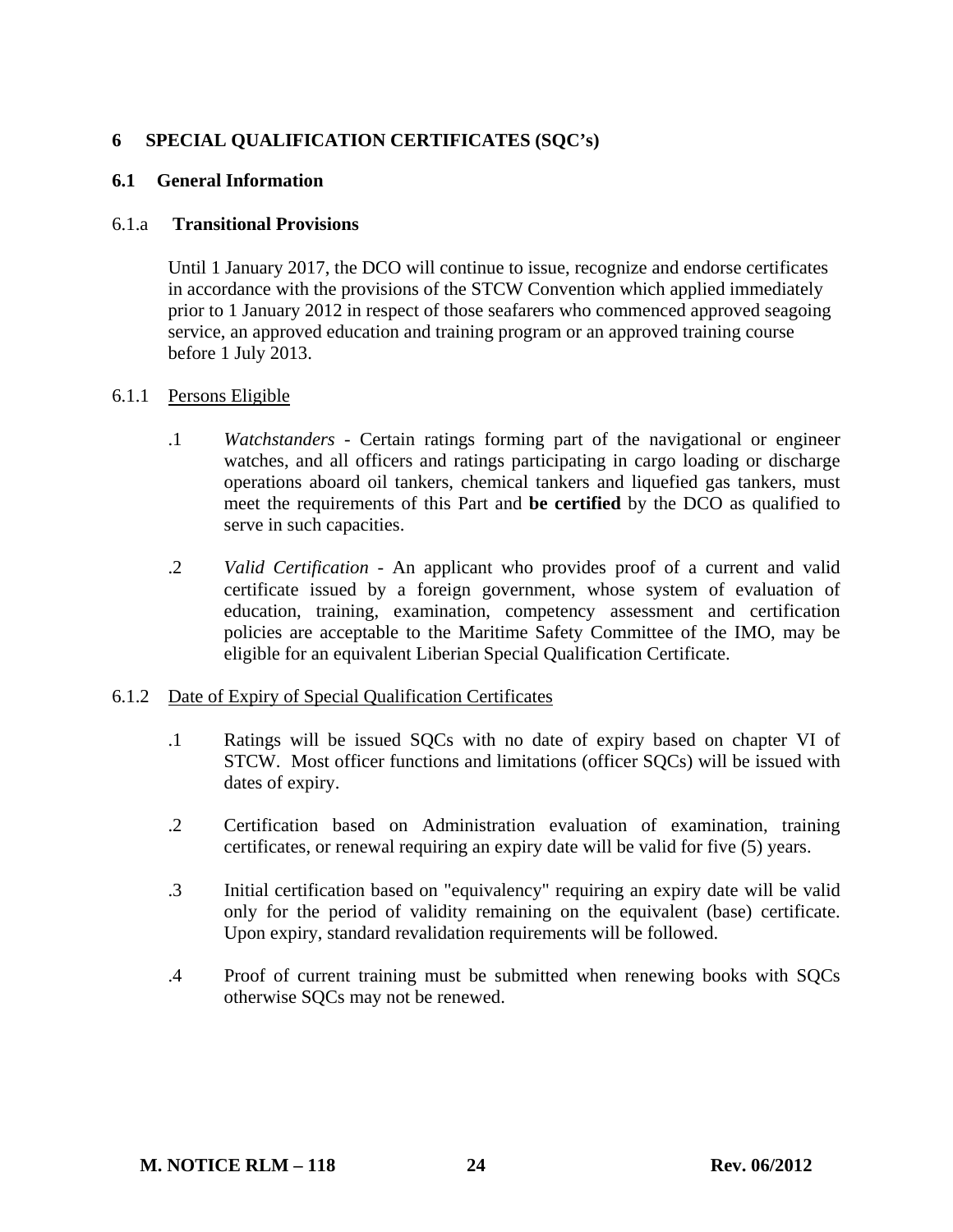# **6.2 Proof of Special Certification**

- 6.2.1 Record Special Qualification Certificates (SQCs) are issued by the DCO for entry in the Liberian "Seafarer's Identification and Record Book". SQCs issued at the same time a book is issued will be inserted in the book. SQCs issued separately need to be placed into the Seaman's book upon receipt. Seaman's Books and SQCs should be signed by the seafarer immediately upon receipt.
- 6.2.2 Officers will have all required officer functions and limitations including tankerman special qualifications where applicable, incorporated on their STCW officer licenses; if an application for tankerman special qualifications is submitted with the officer's license application. Officers obtaining tankerman qualifications or other special qualifications after issuance of their officer license will receive said special qualifications in "sticker" form to be inserted into their I.D. Books. Each time an officer license is issued, renewed, or replaced, all required officer functions and limitations as well as any current and valid special qualifications will be incorporated on the face of the license.
- 6.2.3 Ratings will continue to have all SQCs issued in "sticker" format for insertion into their I.D. Books.

# **6.3 Familiarization Training** (STCW, A-V/I, para 1)

### 6.3.1 Requirement

 All persons employed or engaged aboard Liberian sea going vessels shall receive "Familiarization Training." This training shall be the responsibility of and be accomplished by the shipowner/operator in accordance with the guidelines in STCW CHAPTER VI, Regulation VI/1 and VI/6, Section A-VI/1 and A-VI/6. It is the intent that the training be completed after a seafarer is assigned to a vessel and prior to the seafarer assuming routine duties aboard that vessel.

### 6.3.2 Certification

 Since this familiarization training is primarily intended to be vessel specific, no certificate will be issued to the seafarer by the DCO attesting to the completion of this training. The training shall be documented by shipboard log entry or other acceptable written verification available for review by proper authorities and ISM Code auditors.

- **6.4 Certification for "Proficient in Survival Craft/Rescue Boats."** (STCW, A-VI/2, paragraphs 1- 4)
- 6.4.1 Revised Certification "Proficient in Survival Craft/Rescue Boats" has replaced "Survival Craft Crewman" certificate previously issued.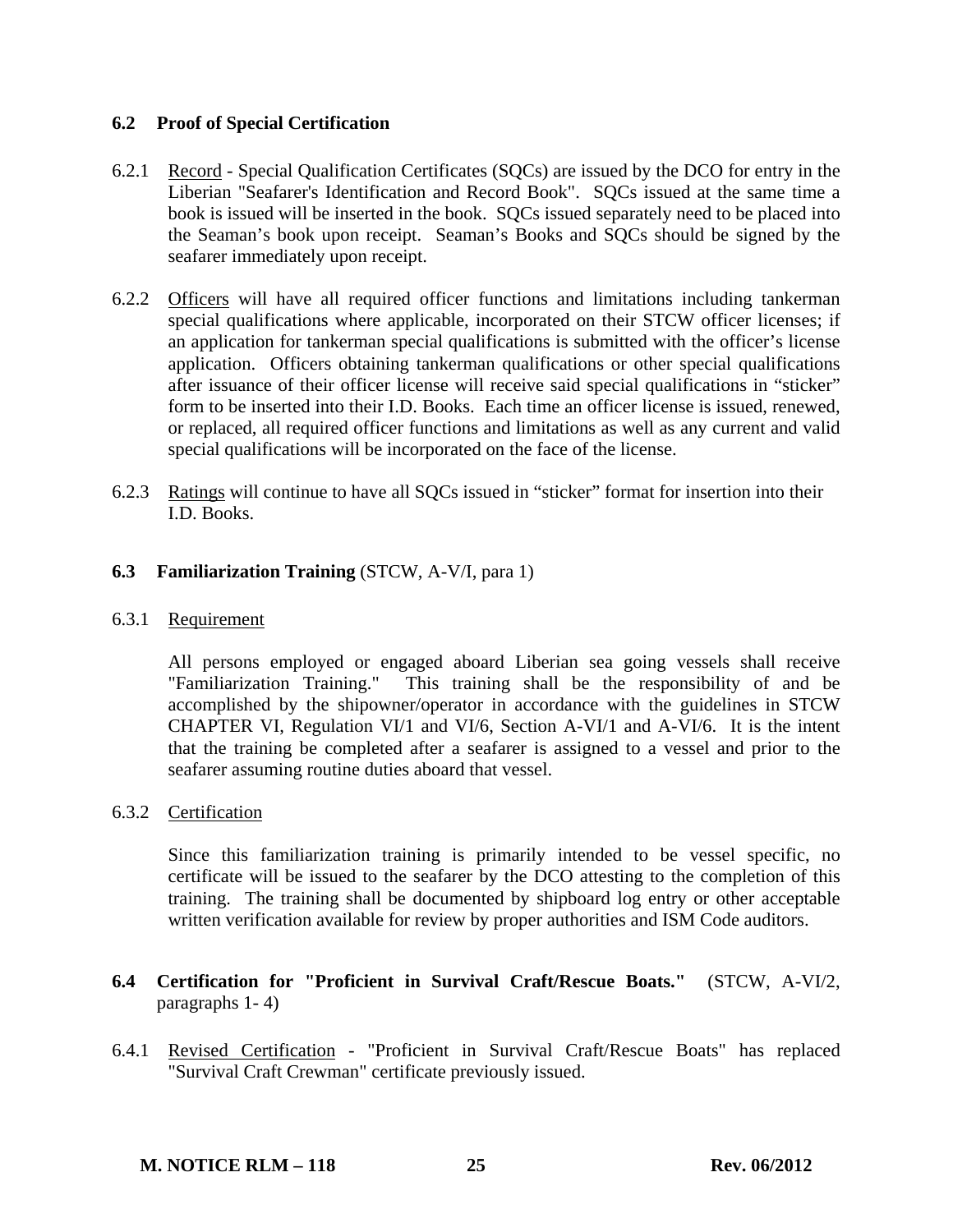### 6.4.2 General Requirements

- .1 *Age and Seatime* Applicants must be at least 18 years of age and have a minimum of 12 months of seagoing service.
- .2 *SIRB* Applicants must have or have applied for a Liberian "Seafarer's Identification and Record Book", except for passenger vessel "Hotel Staff."
- .3 *Hotel Staff* Hotel Staff aboard passenger vessels may apply for "Proficient in Survival Craft/Rescue Boats" without applying for a Liberian "Seafarer's Identification and Record Book." However, **Form RLM-279S** (see Annex 4) with a peel-off applicant signature label must be used in order to create the applicant's personal data file. Color photos must be attached. A copy of the applicant's passport must also be submitted in the application along with a physical examination report dated less than twelve months prior to the date of application.

# 6.4.3 Experience Required

- .1 Evidence of one (1) year of service on ocean going or near trade vessels of over 500 gross tons must be presented. Three (3) months of this service may be replaced by successful completion of a DCO approved training course.
- .2 Service performed aboard Mobile Offshore Units in any capacity is creditable experience towards an endorsement as Survival Craft/Rescue Boats Crewman limited to Mobile Offshore Units (MOUs). While the Administration does not require a 12-hour day, **calendar** year service is acceptable for MOU limited certification if the applicant has worked 30 days on and 30 days off (or equivalent) **and** a 12-hour day.
- 6.4.4 Physical Examination Requirements Applicants must meet the physical examination requirements for an officer's certificate. The examination should be completed within the 12 months immediately preceding application with the results noted on a Physical Examination Report.

### 6.4.5 Examination, Oral and Practical

- .1 "Proficient in Survival Craft/Rescue Boats" means that the candidate must be able to launch and take charge of a survival craft or rescue boat in emergency situations.
- .2 Applicants for "Proficient in Survival Craft/Rescue Boats" must pass both the oral examination and practical demonstration. **An oral examination is now mandatory and hereby replaces the written examination.** The oral examination is given during, or after, the practical demonstration by an examiner approved by the DCO.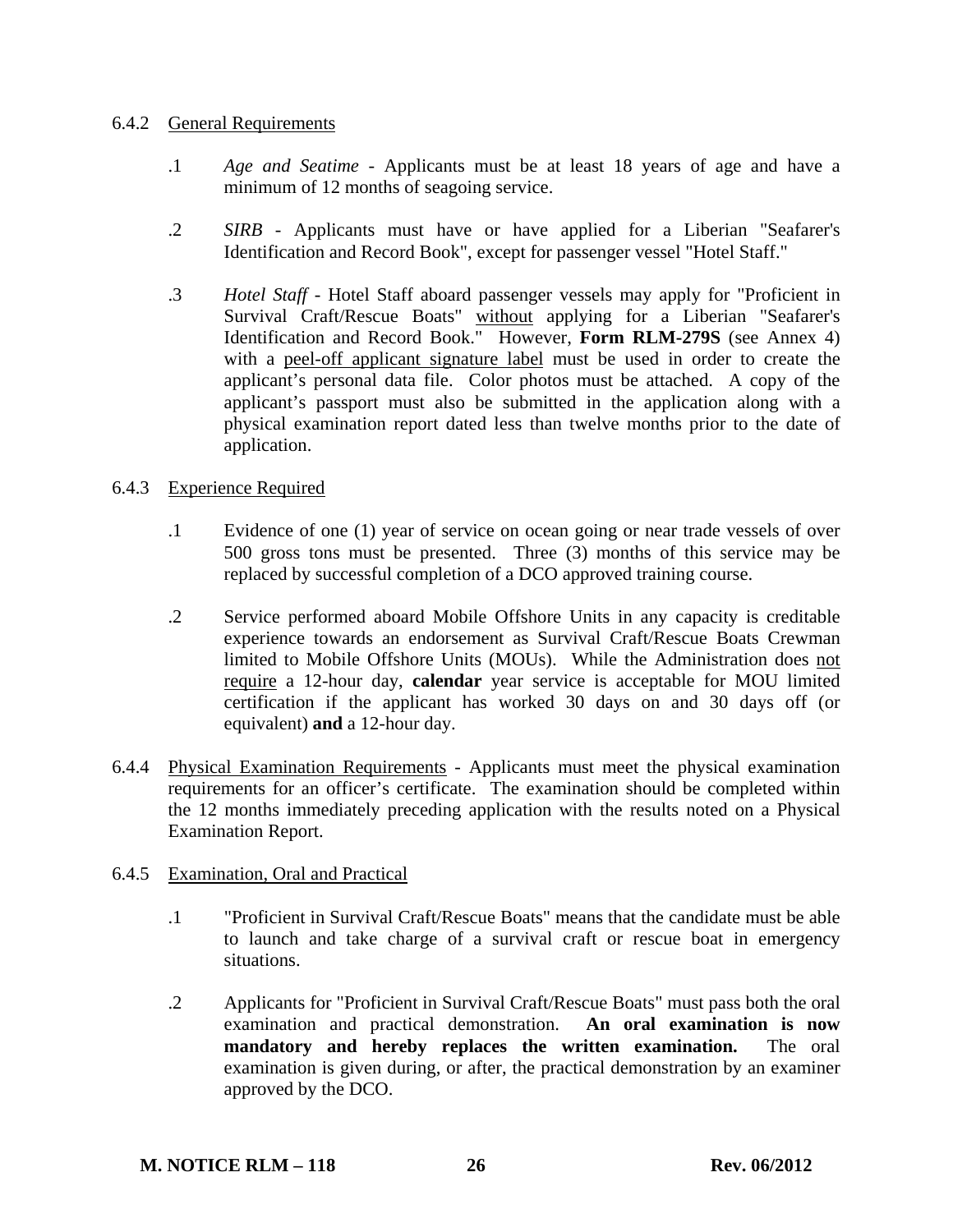- 6.4.6 Endorsement attesting Recognition of training An applicant who presents a course completion certificate in "Proficient in Survival Craft/Rescue Boats" and meets the other requirements in this section, shall be issued this SQC without further examination.
- 6.4.7 Revalidation Requirements Seafarers shall be required, every five years, to provide evidence of having maintained the required standards of competence to undertake the tasks, duties and responsibilities listed in column 1 of table A-VI/2-1. Some onboard training and experience may be accepted as outlined in STCW, A-VI/2 6.1 through 6.4.

### **6.5 Certification for "GMDSS General Operator" Endorsement** (STCW, A-IV/2)

- 6.5.1 Revised Certification "GMDSS General Operator" has replaced "Radiotelephone Operator."
- 6.5.2 General Policy Certification is based on presentation of GMDSS Operator Training Course certificates; or
- 6.5.3 Endorsement Attesting Recognition of a National Certificate An applicant who presents certification as "GMDSS Operator" issued by a foreign government whose rating system is accepted by the Maritime Safety Committee of the IMO, may be issued an equivalent endorsement attesting the recognition of that certificate

### **6.6 Certification for "Restricted GMDSS Operator" Endorsement** (STCW, A-IV/2)

- 6.6.1 Revised Certification "GMDSS Restricted Operator" has replaced "Radiotelephone Operator."
- 6.6.2 General Policy Certification is based on presentation of Restricted GMDSS Training Course certificates; or
- 6.6.3 Endorsement Attesting Recognition of a National Certificate An applicant who presents certification as "Restricted GMDSS Operator" issued by a foreign government whose rating system is accepted by the Maritime Safety Committee of the IMO, may be issued an equivalent endorsement attesting the recognition of that certificate

### **6.7 Certification for "Tankerman" Endorsement** (STCW, A-V/1, A-V/1-2)

- 6.7.1 Levels of Responsibility Under STCW, "Tankerman" is considered to be a "Function" with three "levels of responsibility:"
	- .1 *Management Level* Officers serving as master, chief mate, chief engineer, and second engineer officer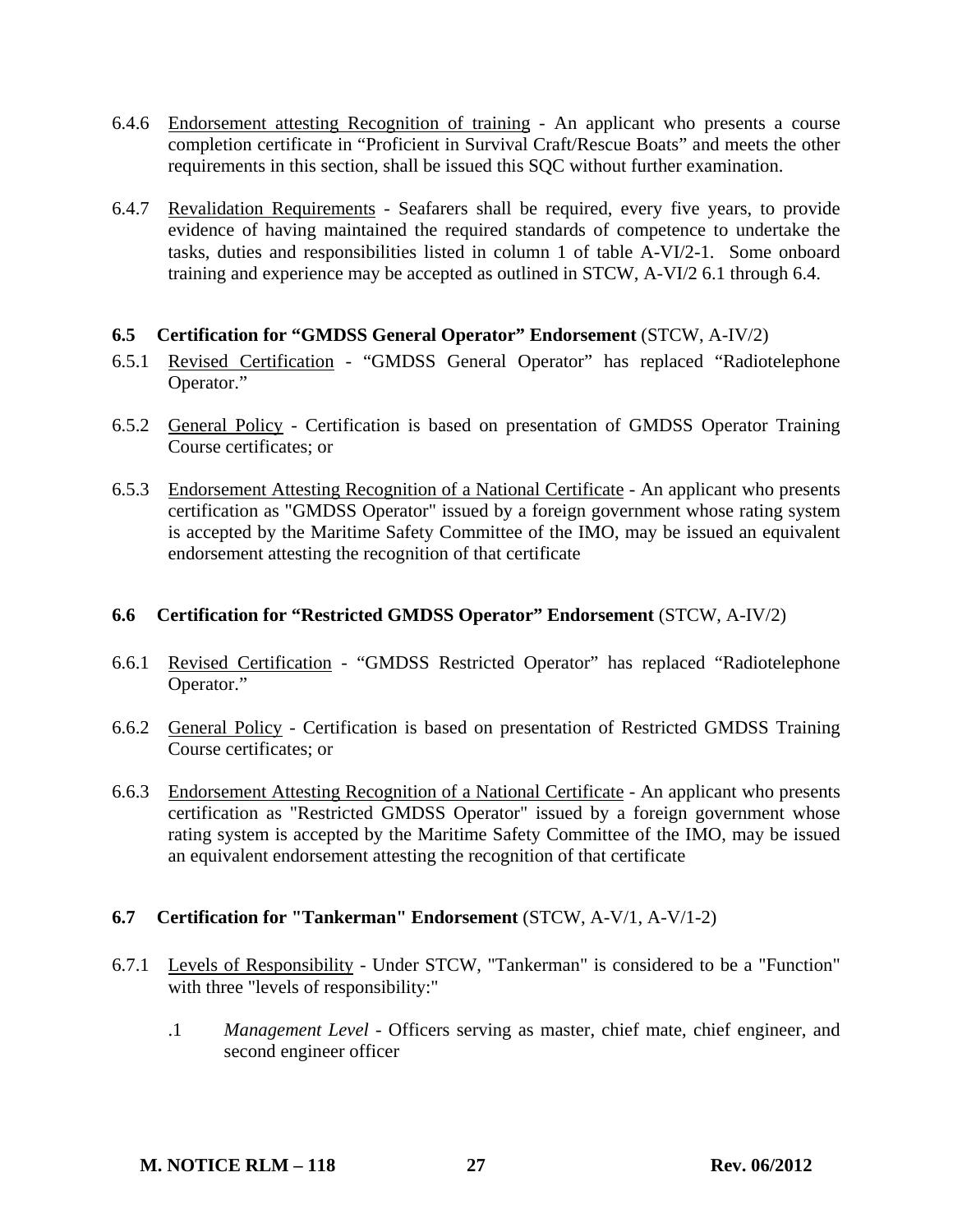- .2 *Operational Level* Officers, in the deck or engine departments serving under the direction of an officer at the management level.
- .3 *Support Level* Ratings in the deck or engine departments performing cargo transfer tasks under the direction of an individual serving at the operational or management level.
- 6.7.2 "Person in Charge" or "Assisting" This will also appear on the Tankerman Special Qualification Certificates, as applicable. Officers shall have "Person in Charge," and ratings shall have "Assisting."

### 6.7.3 Types of Tankerman Certification

- .1 *Tankerman (Chemical)* This certification is only issued to management level seafarers with cargo handling duties aboard liquid chemical carrying vessels.
- .2 *Tankerman (Liquefied Gas)* This certification is only issued to management level seafarers with cargo handling duties aboard liquefied gas carrying vessels.
- .3 *Tankerman (Oil)* This certification is only issued to management level seafarers with cargo handling duties aboard vessels carrying petroleum products not considered to be liquid chemicals or liquefied gas. This includes refined oil and crude oil.
- .4 *Tankerman (General)* This certification is issued to operational and support personnel, with cargo handling duties, **on all types of tankers, including chemical, liquefied gas, refined and crude oil tankers.**

# 6.7.4 General Requirements For All Tankerman Certificates

- .1 *Physical Examination Report* Required when also applying for either a Seaman's Book or License. May be omitted when only applying for an SQC. All applications must include a copy of a physical examination conducted within the previous 12 months. Results of such examination must be noted on Physical Examination Report. Deck/Navigational Officers must meet the physical standards for Deck/Navigational Officers' certificates of competency. All others must meet physical standards for engineer officers.
- .2 *Firefighting* All personnel seeking Special Qualification Certificates as Tankerman must have completed an approved, shore based firefighting course in addition to the basic firefighting course completed in basic training. For those seafarers seeking the Tankerman (Liquefied Gas) certification, **advanced training** in practical firefighting techniques and tactics applicable to gas tankers is required.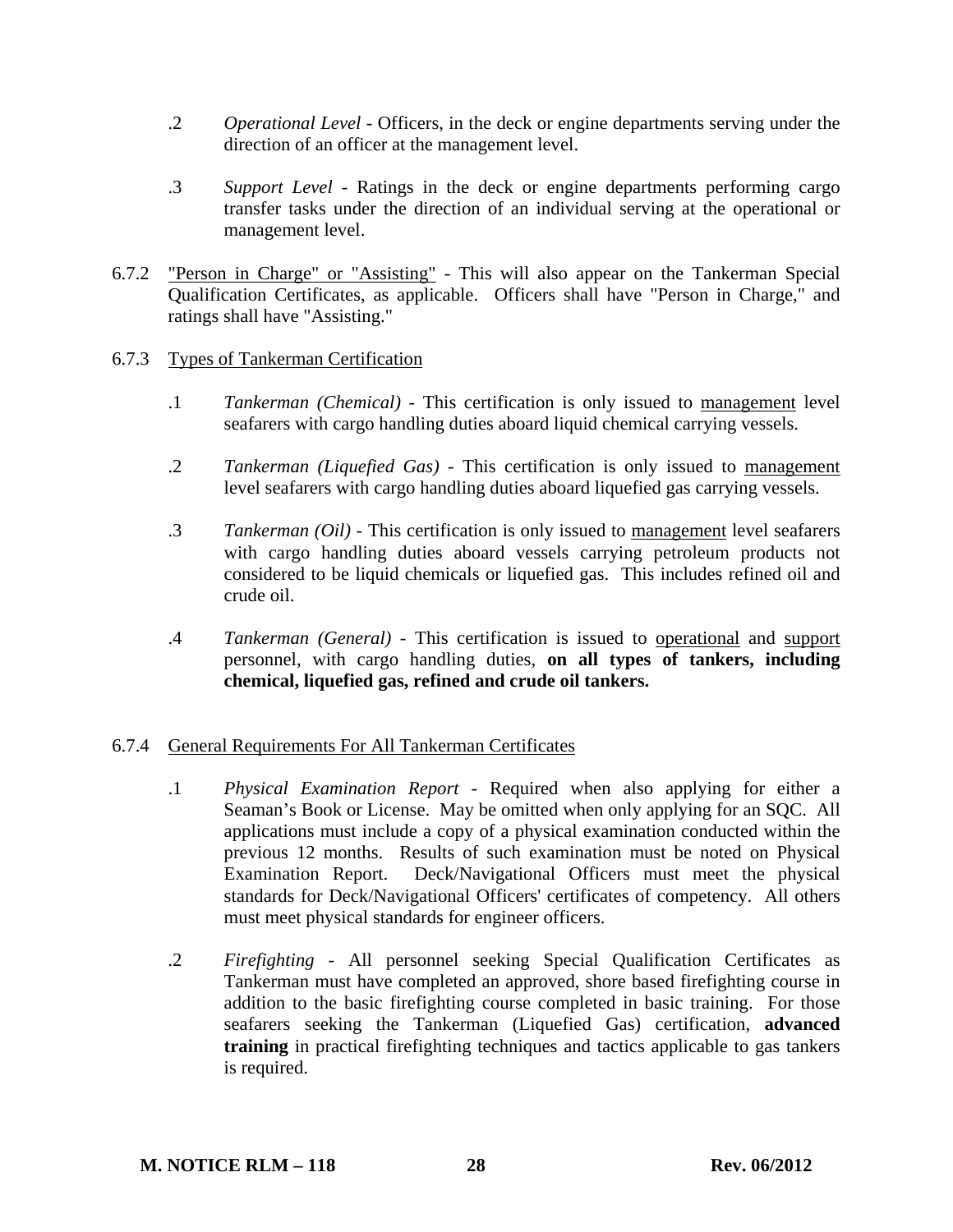.3 *Specialized Training* Management level officers with immediate responsibility for loading, discharging, care in transit, or handling of cargo shall complete an approved specialized training program relating to specific duties aboard oil tankers, chemical tankers, or liquefied gas carriers as appropriate to the certification sought. A copy of an appropriate Training Course Certificate must be included with the application.

### 6.7.5 Sea Service Requirements For Tankerman SQCs

- .1 *Senior Officers* (Masters, chief mates, chief engineers, and second engineers) seeking certification at the **Management Level**, must show at least one (3) months of service in the past five (5) years aboard tank vessels. If the other requirements are met and the tank vessel sea time requirement is not met, the certificate will be issued at the **Operational Level**.
- .2 *Junior Officers* (Navigational and Engineering Watch Officers) seeking certification at the **Operational Level**, must show at least three (3) months sea service aboard tankers within the past five (5) years, or an approved tanker familiarization course.
- .3 *Ratings* Applicants are required to have a minimum of three (3) months service aboard the type of tanker upon which they will serve, or approved tanker familiarization training for that type of tanker. Applicants with sea service only, must be capable of meeting the standard of competence outlined in Section A-V/1-1, paragraph 1 of the STCW Code. Both the sea service and the training shall be appropriate to the type of certification sought. Tankerman SQCs are issued to ratings only at the support level.
- 6.7.6 Endorsement Attesting Recognition of a National Certificate An applicant who presents certification as "Tankerman" issued by a foreign government whose rating system is accepted by the Maritime Safety Committee of the IMO, may be issued an equivalent endorsement attesting the recognition of that certificate, without written examination, provided relevant sea service and physical fitness provisions are complied with.
- 6.7.7 Revalidation Requirements (STCW Reg. I/11)
	- .1 *Firefighting Training* Ratings and others issued "Tankerman" Special Qualification Certificates are required to submit evidence of an approved shorebased firefighting course to receive STCW **Support Level** "Tankerman" certificates.
	- .2 *Officers* Navigation and Engineer Officers are required to renew their **Management** and **Operational Level** "Tankerman" certification at five (5) year intervals. Applicant must show completion of an approved shore-based firefighting course and one (1) year (management level) or three (3) months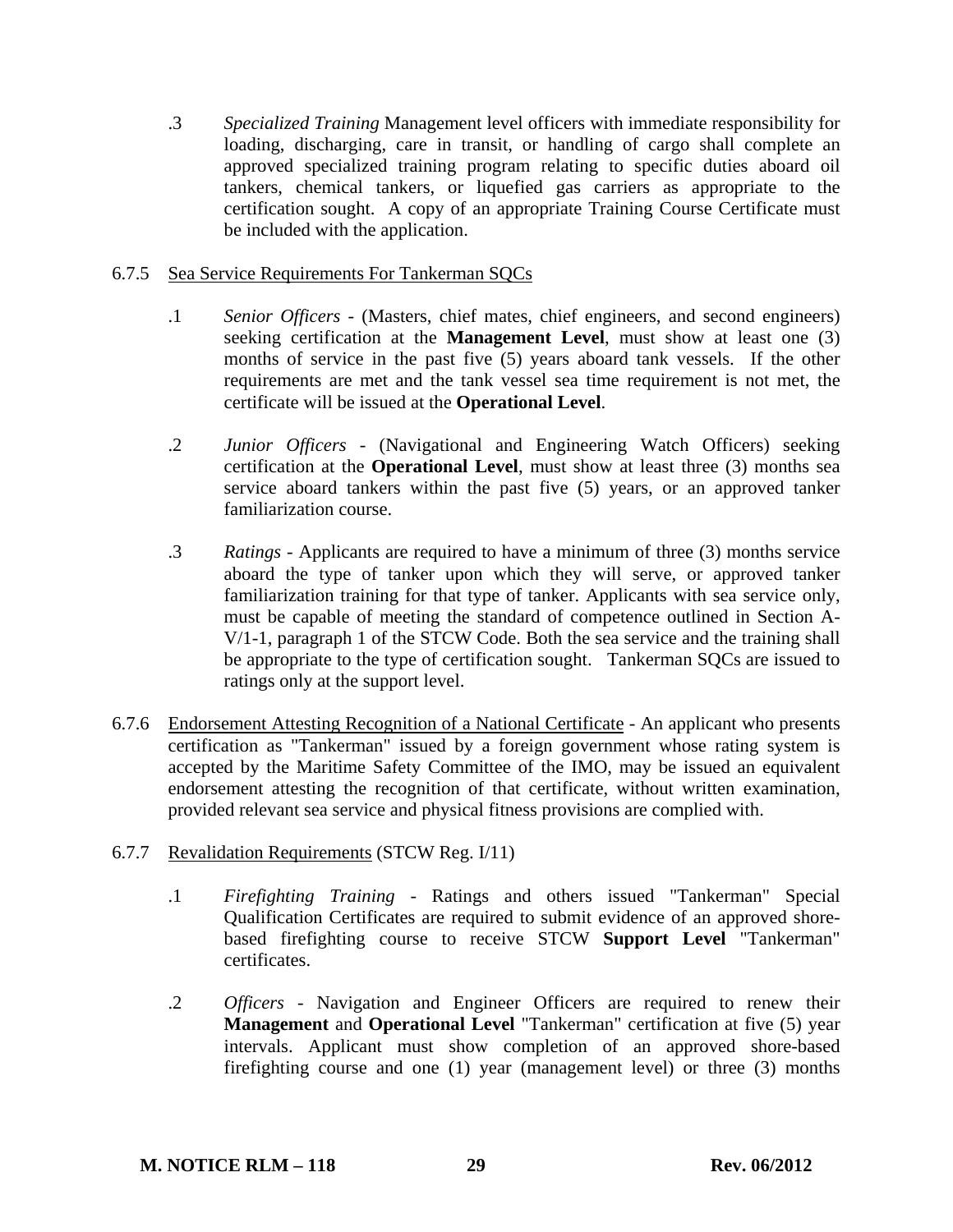(operational level) of sea service in the past five (5) years aboard the type of tank vessel appropriate to the certification.

- Specialized training for officers serving aboard liquefied gas tankers includes advanced fire fighting techniques and tactics applicable to gas tankers including the use of water spray systems.
- .3 *Equivalent Service* In lieu of the required sea service, the applicant may qualify by completing an approved refresher or updating training course appropriate to the certification sought. Such course should include instruction in the changes of relevant regulations concerning safety of life at sea and the protection of the marine environment. Applicant may also qualify having completed approved seagoing service, performing functions appropriate to the certificate held for a period of not less than three (3) months in a supernumerary capacity, or in a lower officer rank than that for which the certificate is valid. Equivalent service may be accepted on a case-by-case basis.

### **6.8 Certificate of Competence for "Fast Rescue Boats"** (STCW, A-VI/2, paras. 7 to 12)

### 6.8.1 General Requirements

- .1 *Prior Certification* All applicants must have previously received "Proficient in Survival Craft/Rescue Boats" certification or possess a Liberian Navigational Officer's certificate of competence.
- .2 *Age and Seatime* Applicants must be not less than 18 years of age with a minimum of 12 months seagoing service.
- .3 *Medical* Applicants must meet the physical examination requirements for a certificated Navigation Officer.
- .4 *Training* Applicants must have completed an approved training course in FAST RESCUE BOATS Operations in accordance with STCW Regulation VI/2, paragraph 2.
- 6.8.2 Levels of Responsibility "Fast Rescue Boats" certification will be issued in three (3) levels of responsibility:
	- .1 *Management Level* For senior officers serving as master, chief mate, chief engineer, and second engineer officer.
	- .2 *Operational Level* For other officers, serving under the direction of an officer at the management level.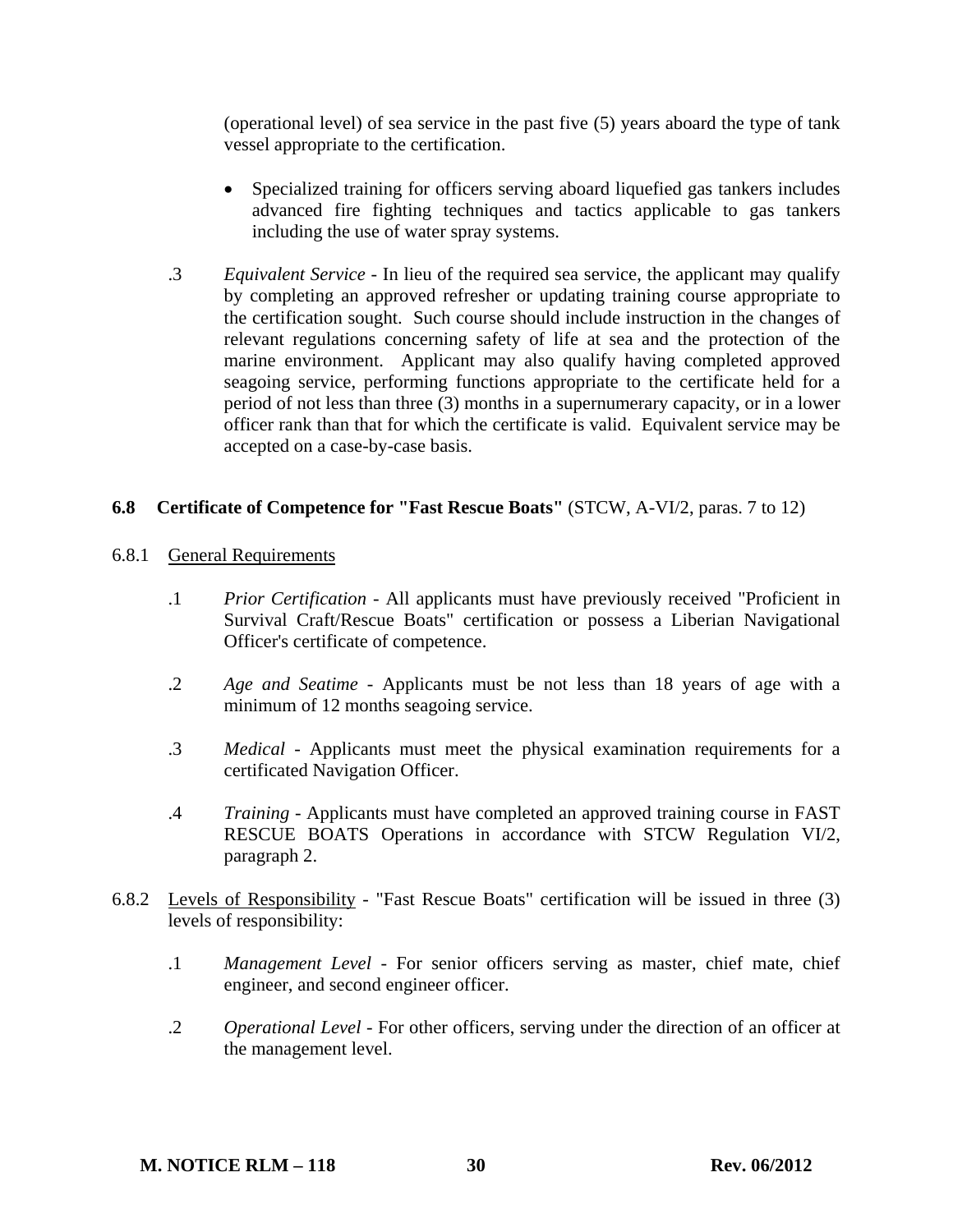- .3 *Support Level* For ratings performing tasks under the direction of an individual serving in the operational or management level.
- 6.8.3 Revalidation Requirements Seafarers shall be required, every five years, to provide evidence of having maintained the required standards of competence to undertake the tasks, duties and responsibilities listed in column 1 of table A-VI/2-1. Some onboard training and experience may be accepted as outlined in STCW, A-VI/2 12.1 through 12.1.5.

# **6.9 Certification for "Advanced Firefighting"** (STCW, A- VI/3)

- 6.9.1 STCW Requirements STCW Regulation VI/3 requires training in **"Advanced**  Firefighting" for those seafarers with command responsibility in fighting fires. A Special Qualification Certificate will only be issued upon completion of an approved advanced firefighting course.
- 6.9.2 Levels of Responsibility Advanced Firefighting certification will be issued in three (3) levels:
	- .1 *Management Level* For officers serving as master, chief mate, chief engineer, and second engineer officer.
	- .2 *Operational Level* For other officers, serving under the direction of an officer at the management level; and
	- .3 *Support Level* For ratings who are designated to control fire-fighting operations.
- 6.9.3 Revalidation Seafarers shall be required, every five years, to provide evidence of having maintained the required standards of competence to undertake the tasks, duties and responsibilities listed in column 1 of table A-VI/3. Some onboard training and experience may be accepted as outlined in STCW, A-VI/3 paragraph 6.1 through 6.1.8

### **6.10 Certification for "Medical First Aid Provider."** (STCW, A-VI/4, paras. 1 to 3)

- 6.10.1 STCW Requirements STCW calls for training as **"Medical First Aid Provider"** for those seafarers designated to undertake the duties of providing immediate first aid in case of injury or illness aboard ship. Certification will only be issued upon completion of an approved Medical First Aid Course.
- 6.10.2 Levels of Responsibility "Medical First Aid Provider" certification will be issued in three  $(3)$  levels:
	- .1 *Management Level* For master, chief engineer, chief mate, and second engineer;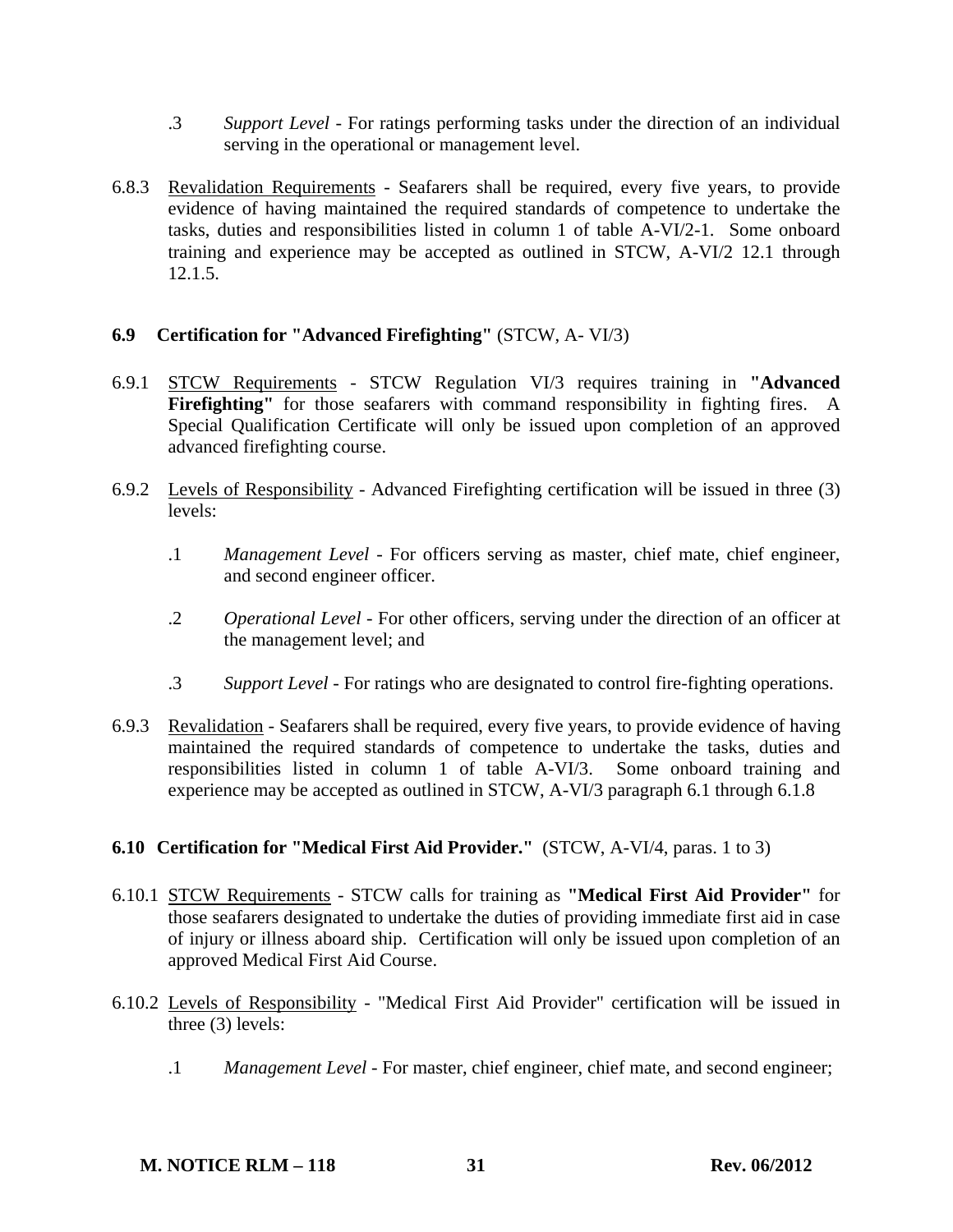- .2 *Operational Level* For officers other than master, chief mate, chief engineer, and second engineer officer; and
- .3 *Support Level* For ratings performing medical related duties under the supervision of an individual serving in the management or operational level.

### 6.10.3 Certification

- .1 In addition to a copy of the "completion certificate" received upon completion of an approved First Aid Course, applicants are required to submit a completed Physical Examination Report with the application.
- .2 Since this training is a certificate prerequisite for all navigation and engineer officers, this Special Qualification Certificate is optional for certificated officers.
- 6.10.4 Revalidation If the "Medical First Aid Provider" course is approved then an "STCW" endorsement or certificate will be issued by the Administration. Such certificates will be issued with no date of expiry.
- **6.11 Certification for "Medical Care Person in Charge" Aboard Ship.** (STCW, A-VI/4, paras. 4 to 6)
- 6.11.1 STCW Requirement STCW calls for the training of persons to be in charge of medical care on board ship. Certification will only be issued upon completion of an approved Medical Care course for the level of responsibility sought.
- 6.11.2 Levels of Responsibility "Medical Care Person in Charge" certification will be issued in two (2) levels:
	- .1 *Management Level* For officers serving as master, chief mate, chief engineer, and second engineer officer; and
	- .2 *Operational Level* For other officers, serving under the direction of an officer at the management level.

### 6.11.3 Certification

- .1 Officers may apply for certification as "Medical Care Person in Charge" by attaching a copy of their "completion certificate" from an approved "Medical Care Person in Charge" course to their application.
- .2 Applicants must also submit a completed Physical Examination Report.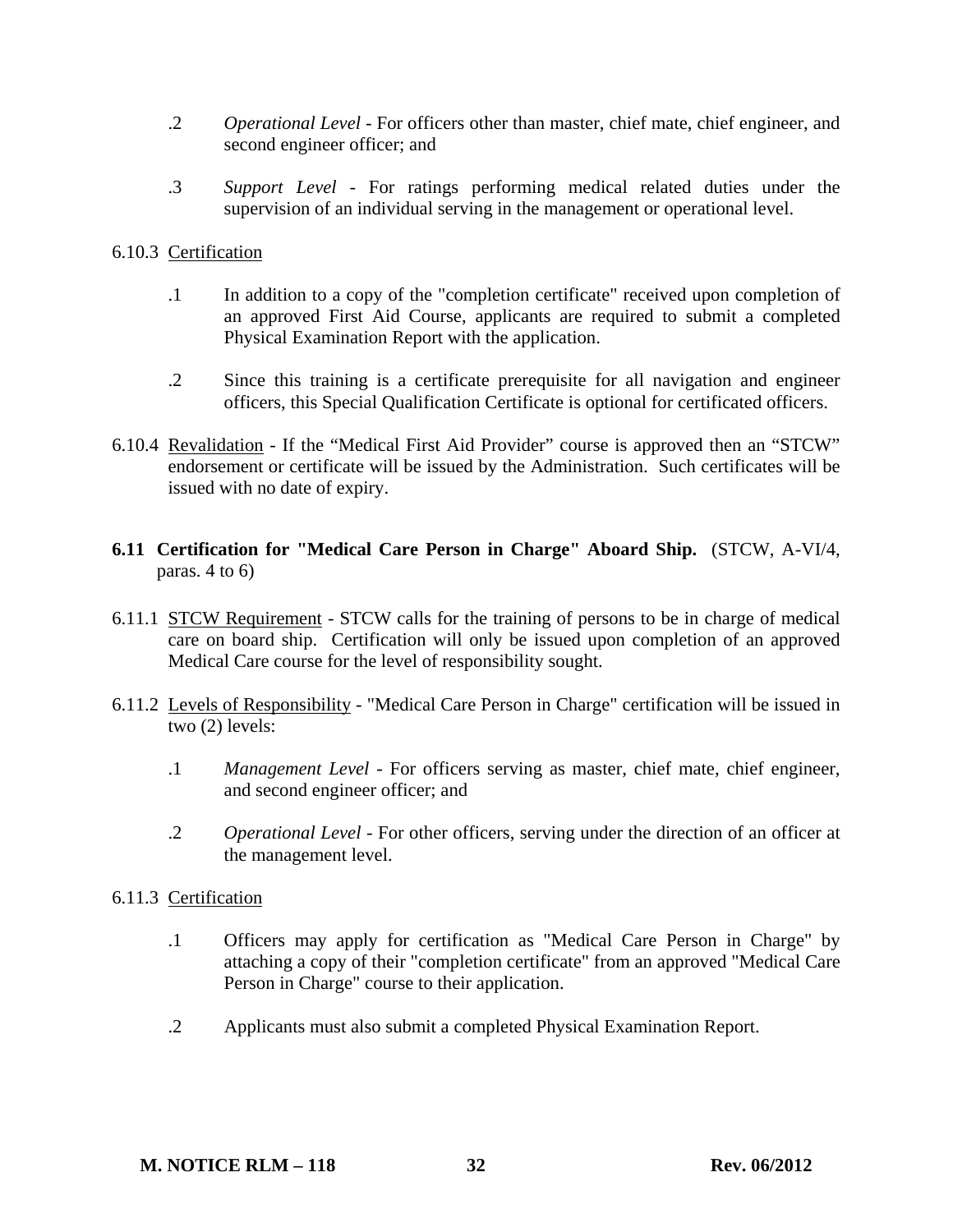- .3 An applicant may submit an equivalent certificate issued by a foreign government whose rating system is accepted by the Maritime Safety Committee of the IMO, in lieu of a copy of "completion certificate" as required above.
- .4 Since this training is a certificated prerequisite for Masters and Chief Mates, the additional Special Qualification Certificate is optional for the certificate holder.
- 6.11.4 Revalidation If the "Medical Care Person in Charge" course is approved then an "STCW" endorsement or certificate will be issued by the Administration. Such certificates will be issued with no date of expiry.
- 6.11.5 Ship's Doctors This certification is not required of, nor will it be issued to ship's doctors or ship's nurses. It shall be the responsibility of the shipowner or operator to verify the validity of such persons' medical certification.

# **6.12 Certification for "Ro-Ro Passenger Vessel Training**." (STCW, A-V/2)

- 6.12.1 STCW Regulation  $V/2$  Masters, officers, ratings and other personnel designated on muster lists to assist passengers in emergency situations aboard ro-ro passenger vessels engaged on international voyages shall receive, prior to being assigned shipboard duties, mandatory minimum training as appropriate.
- 6.12.2 Specific Training at Levels of Responsibility The following training shall be the responsibility of and be accomplished by the shipowner/operator in accordance with the guidelines in STCW, Regulation V/2, code A-V/2:
	- .1 *Management Level* In addition to the courses prescribed for **Operational** and **Support Levels** of responsibility listed below, senior officers and every person assigned immediate responsibility for embarking and disembarking passengers, loading, discharging or securing cargo, or closing hull openings on board Ro-Ro passenger ships shall have completed approved training in passenger safety, cargo safety and hull integrity. (Reference: code A-V/2, paragraph 4.) Senior officers and any person having responsibility for the safety of passengers in emergency situations on board Ro-Ro passenger ships shall have completed approved training in crisis management and human behavior as stated in STCW Code section A-V/2, paragraph 5.
	- .2 *Operational Level* In addition to the training prescribed for support level, officers and other personnel designated on muster lists to assist passengers in emergency situations on board Ro-Ro passenger ships shall have completed training in crowd management. (Reference: STCW Code Section A-V/2, para. 1.) Officers and other personnel assigned specific duties and responsibilities on board Ro-Ro passenger ships shall have completed familiarization training covering the subjects listed in STCW Code Section A-V/2, paras. 2 and 4.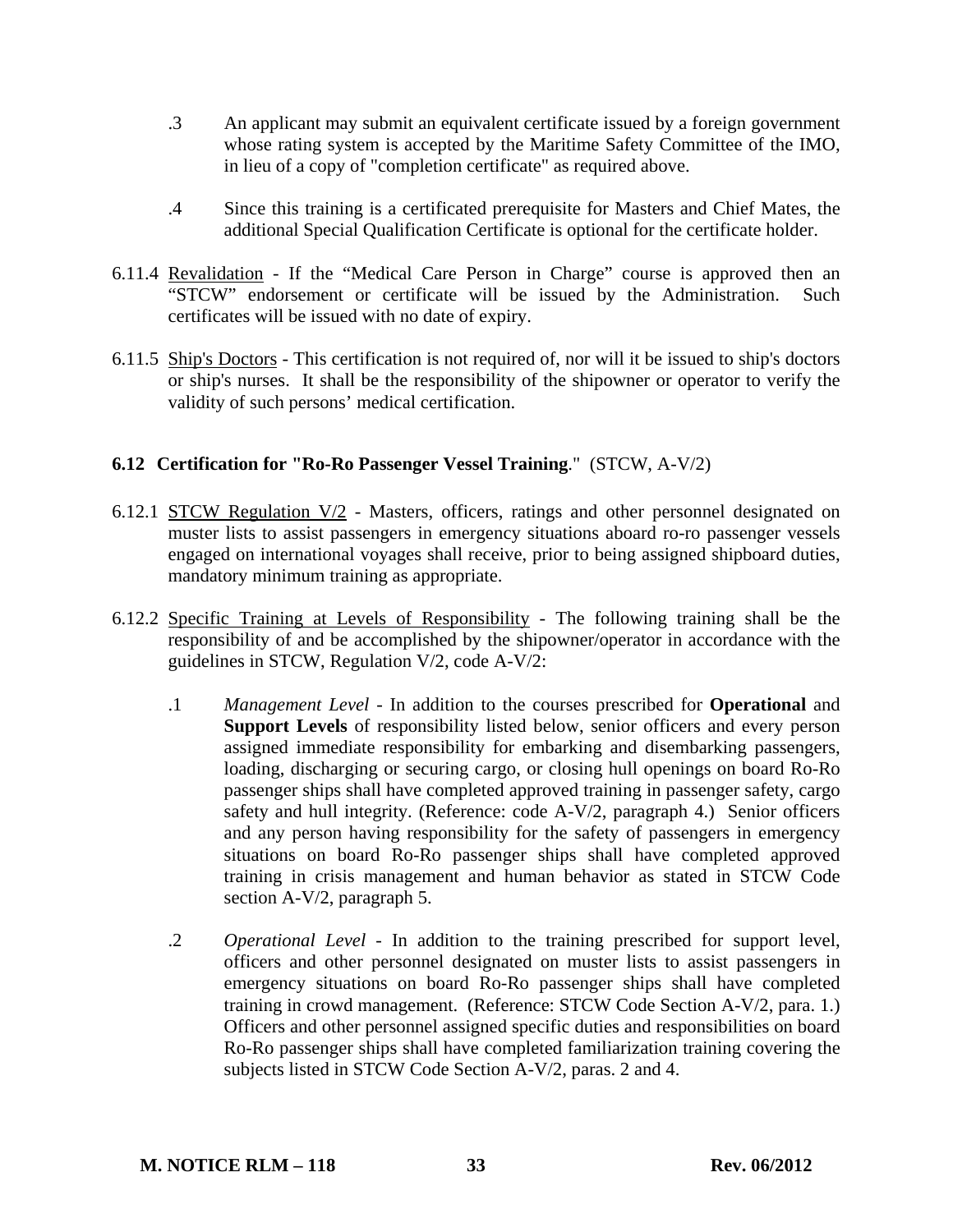- .3 *Support Level* Personnel providing direct service to passengers in passenger spaces on board Ro-Ro passenger ships shall have completed the safety training specified in STCW Code section A-V/2, paras. 1 and 3.
- 6.12.3 Documentation of Training No Special Qualification Certificates will be issued by this Administration to certify this training. However, vessels are required to have on board documentation attesting to the completion of this training by the appropriate personnel.

# **6.13 Certification for "Passenger Vessel Training."** (STCW, A-V/2)

- 6.13.1 STCW Regulation  $V/2$  Masters, officers, ratings and other personnel designated on muster lists to assist passengers in emergency situations aboard passenger vessels, other than ro-ro passenger vessels, engaged on international voyages shall receive, prior to being assigned shipboard duties, mandatory minimum training as appropriate in:
	- .1 Crowd management for personnel designated on the muster list to assist passengers in emergency situations as specified in section A-V/2, paragraph 1 of the STCW Code;
	- .2 Safety for personnel providing direct service to passengers in passenger spaces as specified in STCW section A-V/2, paragraph 2;
	- .3 Crisis management and human behavior for masters, chief mates, chief engineer officers, second engineer officers and any person having responsibility for the safety of passengers in emergency situations as specified in section A-V/2, paragraph 3 of the STCW Code.
	- .4 Passenger safety for masters, chief mates and every person assigned immediate responsibility for embarking and disembarking passengers as specified in STCW section A-V/2, paragraph 4
- 6.13.2 Lifeboat Crews Where more than two (2) survival craft/rescue boat crewmen are required to be assigned to a lifeboat, the crewmembers assigned who are not certified survival craft/rescue boat crewmen should be selected on the basis of their ability to remain calm, help others during a period of stress and follow the directions of the certified survival craft/rescue boat crewman in charge of the lifeboat. Their documented training should include at least:
	- The proper way to put on the Personal Flotation Devices and how to instruct others,
	- Where applicable, how to put on Thermal Protective Aids and how to instruct others,
	- Where the fire extinguisher are and how to use them,
	- Where the pyrotechnics are and how to use them,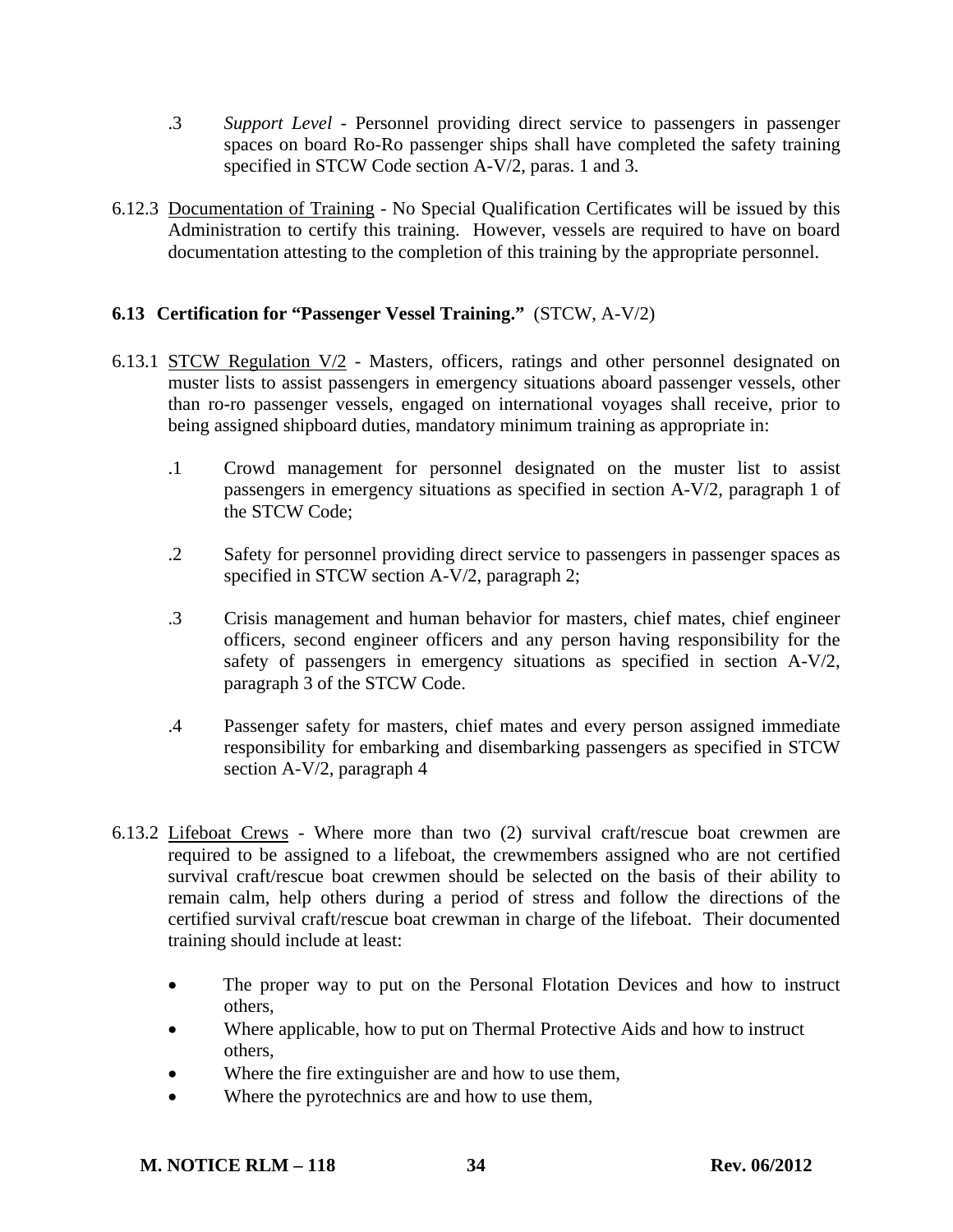- Where the provisions are and how to open them,
- Where the bailers, buckets and bilge pump are and how to use them,
- Where the first aid kit is,
- How to load and seat people safely in the boat,
- How to safely embark and disembark disabled persons and persons in need of assistance, and
- Where the muster list is and how to use it.
- Crowd control

See Liberian Marine Notice MAN-001 on the Manning of Vessels.

- 6.13.3 Responsibility The training of personnel other than masters, officers and ratings need only be related to the duties assigned to those "other personnel." This training shall be the responsibility of and accomplished by the shipowner/operator in accordance with the guidelines in the STCW Code, section A-V/2.
- 6.13.4 Documentation of Training The shipowner/operator shall ensure that documentary evidence of the training that has been completed is issued for every person found qualified under the provisions of this Regulation V/2 and is available for review by proper authorities and ISM Code auditors.

### **6.14 Certification for "High Speed Craft" (HSC CODE – CHAPTER 18)**

- 6.14.1 Certificate A type-rating certificate will be issued to officers who have completed the training as specified in the High Speed Craft (HSC) Code, Section 18.3. This HSC Certificate will be specific to the type of craft, model, and route of service and shall be in addition to the appropriate certification already required of the officers by the STCW, as amended.
- 6.14.2 Certification Levels Certification will be issued at two levels of responsibility: "Management," and "Operational," and limited to the master and all officers having an operational role.
- 6.14.3 Period of Validity HSC type rating certificates will be issued for a period of two (2) years. The certificates may be renewed upon application showing at least six (6) months sea service aboard the same type craft within the previous two (2) years. An acceptable refresher-training course may be substituted for the sea service.
- **6.15 Certification for "Basic Training."** Refer to Section 4.1.3 under general information for the issuance of a Seafarers' Identification and Record Book.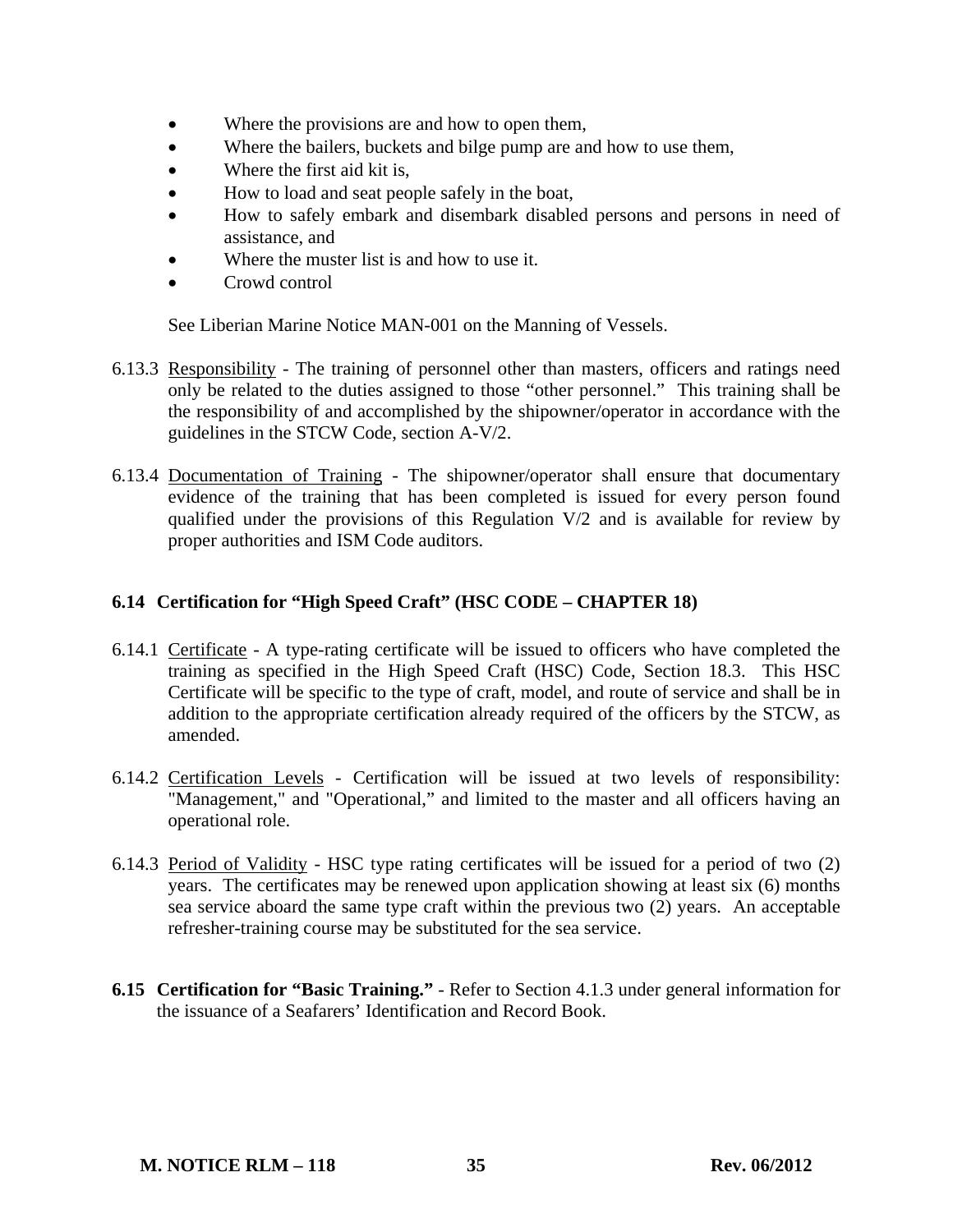- 6.15.1 General Policy Certification is based on presentation of Basic Safety Training Course certificates. The general policy on the acceptance of Training or Special Qualification certificates for the issuance of Liberian certificates shall be the following:
- 6.15.2 Maritime Training Centers
	- .1 STCW Certificates of Completion issued by approved maritime training centers will only be accepted by the Administration.
	- .2 Certificates of Training or Special Qualification issued by approved administrations will be accepted by the Administration for the issuance of equivalent Liberian certificates. The administration must be identified by the Maritime Safety Committee of the IMO to be acceptable for the issuance of equivalent Liberian certification. Such certificates which may carry an expiry date will be issued only for the time period of the original certificate upon which the Liberian equivalent is based. (See Annex 8.)
- 6.15.3 Important Considerations Seafarers must bear in mind that STCW training course or program certificates are not valid for issuance of Liberian SQCs. Previous Administration course or program approvals to STCW standards are not acceptable for STCW certification and will no longer be acceptable for any certification.
- 6.15.4 New Requirements Evidence of completion of the new STCW training requirements, must be provided to the satisfaction of the Administration before certification will be issued.

# **6.16 Certification For "Ship Security Officer" (SSO) (STCW Regulation VI/5)**

- 6.16.1 General Requirements STCW Regulation VI/5 A certificate of proficiency as a Ship Security Officer (SSO) will be issued to licensed officers or approved security professionals who provide evidence of:
	- .1 approved seagoing service of not less than 12 months or appropriate seagoing service and knowledge of ship operations; and
	- .2 successfully completed a recognized training course or program covering the requirements set out in STCW Section A-VI/5.
- 6.16.2 Documentation Vessels are required to have on board documentation attesting to the satisfactory training and qualifications of a properly designated SSO.
- 6.16.3 SSO SQC All seafarers designated as SSO, according to the Ship Security Plan, must possess a Liberian SSO SQ certificate in their Seafarers Identification Record Book.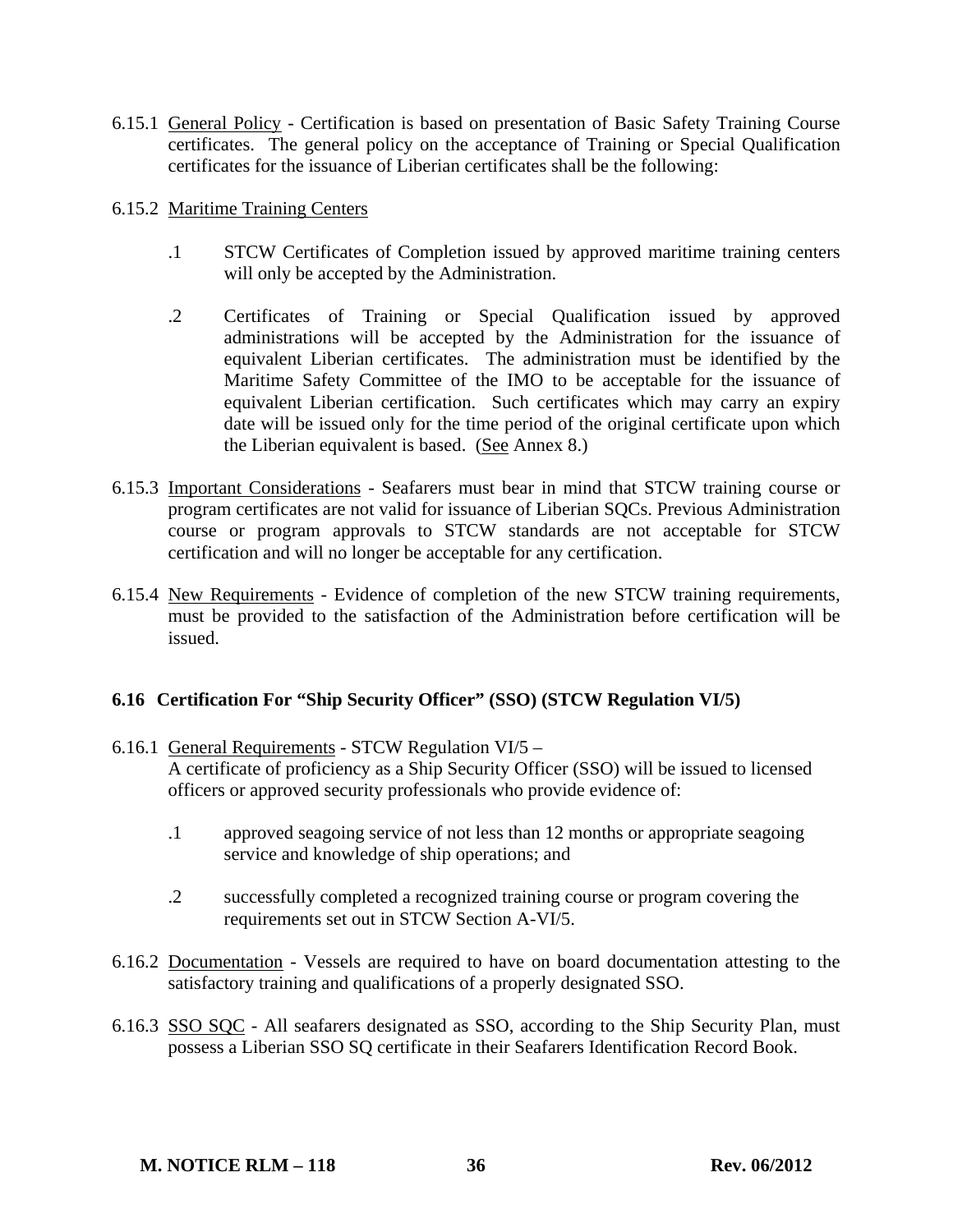# **6.17 Mandatory Minimum Security-Related Training (STCW Regulation VI/6)**

### 6.17.1 General Requirements - STCW Regulation VI/6

### .1 *Familiarization training*

All persons employed or engaged on board a Liberian Flagged seagoing vessel that is required to comply with the provisions of the ISPS Code on the business of that ship shall receive approved security-related familiarization training as set out in STCW Section A-VI/6, paragraphs 1 to 4. It is the intent that the training be completed after a seafarer is assigned to a vessel and prior to the seafarer assuming routine duties aboard that vessel.

Security related familiarization training shall be conducted by the SSO or an equally qualified person.

.2 *Designated security duties* 

Seafarers designated to perform security duties, including anti-piracy and anti-armed robbery, shall meet the standards of training set forth in STCW Section A-VI/6, paragraphs 6 to 8.

### 6.17.2 Transitional Provisions

Until 1 January 2014, seafarers who commenced approved seagoing service prior to 1 January 2012 shall be able to establish that they meet the requirements of paragraph 6.17.1 by providing evidence of:

- .1 approved seagoing service as shipboard personnel, for a period of at least six (6) months in total during the preceding three years; or
- .2 having performed security functions considered to be equivalent to the seagoing service required in paragraph 6.17.2.1; or
- .3 passing an approved test; or
- .4 successfully completing approved training. Security related familiarization training shall be conducted by the SSO or an equally qualified person.

### **6.18 Certification for "Electronic Chart Display and Information Systems (ECDIS) Training"** (Reference: STCW Reg.  $II/1 - 3$ ; Annex I, Table A-II/1 - 3)

### 6.18.1 STCW Requirements (effective 1 January 2012)

Every deck officer standing a navigation watch on an ECDIS equipped vessel must be certified as competent in the use of ECDIS to maintain the safety of navigation. Every Master and Chief Mate (First Officer) standing a navigation watch on an ECDIS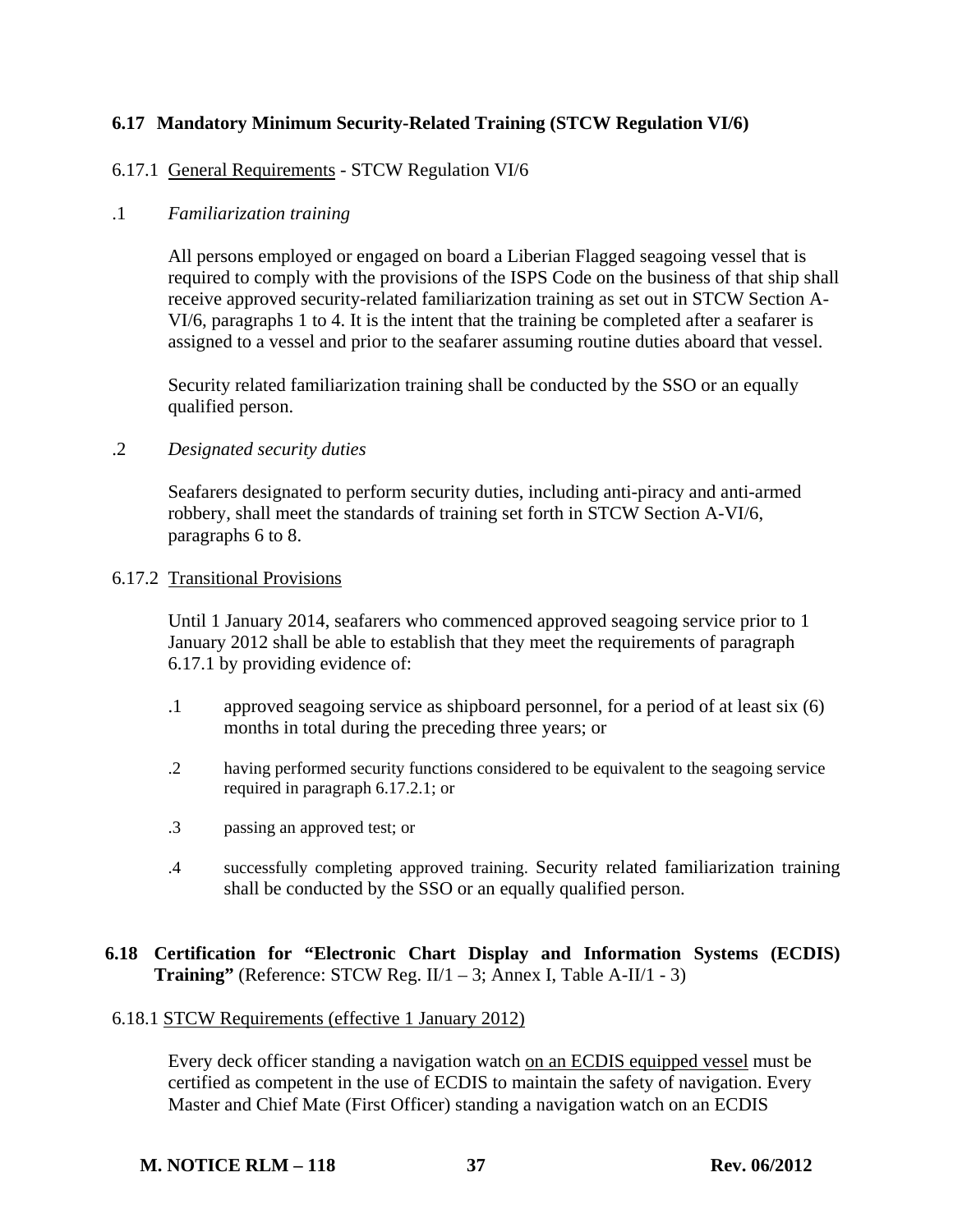equipped vessel must be certified as competent to maintain the safety of navigation through the use of ECDIS and associated navigation systems to assist command decision making.

### 6.18.2 Training in the Use of ECDIS

To operate Type Approved ECDIS, navigation officers are required to complete two (2) levels of training:

.1 Generic (simulator) Training, to include:

- .1 knowledge of the capability and limitations of ECDIS operations including a thorough understanding of electronic navigational chart data, data accuracy, presentation rules, display options and other chart data formats as well as the dangers of over-reliance; and
- .2 proficiency in operation, interpretation and analysis of information obtained from ECDIS including the use of functions that are integrated with other navigation systems, safe monitoring and adjustment of information, confirmation of vessel position by alternative means, efficient use of settings to ensure conformance to operational procedures, adjustment of settings and values to suit the present conditions and situational awareness while using ECDIS.
- .3 An SQC is available for the Generic course provided the proof of training is obtained at a DCO approved facility.
- .2 Type Specific Training

This training is to be completed prior to an officer assuming a navigational watch and is intended to familiarize the watch officer with the basic operation of the ECDIS equipment aboard the vessel to which they are assigned, including route planning and execution.

# 6.18.3 Documentation

No SQCs will be issued by this DCO to certificate this training. However, vessels are required to have on board documentation attesting to the completion of this training by the appropriate personnel.

The ship owner/operator shall ensure that documentary evidence of the training which has been completed is issued for every person found qualified under the provisions of this regulation and is available for review by proper authorities and ISM Code auditors.

Training and assessment in the use of ECDIS is not required for those who serve exclusively on vessels not fitted with ECDIS; these limitations shall be reflected in the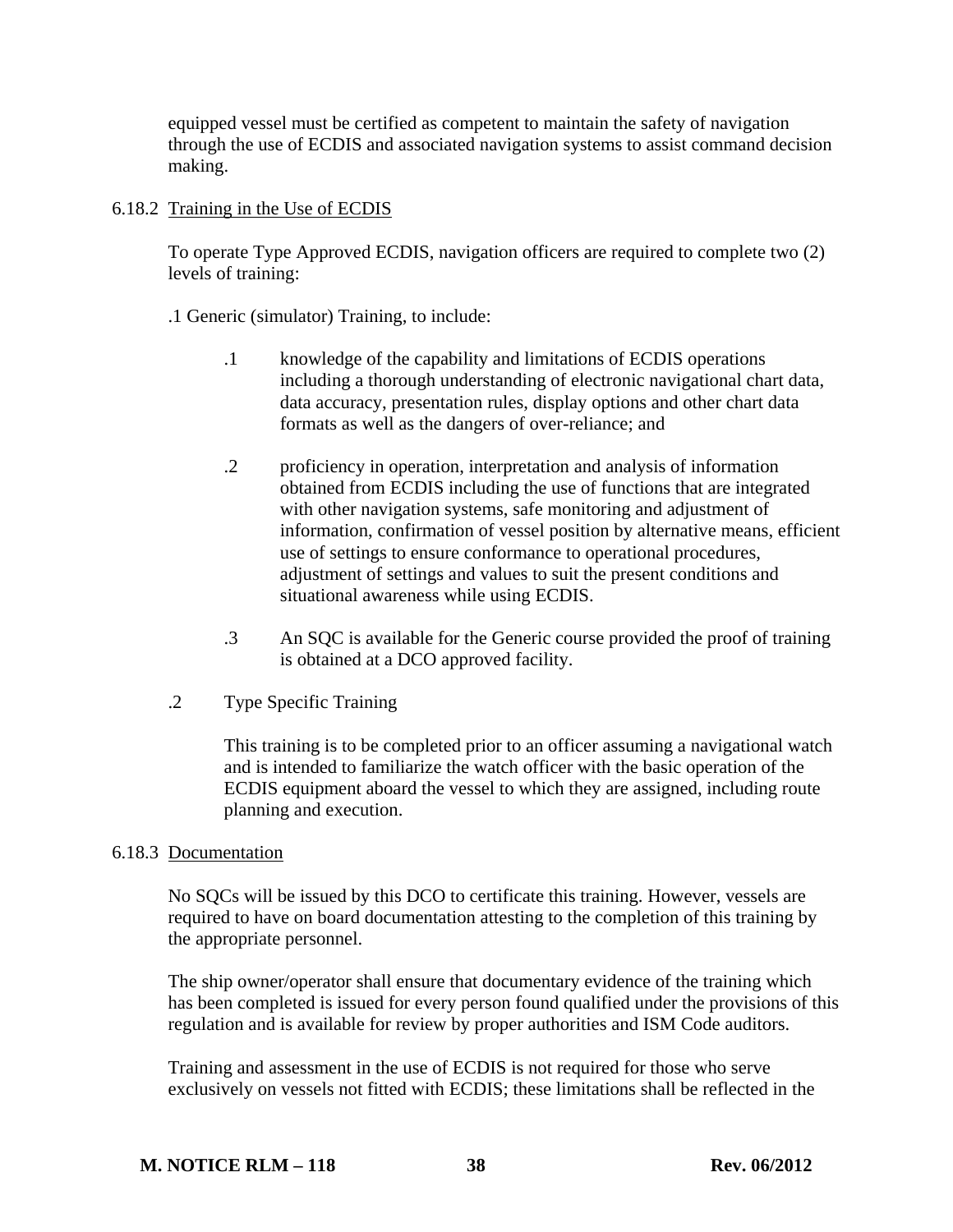endorsement(s) to the seafarer's CoC.

# **6.19 Certification for "Cook"**

- 6.19.1 General Requirements in accordance with the Maritime Labour Convention, 2006 (MLC, 2006)
	- .1 *MLC, 2006 (Ref. Standard A3.2 & Guideline B3.2)*  Seafarers who are engaged as ships' cooks must be trained, qualified and found competent for the position.
	- .2 *Age and Sea Time* Applicants must be not less than 18 years of age with minimum of 12 months seagoing service.
	- .3 *Medical* Applicants must be certified by the medical examiner to be free of communicable diseases.
	- .4 *Training* Applicants must have successfully completed a legitimate training course or program covering practical cookery and food preparation, food and personal hygiene, galley sanitation, nutrition, food storage, stock control, environmental protection and catering health and safety.
- 6.19.2 Certificate A Cook certificate may be issued to a seafarer of 18 years of age or older who has successfully completed a legitimate training course or program, qualified and is found competent for the position.
- 6.19.3 Qualifications SQCs issued by the DCO to certify these qualifications will be optional. There are several titles of cook positions SQC's available to be equivalent to the different national terminologies.
- 6.19.4 Requirements Vessels are required to have on board documentation attesting to the satisfactory training and qualifications of the Cook or Cooks serving on board.

# **6.20 Certification for Dynamic Positioning Operator (DPO)**

- 6.20.1 General Requirements A special qualification certificate, or endorsement as a DPO may be issued to operators who have completed all of the following requirements:
	- .1 a DP Basic/Induction course at a training facility approved by the Liberian Registry;
	- .2 a minimum of 30 days seagoing DP familiarization (i.e. trainee);
	- .3 a minimum of six (6) months watchkeeping on a DP MODU or ship;
	- .4 a DP advanced course (simulator); and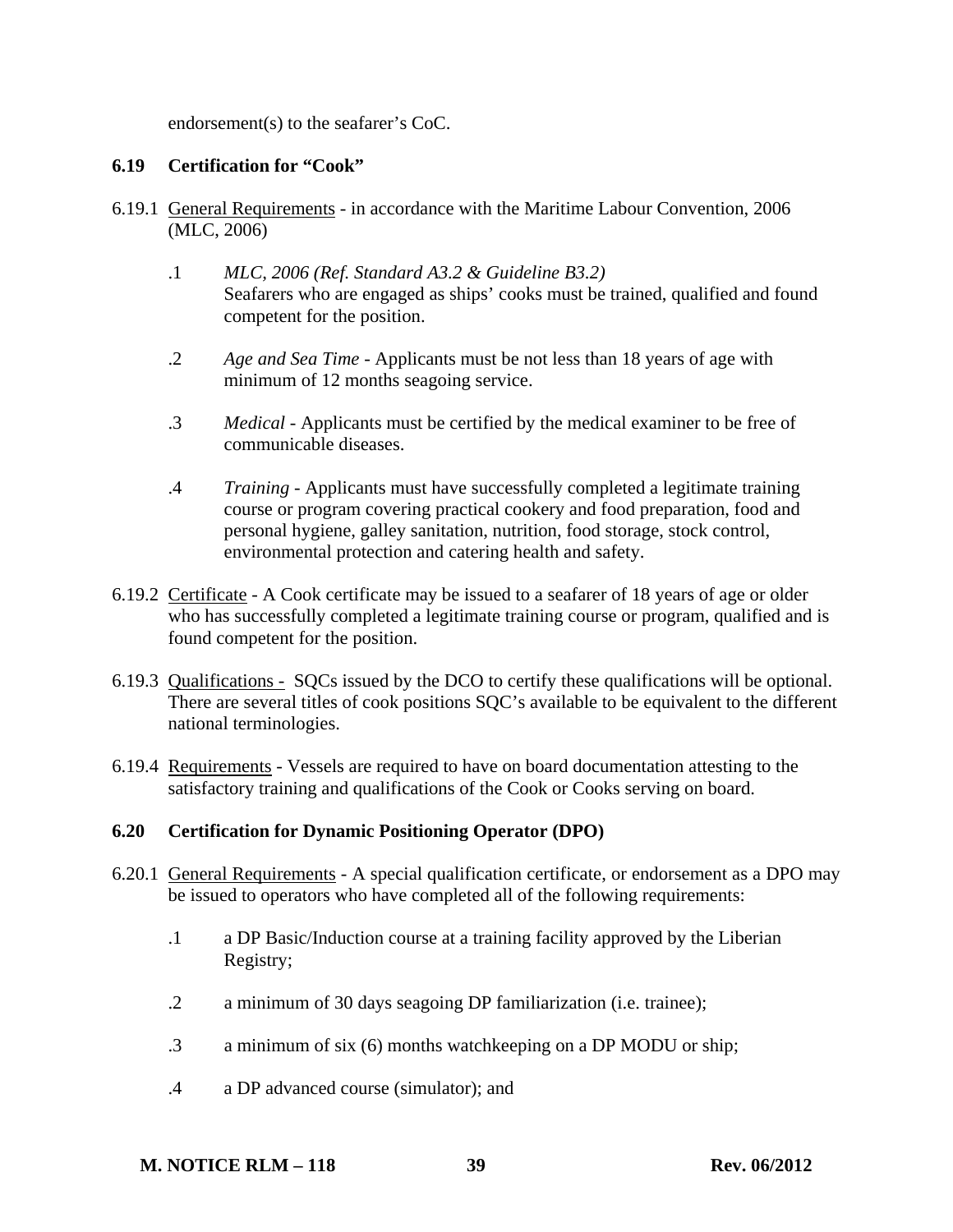.5 a statement of suitability by the Master of a DP MODU or ship. Note: DPOs serving as watchkeepers shall hold formal, appropriate and current qualification to an approved STCW standard.

#### 6.20.2 Qualifications

SQCs issued by the Liberian Registry to certify these qualifications will be optional. However, vessels are required to have on board documentation attesting to the satisfactory training and qualifications of the DPOs serving on board.

### 6.20.3 Familiarization

When assigned to a unit operating in DP mode, the Master, OIM, DPOs and other DPtrained personnel should be familiarized with the characteristics of the vessel, the specific DP equipment fitted on board, as well as all relevant documentation, logs and manuals.

Particular consideration should be given to the nature of the work of the vessel and the importance of the DP system to this work.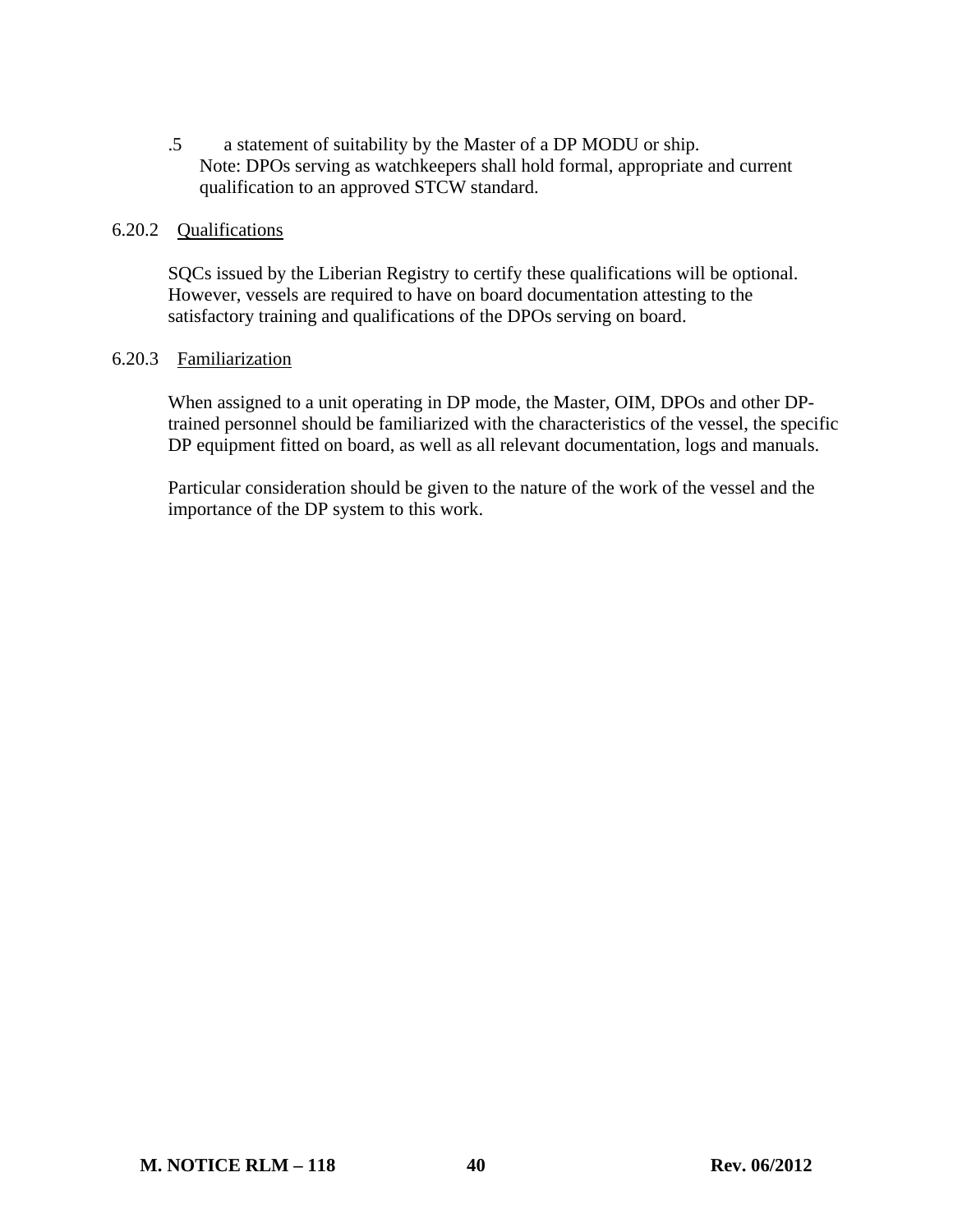### **7 Officer License**

### **7.1 Officer License Required**

#### 7.1.1 Valid License

No person shall perform the duties of Master, Navigational Officer in charge of a watch, Chief Engineer, or Engineer Officer in charge of a watch of any vessel registered under the provisions of the Liberian Maritime Law, unless duly issued a license by the DCO.

#### 7.1.2 Certificated Operator

The operation of every ship radiotelephone or ship earth station, and of every automatic communication device installed in a ship station shall be controlled by an operator duly certificated by the DCO, as required by Liberian Maritime Regulation 6.180(3)(b-d).

### 7.1.3 Capacity

No person shall serve in any capacity higher than that for which he is duly licensed except by *force majeure*, and no person shall be deemed duly licensed unless the DCO has issued him/her an officer's license. In circumstances of exceptional necessity the DCO may issue a temporary permit authorizing service in a capacity for which the person is not duly licensed, for a period not to exceed six (6) months.

### **7.2 Officer License Types**

### 7.2.1 Types of officer licenses issued:

- .1 **ENDORSEMENT** of an original certificate obtained by evaluation from a "White-Listed" country. Endorsement licenses have an endorsement number and references the license holder's original certificate by issuing country and certificate number. The endorsement license is valid only as long as the underlying original certificate is valid.
- .2 **ORIGINAL CERTIFICATE** which has been obtained by passing an exam administered by this Administration as well as meeting all STCW requirements.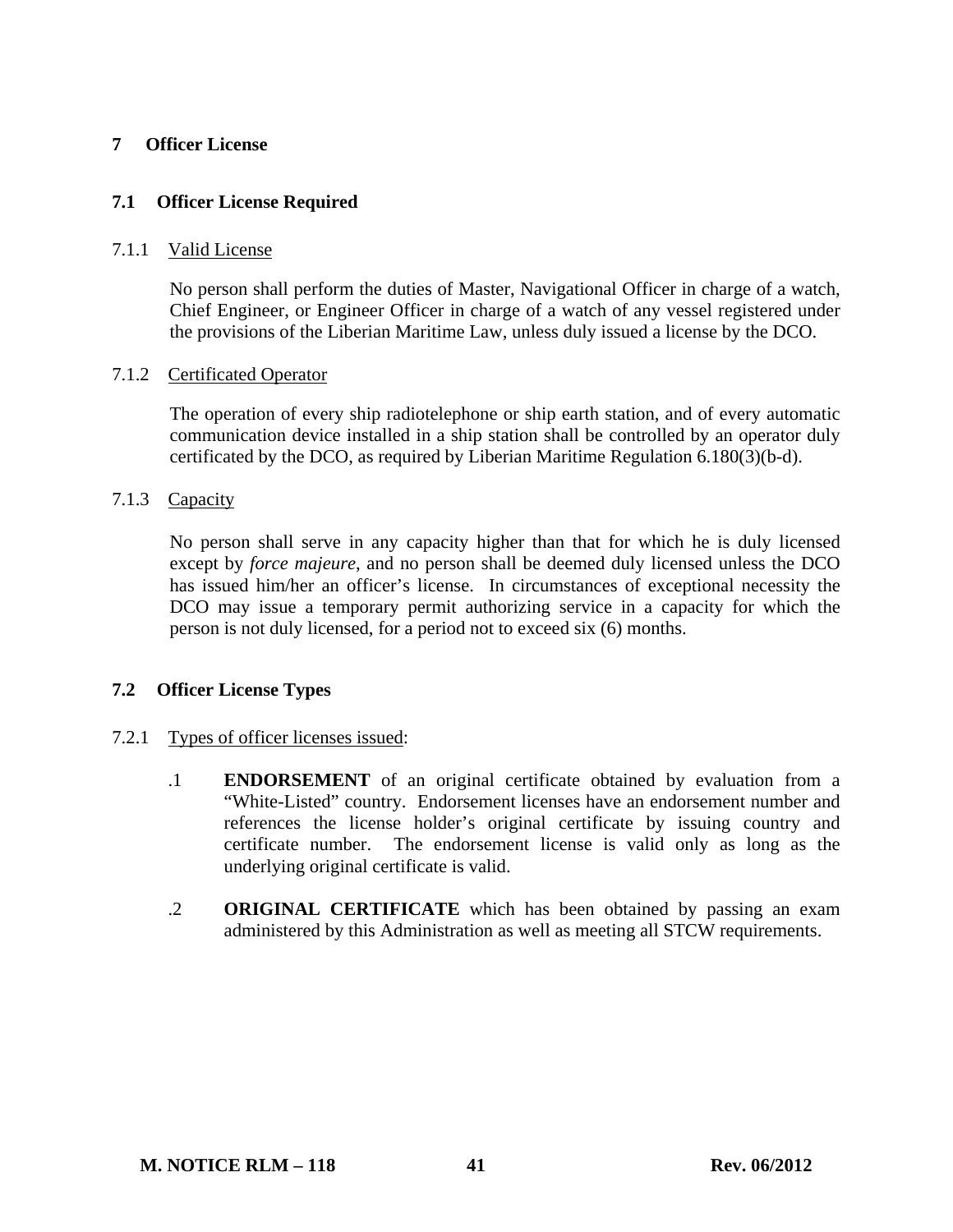### **7.3 Period of Validity; Suspension and Revocation of License**

### 7.3.1 Validity

Each officer license shall be valid for a period of five (5) years and shall be subject to renewal under the conditions set forth in these requirements. Endorsement Licenses are only valid so long as the national certificate, on which it is based, is current and valid.

#### 7.3.2 Suspension and Revocation of License

 Any officer license may be suspended or revoked at any time by the Commissioner or a Deputy Commissioner upon the grounds set forth in Liberian Maritime Regulations and in accordance with the procedure set forth in the Rules for Marine Investigations and Hearings.

- **7.4 Display of License or Certificate of Receipt of Application (CRA)** Every officer shall have his license or CRA displayed in a conspicuous location as required by Liberian Maritime Regulations.
- **7.5 Surrender of Suspended or Revoked License** The holder of an officer license, which is suspended or revoked, shall promptly surrender it as directed by the Commissioner or the DCO.

### **7.6 STCW Officer's License**

- 7.6.1 Format STCW Licenses specify the "functions" the officer has qualified for and at which "level of responsibility" as follows:
	- .1 *Functions* The abilities specified in the standards of competence are grouped as appropriate under the following seven functions:
		- .1 Navigation
		- .2 Cargo handling and stowage
		- .3 Controlling the operation of the ship and care for persons on board (Deck/Engine)
		- .4 Marine engineering
		- .5 Electrical, electronic and control engineering
		- .6 Maintenance and repair
		- .7 Radio communications
	- .2 *Levels of Responsibility* at the following levels of responsibility:
		- .1 *Management level* -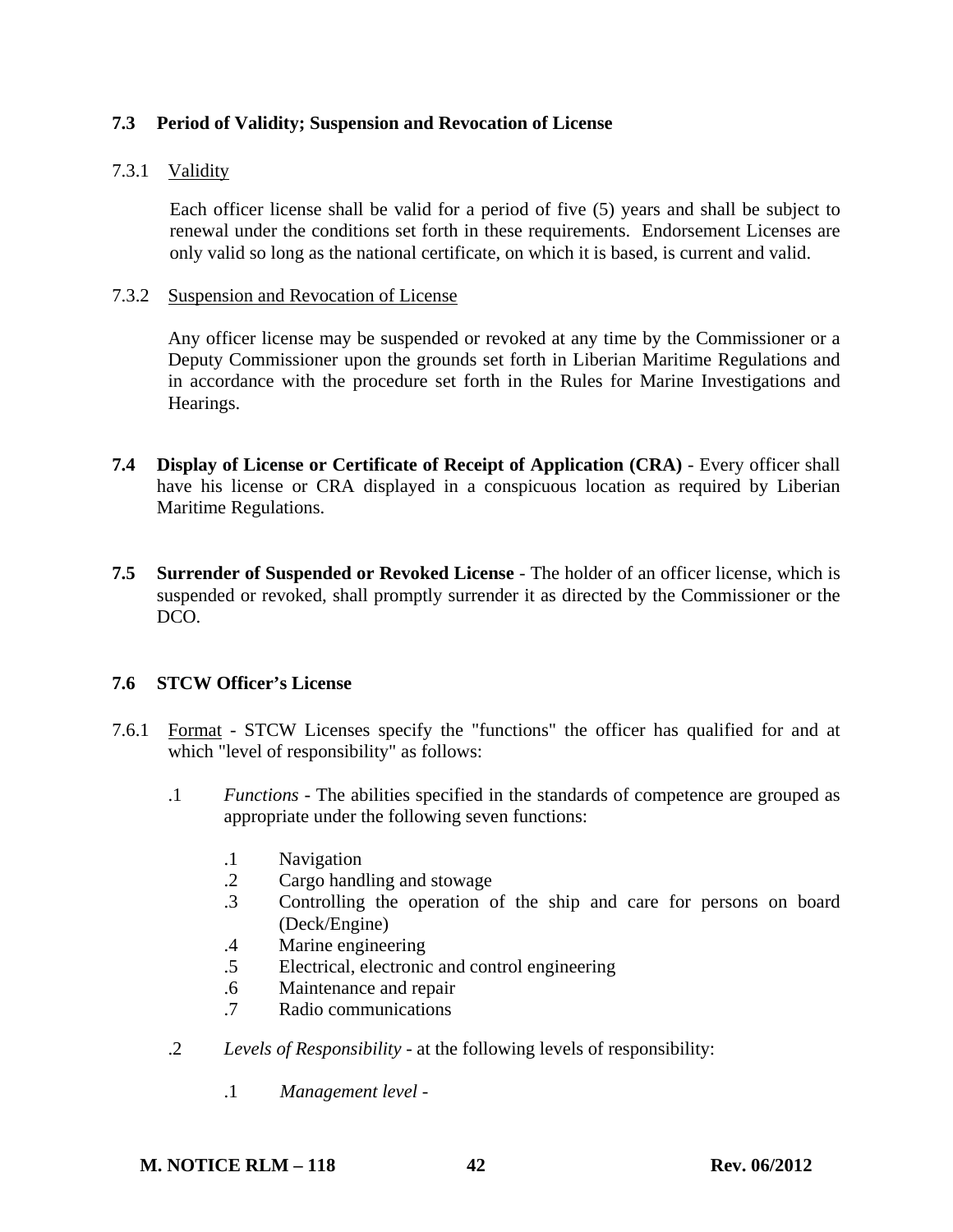- Master
- Chief Mate
- Chief Engineer
- Second Engineer (First Assistant Engineer)
- .2 *Operational level*
	- Navigational Watch Officer
	- Engineering Watch Officer
	- Mate, Assistant Engineer
	- Radio Electronic Operator
	- Electro-Technical Officer

### **7.7 General Requirements for Officer's License**

- 7.7.1 Age No license shall be issued to any person under 18 years of age. No license in the grade of Navigational Watch Officer / Engineering Watch Officer **or higher,** and no license in the grade of Radiotelegraph Operator First Class, or Radio Electronic Operator, shall be issued to any person under 21 years of age. A candidate shall be required to submit satisfactory proof of age by means of a passport, birth certificate, certificate of naturalization or other acceptable proof of birth date.
- 7.7.2 Citizenship A candidate for any license may be of any nationality and need not be a citizen or resident of The Republic of Liberia.
- 7.7.3 Physical Examination Every candidate for a license shall be required to submit satisfactory evidence of a physical examination completed within the **12 months** immediately preceding application. The report of examination shall establish that the candidate is in good physical condition and in possession of all body faculties necessary to fulfill the requirements of the seafaring profession. The report and certificate of physical examination is to be completed either on the official Physical Examination Report/Certificate, or on the official form of a country which is party to ILO Convention No. 73 on Medical Examination of Seafarers. The report shall specifically indicate that the candidate was examined as to hearing, vision and general physical condition. The following minimum requirements shall apply:
	- .1 *Hearing* Every candidate must have hearing unimpaired for normal sounds and be capable of hearing a whispered voice in the better ear at 15 feet and in the poorer ear at five (5) feet.
	- .2 *Eyesight*

 Deck/Navigational Officer – An applicant must have (either with or without glasses) at least 20/20 vision in one eye and at least 20/40 in the other. If the applicant wears glasses, he must have vision **without** glasses of at least 20/160 in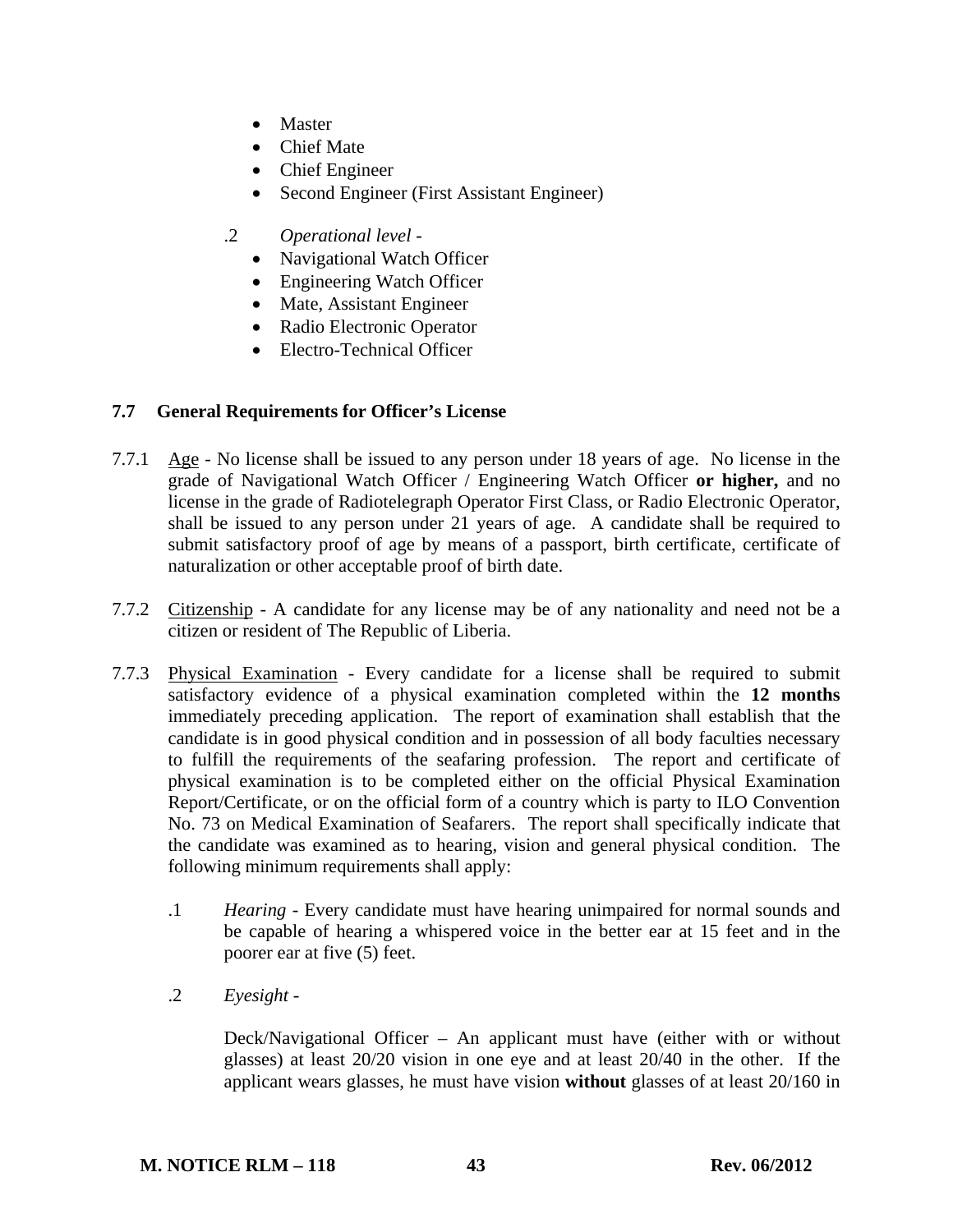**both** eyes. The applicant must also have normal color perception, and be capable of distinguishing the colors red, green, blue and yellow.

 Engineer or Radio Electronic Officer – An applicant must have (either with or without glasses) at least 20/30 vision in one eye and at least 20/50 in the other. If the applicant wears glasses, he must have vision **without** glasses of at least 20/200 in **both** eyes. An engineer or radio Electronic officer applicant shall be examined only as to perception of the colors red, yellow and green.

- .3 *Blood Pressure* An applicant's blood pressure must fall within a range average for their age.
- .4 *Symptoms* An applicant's exhibiting symptoms likely to indicate any of the following diseases or conditions shall be prima facie disqualified: epilepsy, acute mental illness or other lack of mental capacity or stability, tuberculosis, acute venereal disease or neuro-syphilis, abuse of alcohol, and/or the use of narcotic substances whether or not prescribed by a physician.
- .5 *Speech* A deck/navigational officer / radio Electronic officer applicant must have speech unimpaired for normal voice communication.

 *Willful concealment by an applicant of any medical history or mental or physical disability which might render him unfit for service, shall be cause for the immediate revocation of any license which may have been issued to him.*

- 7.7.4 Photographs Every applicant for a license shall submit two (2) passport-size color photographs of himself, taken within the 12 months preceding the date of application, and shall affix his legible signature on the reverse side of each. The photographs must show a facial front view of the applicant, and be  $1.75''$  x  $1.75''$  (45 mm. x 45 mm.) in size; the photographs must be in color.
- 7.7.5 National Certificate A certified copy of the applicants National Certificate. National Certificates acceptable to the DCO, containing all required STCW Training Certification, shall be considered evidence of completion of the applicable STCW training requirements. Applicants may be required to provide proof of completion of required training.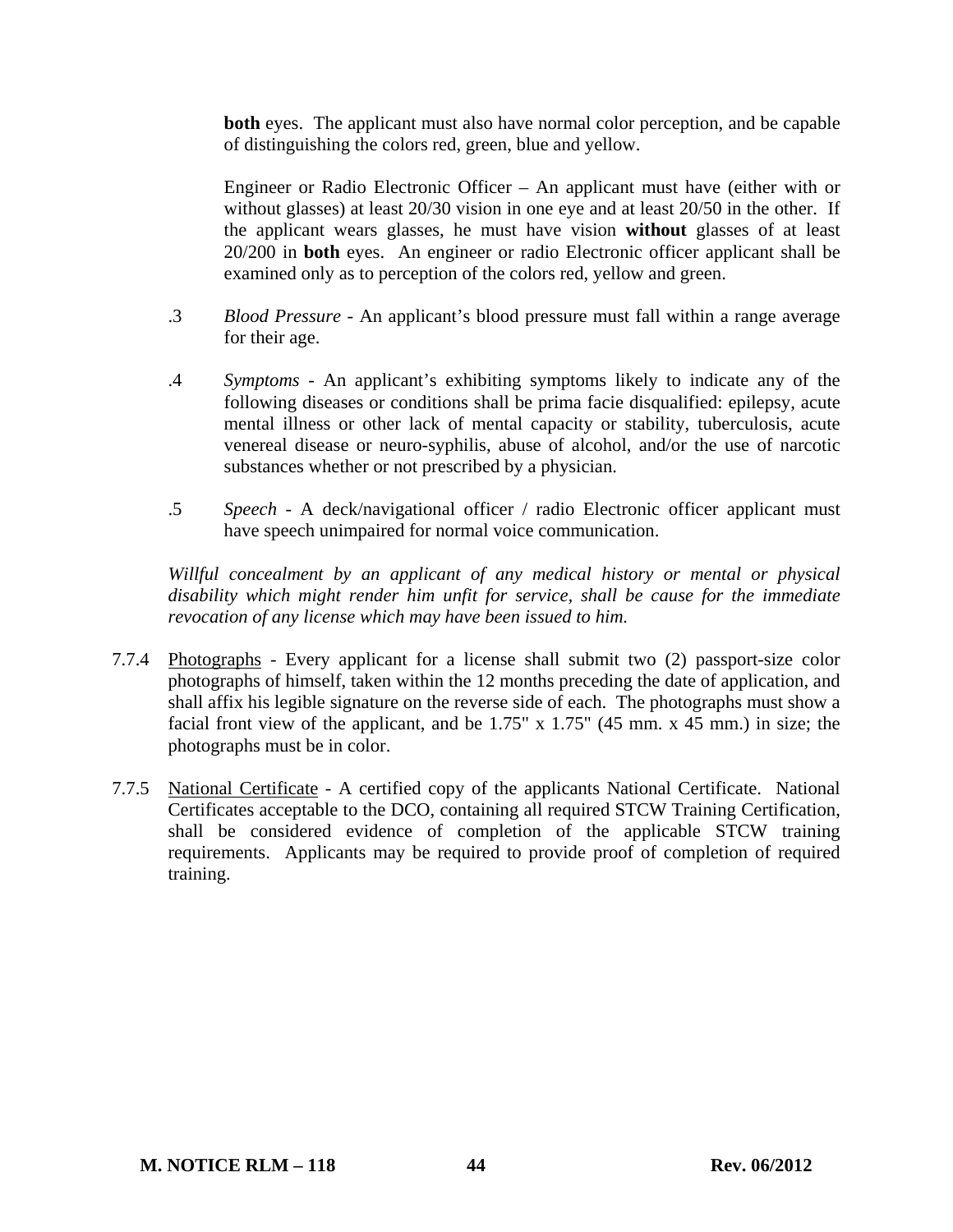# **8 ENDORSEMENTS BASED UPON EQUIVALENT CERTIFICATION** (Endorsement License)

### **8.1 Persons who are Eligible**

8.1.1 Duly Certificated - An applicant who is eligible **in all other respects** may be issued a license without further examination, **provided** he is currently duly certificated by a foreign government whose certification system is in compliance with STCW, and is acceptable to the DCO through a formal bilateral Memorandum of Undertaking.

### 8.1.2 Acceptable Foreign Certificates

- .1 No foreign certificate shall be accepted as the basis for obtaining a Liberian Endorsement unless it is proved that such foreign certificate was obtained in full compliance with the Articles and Regulations of the STCW.
- .3 See Annex 8 for a list of countries whose certificates are recognized by the DCO.
- .4 This list is subject to revision when the International Maritime Organization publishes its "Compliant Parties" list of countries whose maritime programs have been deemed to be in compliance with the STCW Convention. This list is also known as the "White List."
- .5 Foreign Issuing Authorities are regularly contacted to verify the authenticity of submitted licenses. In cases where the issuing Authority cannot be contacted, the application will either be held or rejected if the license cannot be verified as genuine.
- 8.1.3 Equivalent Grade The DCO may decline to accept a foreign certificate as determinative of the holder's eligibility for a Liberian license in the same grade and capacity, if the standards and requirements for obtaining such foreign certificate are lower than those prescribed by the DCO for issuance of a license of the Republic of Liberia by examination; or the DCO may determine that such foreign certificate is equivalent to a lower grade of Liberian license.
- 8.1.4 Experience A foreign license that authorizes the holder to serve in more than one grade will be considered equivalent to that Liberian license grade which reflects the applicant's actual experience.
- 8.1.5 Restrictions Any Endorsement issued upon a foreign equivalent may be similarly limited as to any restriction applicable to such foreign certificate.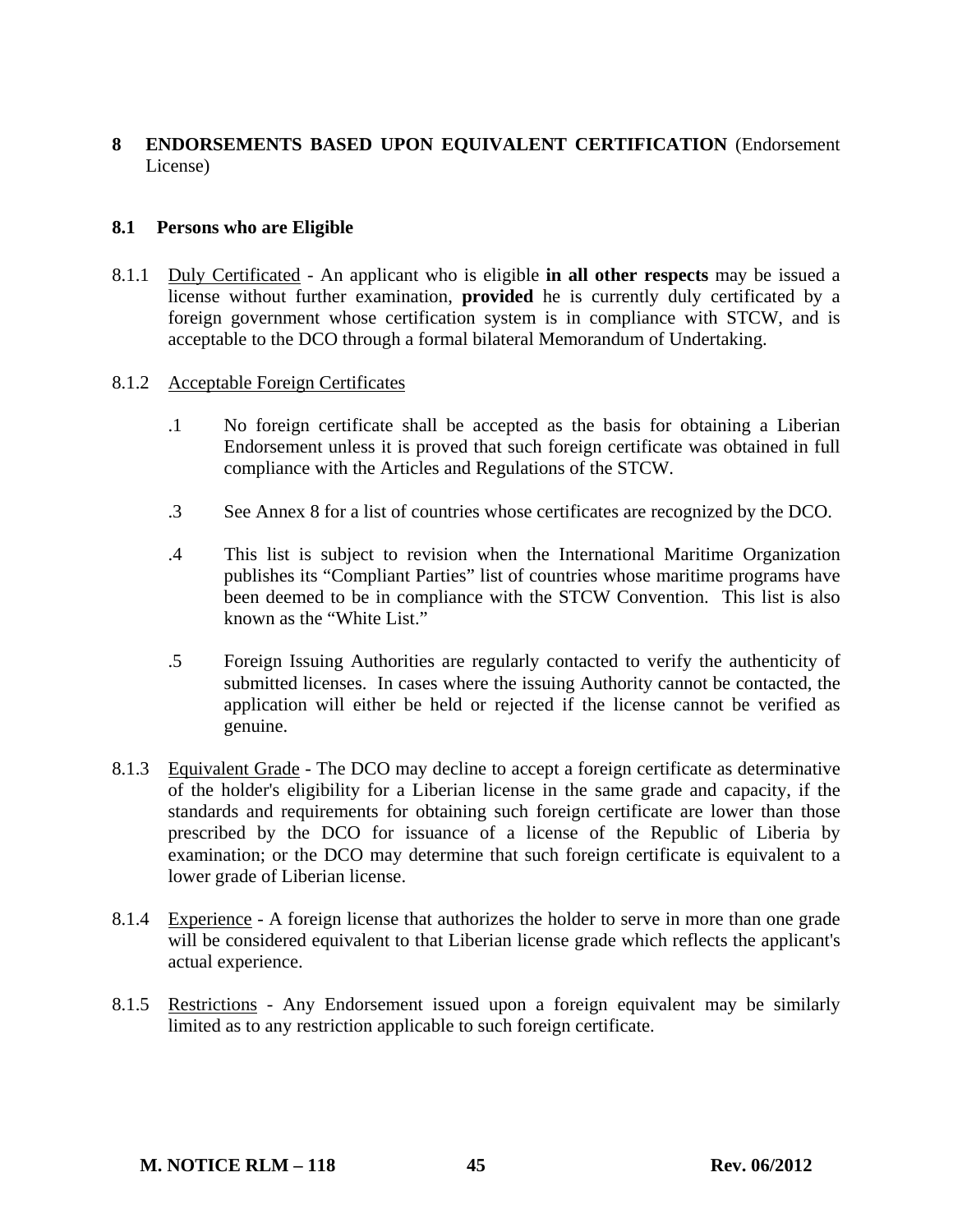### **8.2 Additional Requirements**

- 8.2.1 Proof of Experience Each applicant for a license without further examination, in addition to complying with the general requirements of above, must prove at least one (1) year of total actual sea service during the five (5) years immediately preceding the date of application. An applicant who is certificated by a foreign government whose licensing system is acceptable to the DCO and whose national license bears the endorsement specified by the International Convention on Standards of Training, Certification and Watchkeeping for Seafarers, 1978, As Amended, will not be required to document sea service and/or nautical training as specified under Part 9.0 - Examinations for Certificate.
	- .1 *Acceptable Documentation* Seafarer's books, certificates of service, forms of discharge and other documents certifying the amount and character of experience, and identifying the vessels on which served, shall be examined as to their authenticity and any indication of unauthorized alteration or other invalidity shall render such documents unacceptable. Normally, proof of sea service can be satisfactorily established by providing a copy of the applicant's official Seafarer's (discharge) book. For certification of service aboard Liberian vessels, the applicant must provide a copy of the applicant's Liberian Seafarer's Identification and Record Book, or a certificate of service in accordance with Liberian Maritime Regulation 10.325(3).
	- .2 *Originals or Copies* An applicant who files in person may exhibit original proofs of service or experience; all others must submit copies of their discharge books or certificates of service in lieu of the original documents. When original documents are submitted they will be returned by the DCO.

### 8.2.2 Recognition of Foreign Certificate

 .1 A person applying for a license without further examination is required to submit with his application proof of his foreign certificate. Such proof may be the original foreign certificate, an official duplicate, or a certified copy.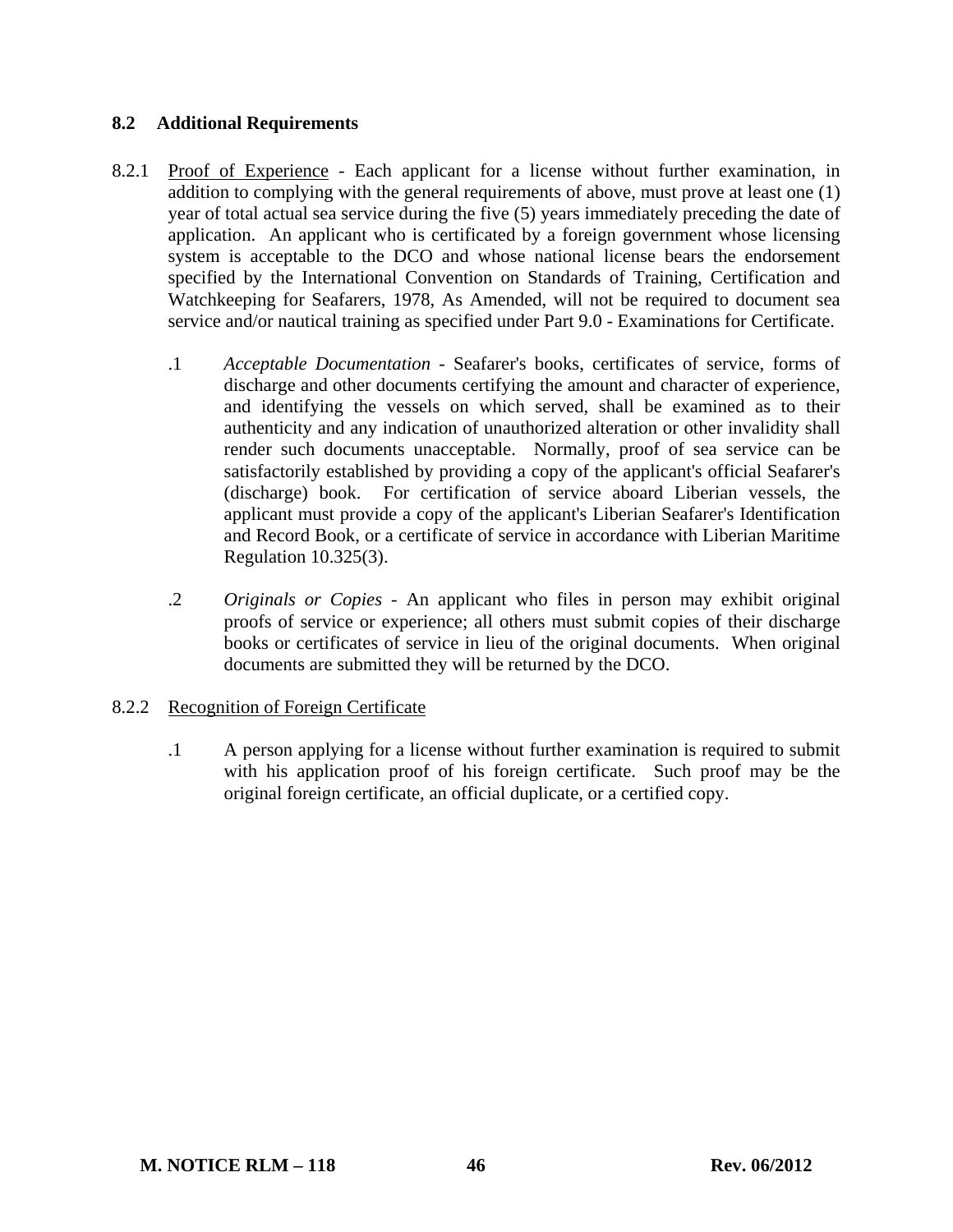# **9 EXAMINATIONS for OFFICER CERTIFICATES**

- **9.1 Exams** Examination is available for the following levels:
	- .1 Deck Navigation Officer Operational Level
	- .2 Deck Navigation Officer Management Level
	- .3 Engineering Officer Operational Level
	- .4 Engineering Officer Management Level
	- .5 Offshore Installation Manager MOU
	- .6 Barge Supervisor MOU
	- .7 Ballast Control Operator MOU
	- .8 Maintenance Supervisor MOU
	- .9 Chief Electrician MOU
	- .10 Chief Mechanic MOU
- 9.1.1 Limitations Examination for limited tonnage and limited power vessels is given as indicated in this section.
- 9.1.2 Subjects of Examination Exams will cover the required "functions" and "level of responsibility" for the level of license the applicant is applying for as follows:
	- .1 *Functions* The abilities specified in the standards of competence are grouped as appropriate under the following seven functions:
		- .1 Navigation
		- .2 Cargo handling and stowage
		- .3 Controlling the operation of the ship and care for persons on board (Deck/Engine)
		- .4 Marine engineering
		- .5 Electrical, electronic and control engineering
		- .6 Maintenance and repair
		- .7 Radio communications

### 9.1.3 Officer Qualifications for STCW Certification

- .1 Each Deck/Navigational Officer must qualify in functions 1, 2, 3 and 7.
- .2 Each engineer officer must qualify in functions 3, 4, 5, and 6.
- .3 A radio operator must qualify in function 7.
- .4 An Electro-Technical officer must qualify in function 5 and 6.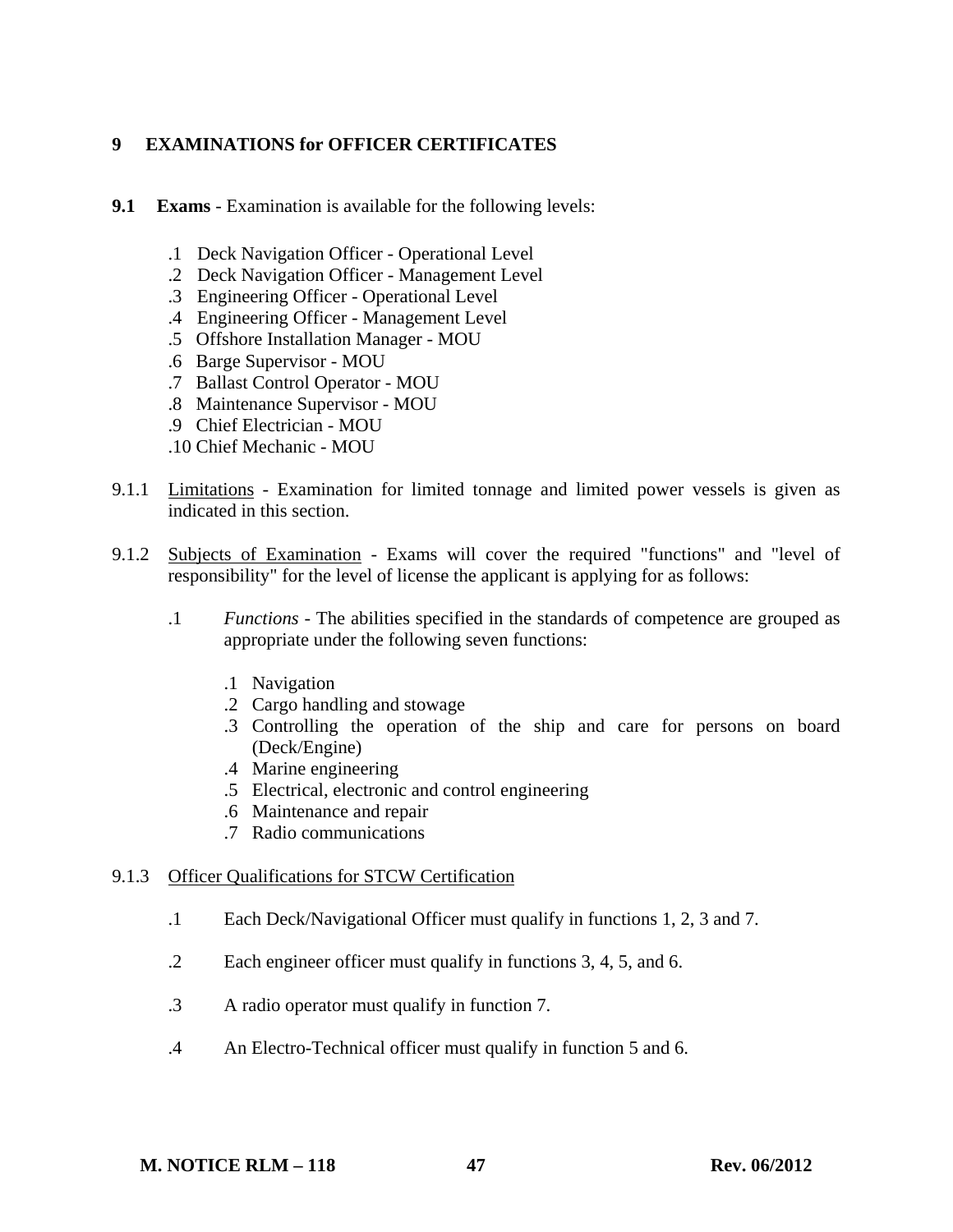9.1.4 Persons Who are Eligible - A person who is not certificated or who desires to raise in grade any certificate presently held by him may apply to sit for an examination in the appropriate grade, provided such person is otherwise eligible in accordance with these requirements. A person presently holding certification from another administration must prove that they meet the training and sea service experience requirements for examination to a higher grade and are unable to upgrade their national certification due to extenuating circumstances.

### **9.2 Service and Training Requirements for Deck/Navigational Officer Ocean-going Examinations For Service Vessels of Over 500 Gross Tons.** (STCW, A-II/1, A-II/2)

- 9.2.1 All Grades Service shall have been aboard ocean-going steam or motor vessels of 500 gross tons or over. At least one year of the total service required shall have been within 5 years preceding the date of application.
- 9.2.2 Advanced Firefighting Every candidate for a Navigational Officer License must submit proof of an approved Advanced Firefighting Course.
- 9.2.3 Radar Simulator Training Every candidate for a Navigational Officer License serving on vessels of over 500 gross tons must submit proof of completion of an approved marine radar simulator course.
- 9.2.4 GMDSS Certification Every candidate for a Navigational Officer's License serving on vessels of over 500 gross tons must submit proof of completion of an approved GMDSS course.
- 9.2.5 Advanced First Aid Training Every candidate for a Navigational Officer's License must complete an approved first aid course.
- 9.2.6 Survival Craft/Rescue Boat Training Every candidate for a Navigational Officer License must complete an approved "Proficient in Survival Craft/Rescue Boats" course.
- 9.2.7 Automatic Radar Plotting Aids (ARPA) Training Every candidate for a Navigational Officer License serving on vessels of 500 gross tons or more must complete an approved Automatic Radar Plotting Aids (ARPA) course.
- 9.2.8 Electronic Chart Display and Information Training (ECDIS) Every candidate for a Navigational Officer License serving on vessels that are equipped with ECDIS must complete an approved ECDIS Training course.

# **9.3 Deck Officer - Operational Level Exam Requirements**

9.3.1 Navigational Watch Officer - At least three (3) years of service in the deck department, or graduation from a recognized naval or nautical school whose program and standards of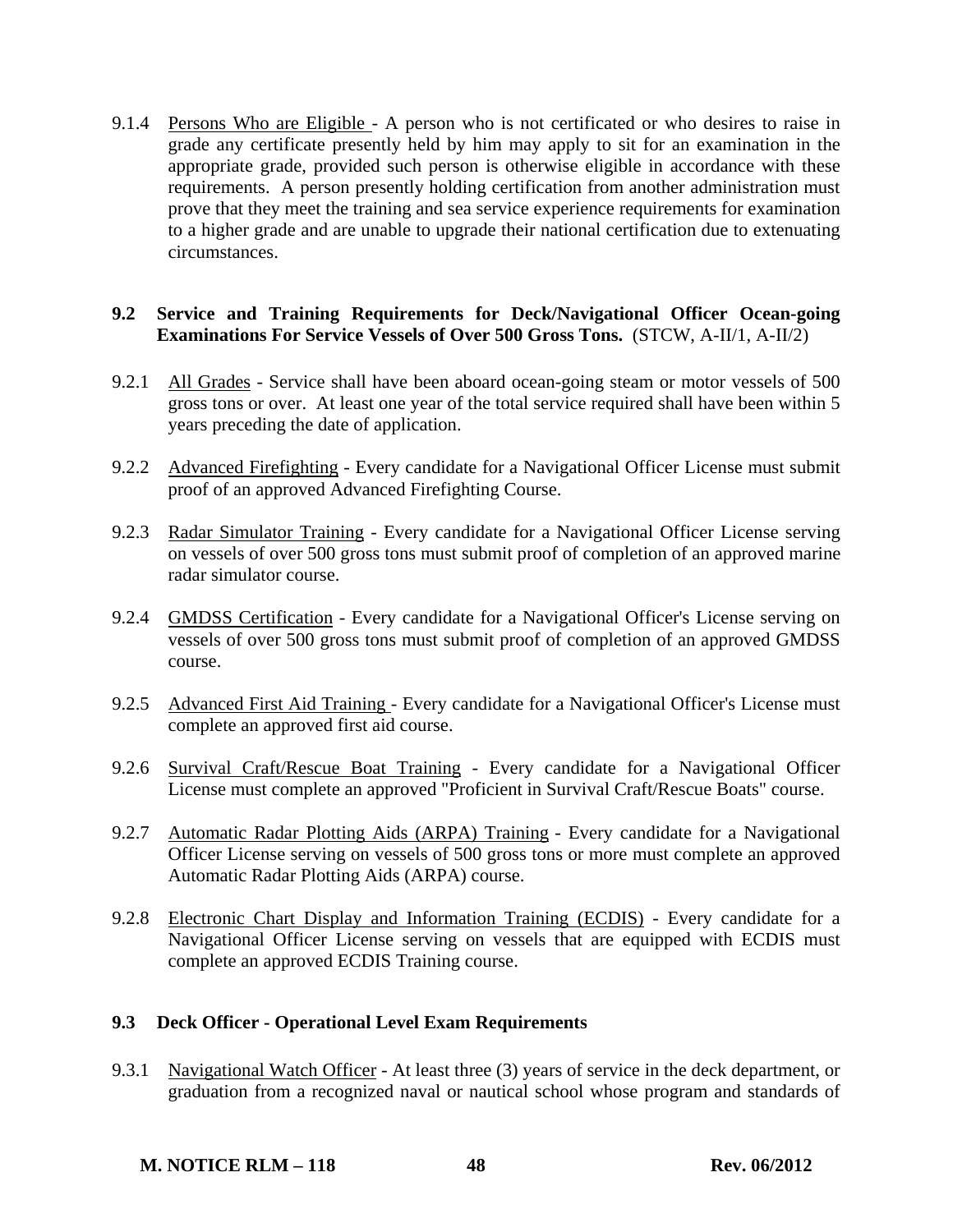training are in accordance with STCW. Full or partial credit for attendance at such naval or nautical school may be allowed, up to a maximum of two (2) years sea time. At least one year of sea service must have been accomplished while the applicant was enrolled in a program, which integrates shore-based training with on board ship training. Such training should provide:

- .1 Structured, supervised training for at least six (6) months in bridge watch keeping and other duties specified in STCW, Section B-II/1. Such on board training should be managed by the company which manages the ship where the training is being conducted.
- .2 A recording of all such training in an approved record book, such as the training record books published by International Shipping Federation (ISF) and the International Maritime Organization (IMO) are approved by the DCO.
- .3 A systematic procedure for assessment of abilities and skills. Such evaluations should be done in accordance with STCW, Section A-II/1.

 An applicant must submit, with the request to take the exam for an original Navigational Watch Officer's certificate, a copy of his or her record book, a copy of the evaluations received during training, and a copy of the course completion diploma or certification.

### **9.4 Deck Officer Exam - Management Level Requirements**

- 9.4.1 Existing Training Every candidate for a Master or Chief Officer Certificate License serving on vessels over 500 gross tons must possess all training as required for Deck/Navigational Officer.
- 9.4.2 Medical Care Person, In Charge Training Every candidate for a Master or Chief Officer Certificate License serving on vessels over 500 gross tons must complete a Medical Care person, in Charge, Training course.
- 9.4.3 Chief Mate While holding a Liberian Certificate as Navigational Watch Officer, or a foreign certificate in equivalent grade:
	- .1 At least two (2) years of service as Navigational Watch Officer.
- 9.4.4 Master While holding a Liberian License as Chief Mate, or a foreign certificate in equivalent grade:
	- .1 At least one (1) year of service as Chief Mate.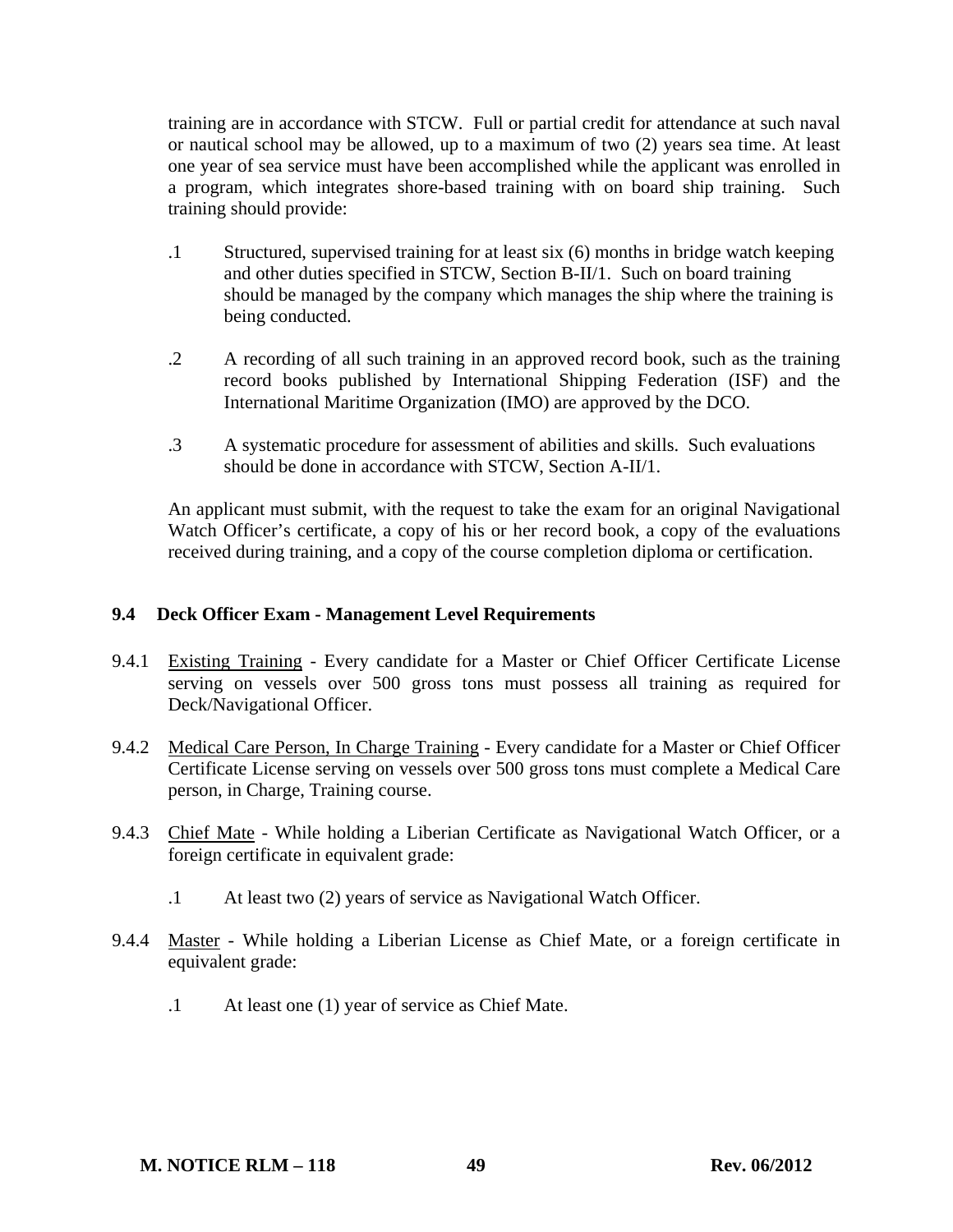- 9.4.5 Certificated Service Where certificated service is required in establishing eligibility, such service must have been completed while holding a current and valid ocean-going certificate.
- 9.4.6 Ocean-Going For the purposes of this Item, the term "ocean-going" shall mean without limitation or restriction as to trading area, tonnage or type of vessel.
- 9.4.7 Tonnage Certificates issued pursuant to this Item shall be valid for service on vessels of any gross tonnage.

#### **9.5 Service and Training Requirements for Deck/Navigational Officer near Coastal Examinations - For Service on Vessels Under 500 Gross Tons.** (STCW, A-II/3)

- 9.5.1 All Grades Service shall have been aboard steam or motor vessels of 500 gross tons or less. At least one (1) year of the total required service shall have been within five (5) years preceding the date of application.
- 9.5.2 Navigational Watch Officer At least three (3) years of service in the deck department, or graduation from a recognized naval or nautical school whose program and standards of training are in accordance with STCW. Full or partial credit for attendance at such naval or nautical school may be allowed, up to a maximum of two (2) years sea time. At least one year of sea service must have been accomplished while the applicant was enrolled in a program, which integrates shore-based training with on board ship training. Such training should provide:
	- .1 Structured, supervised training for at least six (6) months in bridge watch keeping and other duties specified in STCW, Section B-II/1. Such on board training should be managed by the company which manages the ship where the training is being conducted.
	- .2 A recording of all such training in an approved record book, such as the training record books published by International Shipping Federation (ISF) and the International Maritime Organization (IMO) are approved by the DCO.
	- .3 A systematic procedure for assessment of abilities and skills. Such evaluations should be done in accordance with STCW, Section A-II/1.

 An applicant must submit, with the request to take the exam for an original navigational watch officer certificate, a copy of his or her training record book, a copy of the evaluations received during training, and a copy of the course completion diploma or certification.

9.5.3 Master - At least four (4) years of service on deck, including not less than one (1) year as certificated chief mate or equivalent.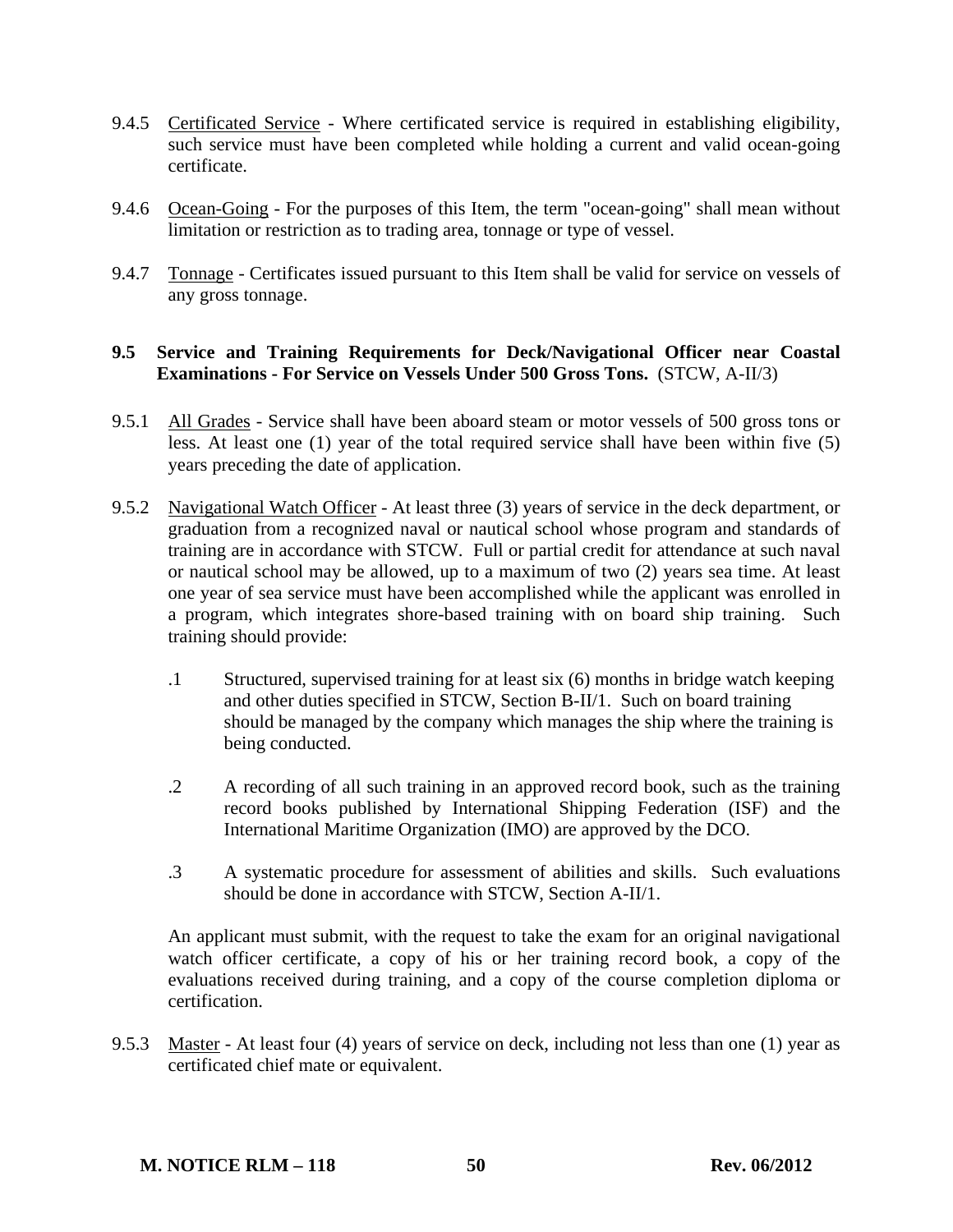- 9.5.4 Certificated Service Where certificated service is required in establishing eligibility, such service must have been completed while holding a near-trade or ocean-going certificate.
- 9.5.5 Limitations Licenses issued pursuant to this item shall be limited by endorsement to service on vessels of **not more than** 500 gross tons.

### **9.6 Service and Training Requirements for Engineer Officer Steam and Motor Examinations - For Service on Vessels of Over 750kW**. (STCW, A-III/1)

- 9.6.1 All Grades No license issued pursuant to this item shall be limited as to tonnage but any such license may be limited with respect to type or power rating of main propulsion machinery, or both. Service shall have been aboard steam or motor vessels of over 750 kW (1,000 h.p.) propulsion power. At least one year of the total service required shall have been within five (5) years preceding the date of application. At least six (6) months of the total service required shall at some time have been served in the mode of propulsion applied for.
- 9.6.2 Advanced Firefighting Every candidate for an Engineer Officer License for service on vessels of over 750 kW propulsion power must submit proof of an approved Advanced Firefighting Course.
- 9.6.3 First Aid Training Every candidate for an Engineer Officer's License serving on vessels of over 750 kW propulsion power must complete an approved first aid course.
- 9.6.4 Survival Craft/Rescue Boat Training Every candidate for an Engineer Officer License on vessels of over 750 kW propulsion power must complete an approved "Proficient in Survival Craft/Rescue Boats" course.

### **9.7 Engineer Officer Exam - Operational Level Requirements**

- 9.7.1 Engineering Watch Officer (Steam) or (Motor) to qualify under the STCW Convention -All candidates must have completed an approved education and training course of at least 30 months duration. This training program must coordinate shore based and sea going training as stated in STCW Section A-III/1.
	- .1 Structured, supervised training for at least six (6) months in engine room watch keeping. Such on board training should be managed by the company which manages the ship where the training is being conducted.
	- .2 A recording of all such training in an approved record book, such as the training record books published by International Shipping Federation (ISF) and the International Maritime Organization (IMO) are approved by the DCO.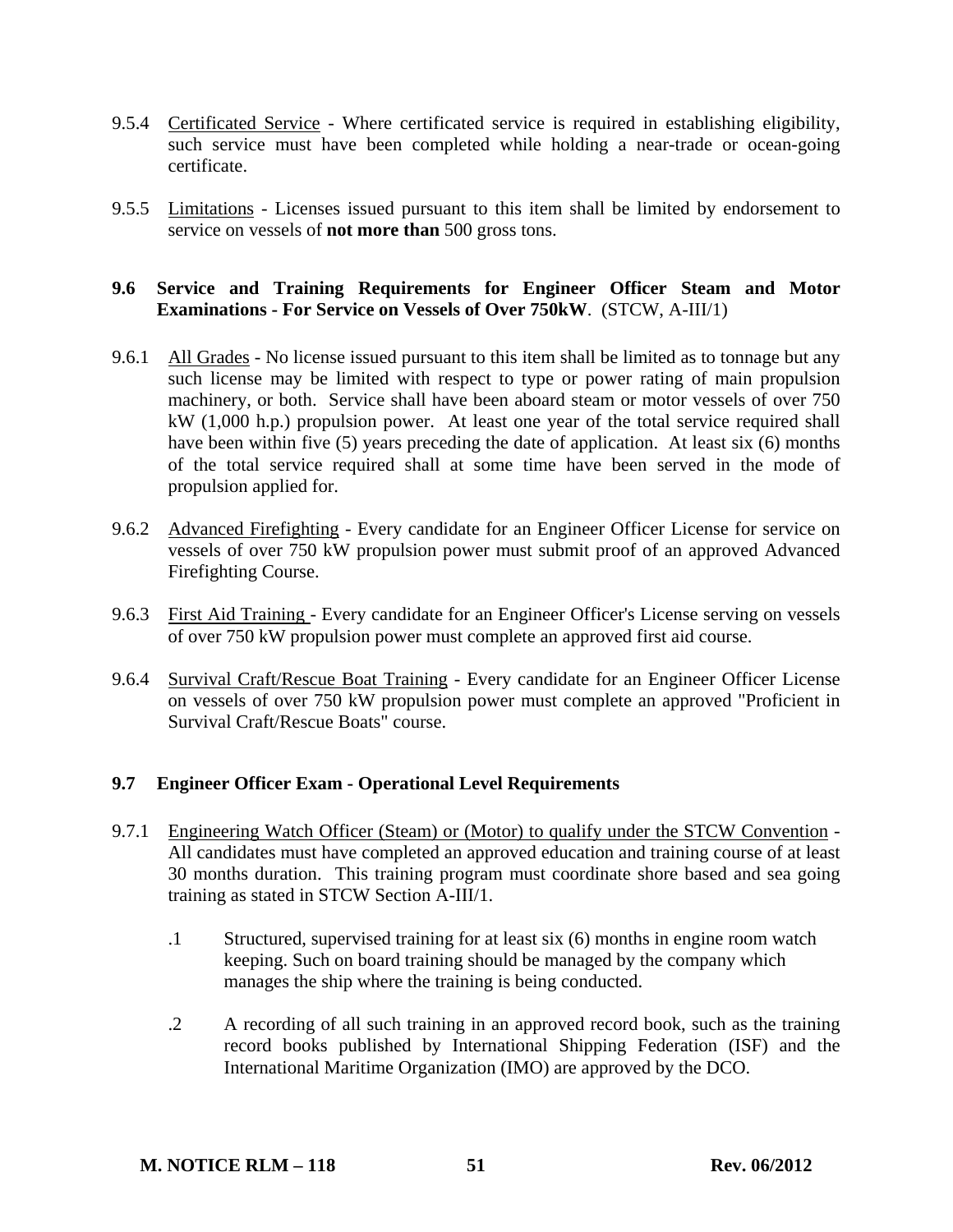.3 A systematic procedure for assessment of abilities and skills. Such evaluations should be done in accordance with STCW, Section A-III/1.

 An applicant must submit, with the request to take the exam for an original fourth engineer's certificate license, a copy of his or her record book, a copy of the evaluations received during training, and a copy of the course completion diploma or certification.

- 9.7.2 Naval or Marine Engineering Degree All seafarers applying for a license as Fourth Engineer must qualify by graduation from a recognized naval or marine engineering school.
- 9.7.3 Engineering Watch Officer (Steam) or (Motor) Those meeting the requirements above and passing the Operational Level Engineering exam will receive a license at the level of (Motor, Steam, or Motor and Steam Vessels)
- 9.7.4 Electro-Technical Officer (ETO)
	- .1 Every ETO serving on a seagoing ship powered by main propulsion machinery of 750 kW propulsion power or more shall hold a certificate of competence; and
	- .2 be not less than 18 years of age
	- .3 completed not less than 12 months of combined workshop skills training and approved seagoing service of which not less than 6 months shall be seagoing service as part of an approved training program which meets the requirements of Section A-III/6 of the STCW Code; or 36 months combined workshop skills training and approved seagoing service of which not less than 30 months shall be seagoing service in the engine department; and
	- .4 have completed approved education and training and met the standard of competence specified in Section A-III/6 of the STCW Code; and
	- .5 meet the standard of competence specified in section A-VI/1, paragraph 2, section A-VI/2, paragraphs 1 to 4, section A-VI/3, paragraphs 1 to 4, and section A-VI/4, paragraphs 1 to 3 of the STCW Code.
	- .6 Notwithstanding the above requirements, a suitably qualified person may be considered by the DCO to be able to perform certain functions of section A-III/6 of the STCW Code.

# **9.8 Engineer Officer Exam - Management Level Requirements**

9.8.1 Second Engineer (First Assistant Engineer) (Steam) or (Motor) - While holding a Liberian License as Third Engineer (Steam,) or a foreign certificate in equivalent grade: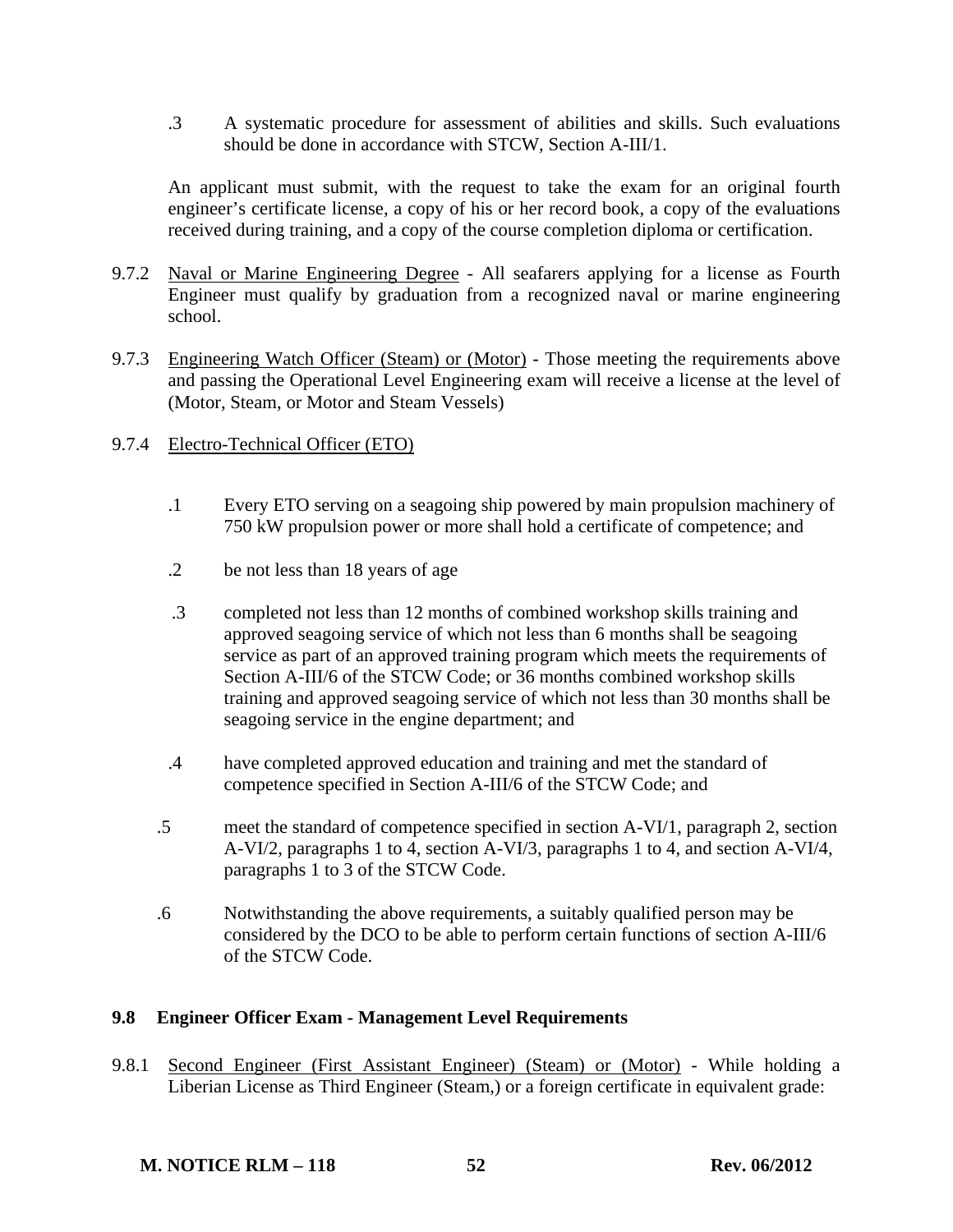- .1 at least two (2) years of service as Engineering Watch Officer.
- 9.8.2 Chief Engineer (Steam) or Chief Engineer (Motor) While holding a Liberian License as Second Engineer (Steam), or Second Engineer (Motor), as appropriate, or a foreign certificate in equivalent grade:
	- .1 at least one (1) year of service as Second Engineer.
- 9.8.3 Motor Licenses The candidate must prove service on motor vessels in a comparable capacity and for the same period as required for a steam certificate, with the allowance provided in sub-item. However, the certificated service required in sub-items must have been served while holding a **motor** license.
- 9.8.4 Steam and Motor Licenses A candidate who meets the requirements for examination for steam **and** motor licenses may be examined in both categories, and if successful will be issued a certificate license for service in both categories.
- 9.8.5 Service Validity Certificates issued pursuant to this Item shall be valid for service on vessels of any power rating.

### **9.9 Service and Training Requirements for Engineer Officer Limited Motor Examinations.** (STCW, A-III/3)

- 9.9.1 All Grades Certificates issued pursuant to this Item shall be limited to service on **motor vessels only** and for engines of not more than 3000 kW (4,080 h.p.) propulsion power. At least one (1) year of the total service required shall have been within five (5) years preceding the date of application.
- 9.9.2 Engineering Watch Officer Limited Motor to qualify under the STCW Convention. All candidates must have completed an approved education and training course of at least 30 months duration. This training program must coordinate shore based and sea going training as stated in STCW Section B-III/1.
	- .1 Structured supervised training for at least six (6) months in engine room watchkeeping. Such on board training should be managed by the company that manages the ship where the training is being conducted.
	- .2 A recording of all such training in an approved record book, such as the training record books published by International Shipping Federation (ISF) and the International Maritime Organization (IMO) are approved by the DCO.
	- .3 A systematic procedure for assessment of abilities and skills. Such evaluations should be done in accordance with STCW, Section A-III/1.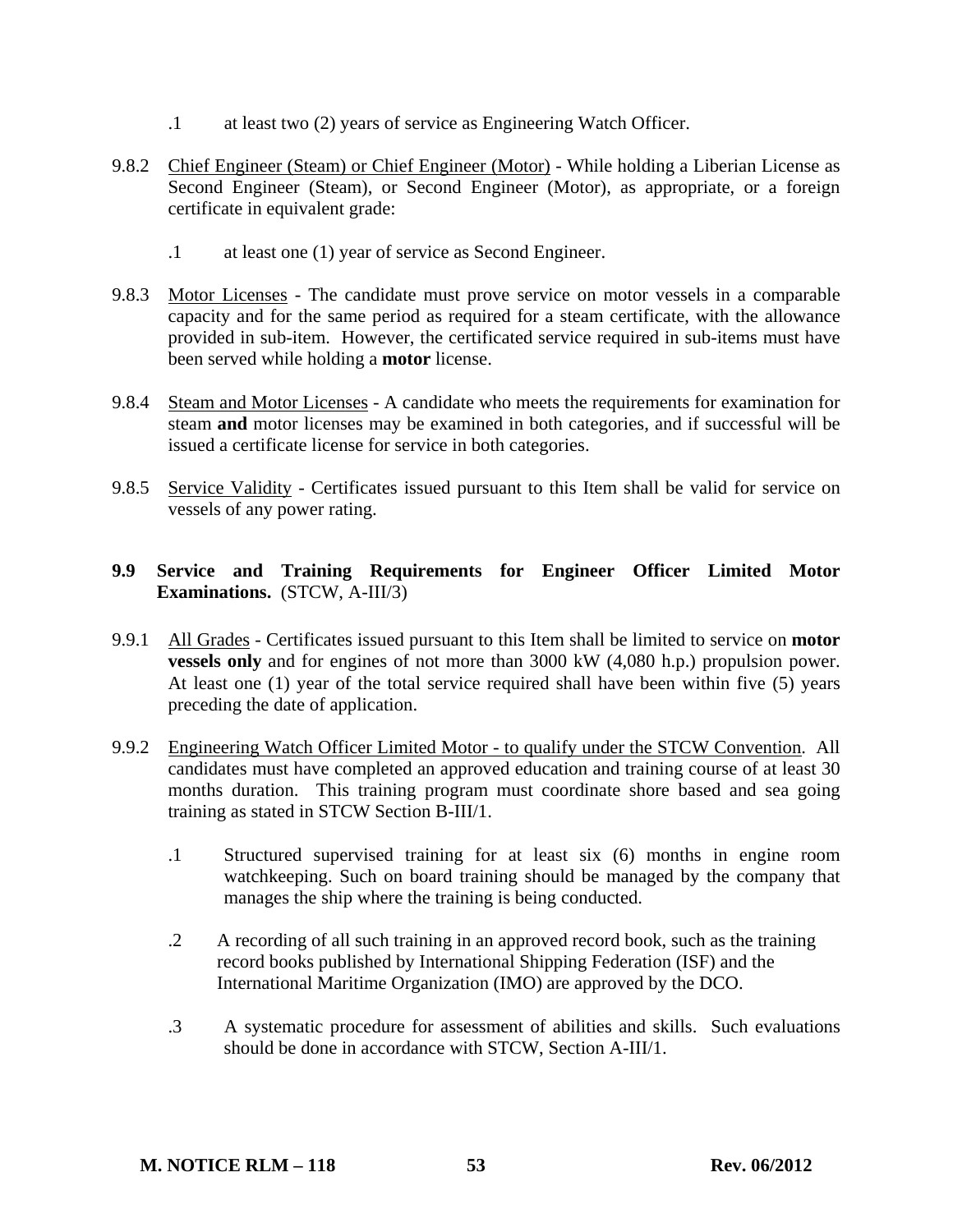An applicant must submit, with the request to take the exam for an original Fourth engineer's license, a copy of his or her training record book, a copy of the evaluations received during training, and a copy of the course completion diploma or certification.

9.9.3 Chief Engineer - At least twenty-four (24) months of service in the engine department of steam or motor vessels of any power rating, one (1) year of which must have been aboard motor vessels as certificated assistant engineer or equivalent.

### **9.10 Service and Training Requirements for MOU Officer Examinations - For Mobile Offshore Units (MOUs)**

Certificates for service on mobile offshore units (MOUs) authorize service on units of any gross tons upon ocean waters while on location or while being towed. Certain seafarers working aboard self-propelled units that are **underway and not on location** are required to hold unlimited licenses as specified by the unit's minimum safe manning certificate.

#### 9.10.1 General Requirements for All MOU Officers

- .1 Candidates for MOU officer certificates must complete an industry-accredited course in **Basic Training** that meets the requirements of Sections 5.2 and 5.3 of IMO Resolution A.891(21);
- .2 Candidates for MOU officer certificates must complete an industry accredited course in **Survival Craft** proficiency that meets the requirements of Section 5.4.2.1 of IMO Resolution A.891(21);
- .3 Candidates for MOU officer certificates must complete an industry-accredited course in **Advanced Fire Fighting** that meets the requirements of Section 5.4.2.3 of IMO Resolution A.891(21);
- .4 Candidates for MOU officer certificates must complete an industry accredited course in **Advance First Aid** or **Medical Care** that meets the requirements of Section 5.4.2.4 or 5.4.2.5 of IMO Resolution A.891 (21); and
- 9.10.2 Service Time While the Administration does not require a 12-hour workday, calendar year service is acceptable for MOU certificates if the applicant has worked 30 days on and 30 days off (or equivalent) **and** a 12-hour day.

### **9.11 Requirements for MOU Deck Officers Exam**

- 9.11.1 Offshore Installation Manager (OIM) <*Previously "Master MODU">* 
	- .1 Four years of service aboard MOUs including at least one year of service as driller, assistant driller, toolpusher, assistant toolpusher, barge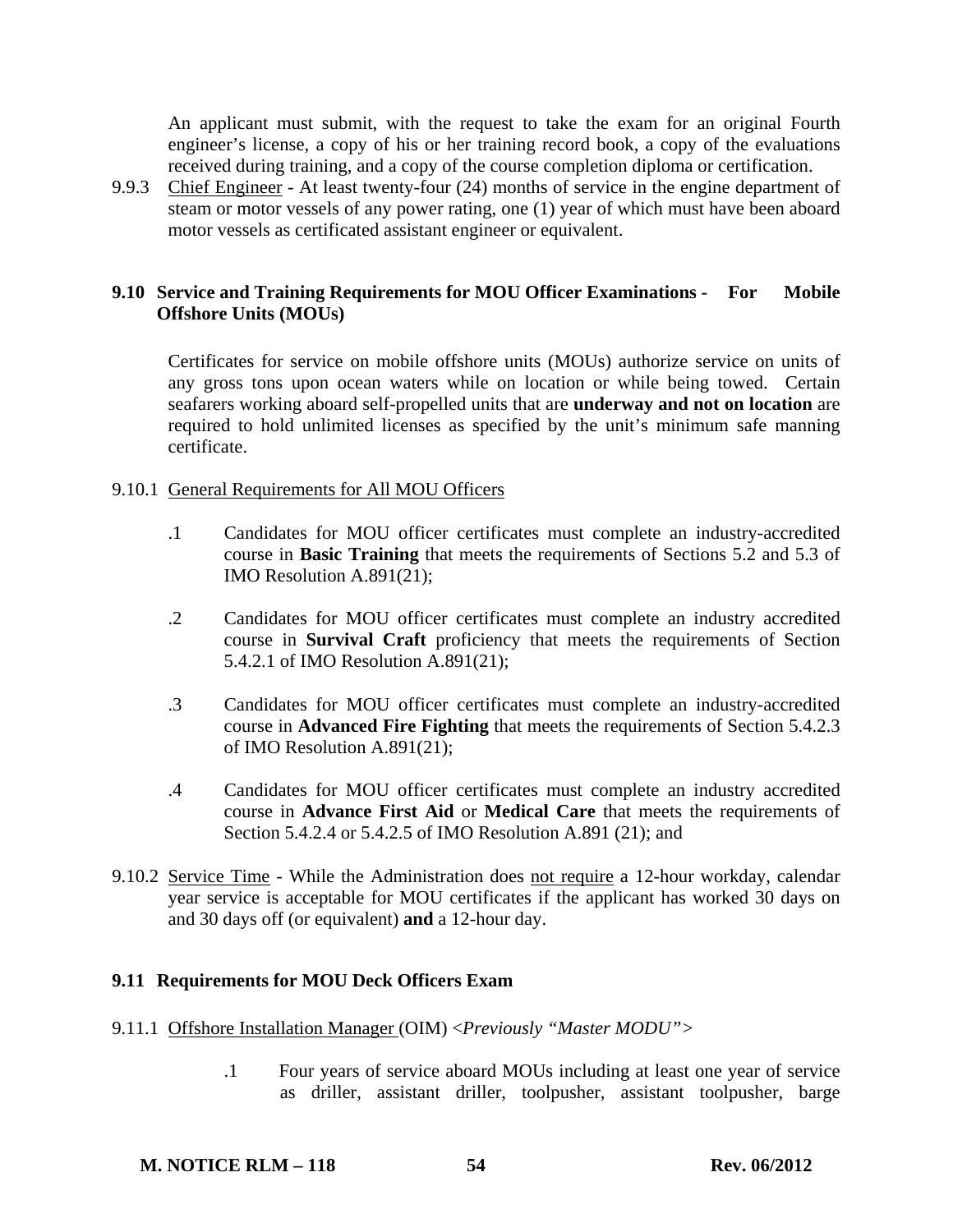supervisor, mechanical supervisor, electrician, crane operator, ballast control operator or equivalent supervisory position on MOUs; OR

- .2 Hold a Bachelor of Science degree from a recognized school of technology and have one year of service as driller, assistant driller, toolpusher, assistant toolpusher, barge supervisor, mechanical supervisor, electrician, crane operator, ballast control operator or equivalent supervisory position on MOUs; AND
- .3 A certificate of completion from an industry-accredited course for Person in Charge of Mobile Offshore Unit (MOU) operations. The course should address those subjects defined in section 6.2 of IMO Resolution A.891(21); AND
- .4 A certificate of completion of an approved course in medical care as provided for by section 5.4.2.5 of IMO Resolution A.891(21). This requirement may be waived if MOU has a Medical Technician aboard. The general requirement for completion of a course in Advance First Aid is not waived; AND
- .5 A certificate of completion of a DCO approved radar course if the MOU, which the seafarer is employed aboard, is radar equipped and the minimum safe manning certificate mandates that these deck officers hold radar observer certification.

# 9.11.2 Barge Supervisor <Previously "Mate MODU">

- .1 Three years of service aboard MOUs including one year of service as driller, assistant driller, toolpusher, assistant tool pusher, mechanic, electrician, crane operator, subset specialist, ballast control operator or equivalent supervisory position on MOUs; OR
- .2 Hold a Bachelor of Science degree from a recognized school of technology and have one year of service as driller, assistant driller, toolpusher, assistant toolpusher, mechanic, electrician, crane operator, sub sea specialist, ballast control operator or equivalent supervisory position on MOUs; AND
- .3 All applicants for barge supervisor **must also** complete an industryaccredited MOU course that addresses those subjects defined in Section 6.3 of IMO Resolution A.891(21) and have six months service as a Ballast Control officer or Barge Supervisor Trainee; AND
- .4 A certificate of completion of a DCO approved radar course if the MOU, which the seafarer is employed aboard, is radar equipped and the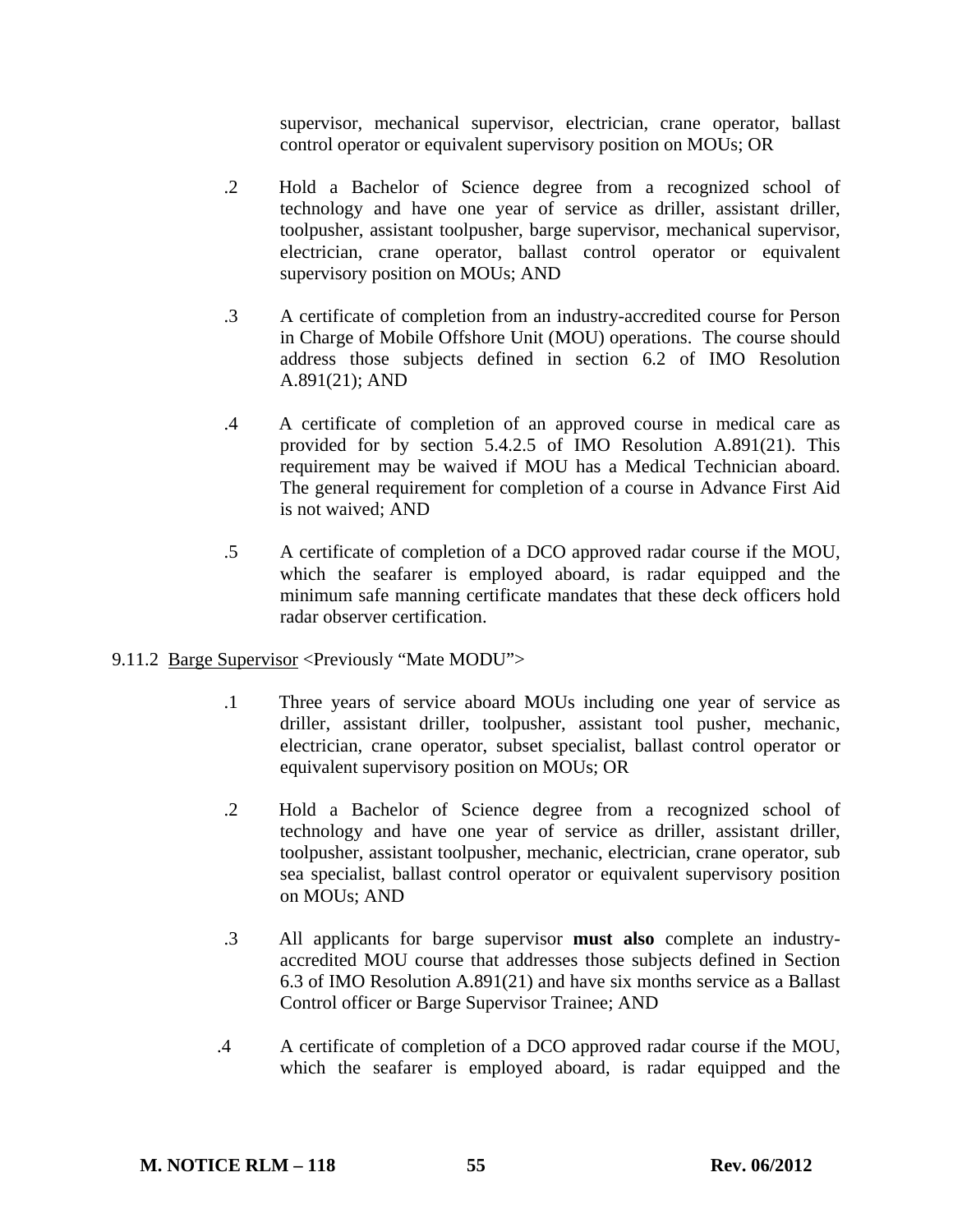minimum safe manning certificate mandates that these deck officers hold radar observer certification.

9.11.3 Ballast Control Operator *<Previously "Mate MODU">*

- .1 One year of service aboard MOUs including at least two months of service as a trainee under the supervision of a certified ballast control operator; OR
- .2 Hold a Bachelor of Science degree from a recognized school of technology and have at least two months of service as a trainee under the supervision of a certified ballast control operator; AND
- .3 All applicants for ballast control operator **must also** complete an industry accredited MOU course that addresses those subjects defined in Section 6.4 of IMO Resolution A.891(21); AND
- .4 A certificate of completion of a DCO approved radar course if the MOU, which the seafarer is employed aboard, is radar equipped and the minimum safe manning certificate mandates that these deck officers hold radar observer certification.

# **9.12 Requirements for MOU Engineering Officers Exam**

- 9.12.1 Maintenance Supervisor **<**Previously "Chief Engineer MODU">
	- .1 Four years of service aboard MOUs including at least one year of service as mechanic, motorman, sub sea engineer, electrician, toolpusher, unit superintendent, crane operator or equivalent supervisory position on MOUs; OR
	- .2 Hold a Bachelor of Science degree from a recognized school of technology and have one year of service as barge engineer, mechanic, motorman, sub sea engineer, electrician, toolpusher, unit superintendent, crane operator or equivalent supervisory position on MOUs; AND
	- .3 All applicants for Maintenance Supervisor must also complete an industry accredited MOU course that addresses those subjects in Section 6.5 of IMO Resolution A.891(21).
- 9.12.2 Chief Electrician <Previously "Assistant Engineer MODU">
	- .1 Three years of employment aboard MOUs including one year of service as mechanic, motorman, sub sea engineer, electrician, barge engineer, toolpusher, unit superintendent, crane operator or equivalent supervisory position on MOUs; OR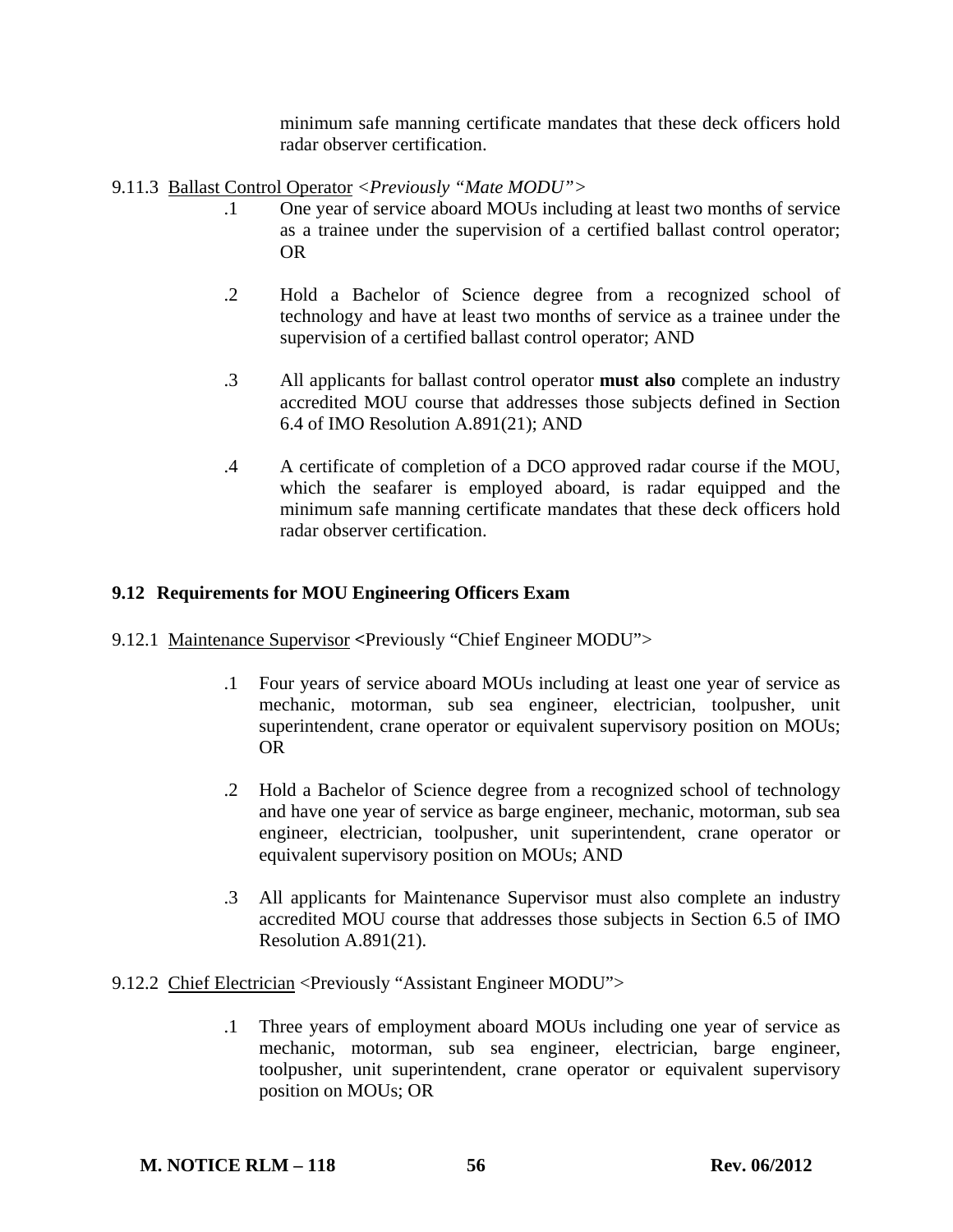- .2 Hold a Bachelor of Science degree from a recognized school of technology and have one year of service as mechanic, motorman, sub sea engineer, electrician barge engineer, toolpusher, unit superintendent, crane operator or equivalent supervisory position on MOUs; AND
- .3 All applicants for Chief Electrician must also complete an industry accredited MOU course that addresses those subjects in Section 6.5 of IMO Resolution A.891(21).
- 9.12.3 Chief Mechanic <Previously "Assistant Engineer MODU">
	- .1 Three years of employment aboard MOUs including one year of service as mechanic, motorman, sub sea engineer, electrician, barge engineer, toolpusher, unit superintendent, crane operator or equivalent supervisory position on MOUs; OR
	- .2 Hold a Bachelor of Science degree from a recognized school of technology and have on year of service as mechanic, motorman, sub sea engineer, electrician, barge engineer, toolpusher, unit superintendent, crane operator or equivalent supervisory position on MOUs; AND
	- .3 All applicants for Chief Mechanic must also complete an industry accredited MOU course that addresses those subjects in Section 6.5 of IMO Resolution A.891(21).

# **9.13 Additional Examination Requirements for all Exams**

# 9.13.1 Proof of Experience

- .1 *Acceptable Documentation* A candidate for certificate by examination, in addition to complying with the general requirements, shall submit satisfactory proof of sea service and experience covering at least the period required for eligibility to sit that examination. Seafarer's books, certificates of service, forms of discharge and other documents certifying the amount and character of experience, and identifying the vessels on which served, shall be examined as to their authenticity and any indication of unauthorized alteration or other invalidity shall render such documents unacceptable. Normally, proof of sea service can be satisfactorily established by providing a copy of the candidate's official Seafarer's (discharge) book. For certification of service aboard Liberian vessels, the candidate must provide a copy of the candidate's Liberian Seafarer's Identification and Record Book, RLM-272, or a certificate of service in accordance with Liberian Maritime Regulation 10.325(5).
- .2 *Graduation Certificates* A candidate claiming graduation from a recognized naval, nautical, marine engineering or radio school in lieu of sea service shall be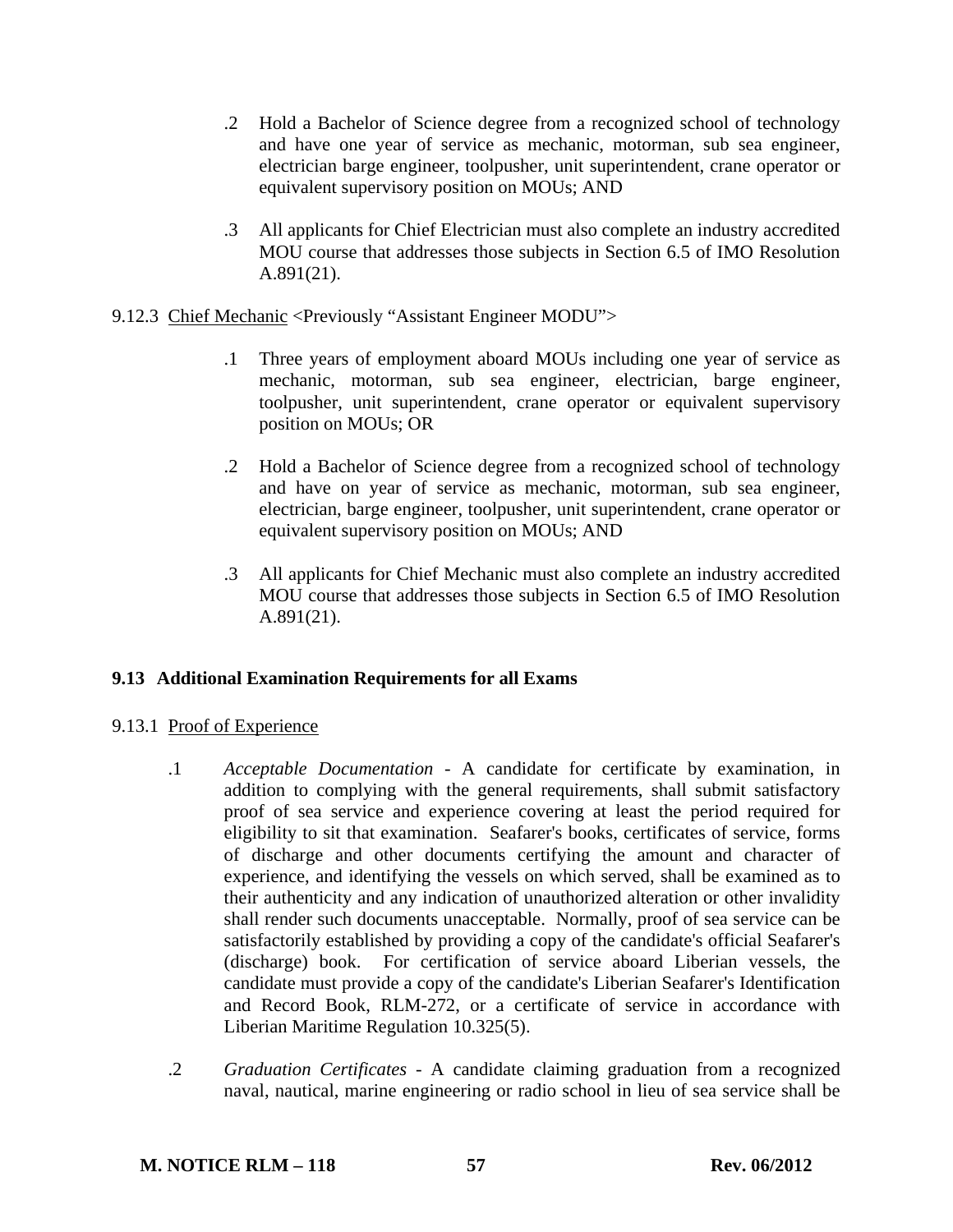required to submit a **certified** copy or other facsimile of the candidate's certificate of graduation or of course completion, and a **certified** translation into English if such certificate is in a foreign language.

- 9.13.2 Evidence of Foreign Certificate A candidate who holds a foreign certificate and who is applying for examination for a Liberian Certificate in a higher grade is required to submit with the application satisfactory proof of foreign Certificate. Such proof may be the original foreign Certificate, an official duplicate, or a **certified** photo static copy.
- 9.13.3 Surrender of Old License A successful candidate for examination in a higher grade than the Liberian License presently held shall surrender the old Liberian License to the DCO upon issuance of the new license.
- 9.13.4 English Language Proficiency
	- .1 Examinations for Master and Chief Mate may only be taken in English.
	- .2 Candidates for Navigational Watch Officer and Engineering Watch Officer must demonstrate competence in the use and understanding of English in written and oral form through examination and assessment of evidence obtained from practical instruction administered by the proctor for the examination.
- 9.13.5 Translation Fees In the event a candidate is unable to understand examination questions in English, the candidate may take one of the foreign language examinations that are made available by the DCO for an additional fee of U.S. \$100 charged to defray the cost of translations.

# **9.14 Subject Matter of Examinations**

9.14.1 Guideline Publications - Specimen examination questions for each deck and engineering license grade are available, upon request, from the DCO. Each Guideline Publication includes a listing of examination facilities, examination subjects for each license grade in accordance with the 19 STCW Code requirements, sample questions, a list of materials that will be available for use by the candidate in the examination room, and a study bibliography.

# 9.14.2 List of Examination Guidelines

- Deck Officer RLM-319
- Engineer Officer RLM-320
- MOU Officer RLM-325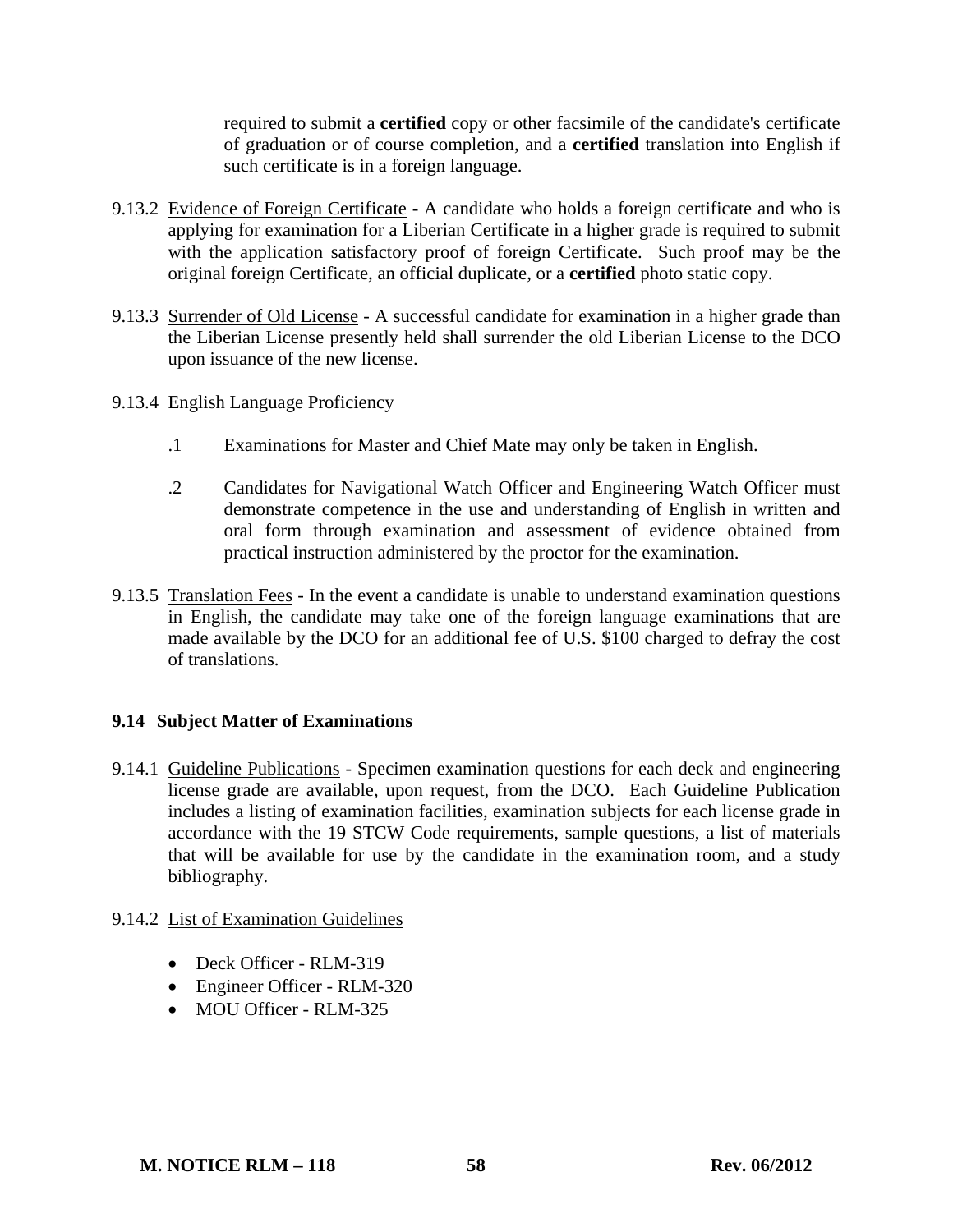### **9.15 Conduct of Examinations**

### 9.15.1 Authorized Tables, Publications and Equipment

- .1 No candidate for examination shall be allowed to have on the person or in the candidate's possession, nor is there to be present in the examination space, any equipment, material, books, notes or other literature except as provided for the candidate by the examination facility.
- .2 Any candidate will be permitted to make use of an English-foreign language dictionary, which may be taken into the examination space **provided** such dictionary is also first inspected for unauthorized notes and loose papers.
- .3 A candidate may also provide and utilize the candidate's own star finder, nonprogrammable calculator and/or electronic slide rule.
- 9.15.2 Unauthorized Persons and Communication Forbidden No unauthorized persons shall be permitted to enter the examination space, and no candidate for a Certificate shall be permitted to communicate **in any manner** with any unauthorized person(s) during the taking of an examination. The candidate shall not be given any assistance by a proctor in the answering of examination questions.
- 9.15.3 Personal Conduct Each candidate for a certificate shall conform to the particular requirements of the examination facility and shall always maintain absolute silence during the conduct of examinations. Each candidate is required to take care not to mark or otherwise abuse the publications; equipment and furniture provided and shall not remove any such items from the examination facility.
- 9.15.4 Work Materials In answering the examination questions, each candidate must show and label all work. Answers are to be neatly marked on the answer sheets provided. Computations and scratch work are to be **attached** to the answer sheets to which they apply, and must not be taken from the examination facility.
- 9.15.5 Penalty Any candidate who shall receive unauthorized assistance, makes use of any unauthorized material or is in any other way found not in compliance with the foregoing during the conduct of an examination will be disqualified from proceeding further and shall forfeit all fees paid. Candidates failing under these circumstances may not be eligible for re-examination for a period of two (2) years.
- 9.15.6 Failure to Complete Examination Any candidate who commences an examination but who fails to complete it within the prescribed period, or who otherwise fails to finish all required tests, shall not be entitled to a refund of any examination fees paid by him except when the failure to complete the examination is the responsibility of the administering authority.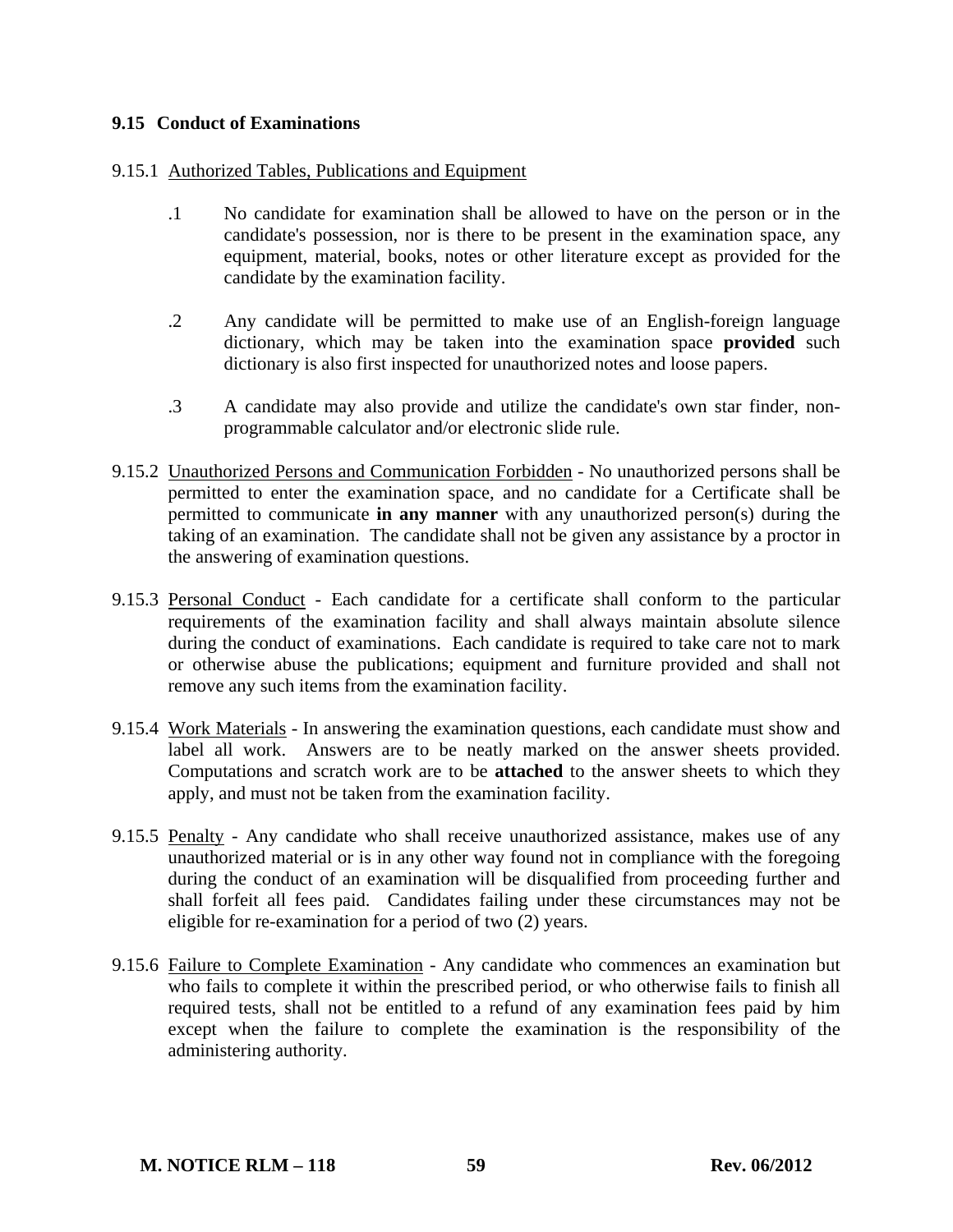9.15.7 Failure to appear for examination - Exams are valid for up to six months. Any candidate who fails to appear for examination within six months of approval of their application will forfeit their exam fee. Candidates may cancel their exam prior to expiration without penalty.

### **9.16 Re-examination upon Failure**

- 9.16.1 Passing Grade Passing grade for all Deputy Commissioner's examinations for both officers and ratings is 70%.
- 9.16.2 Waiting Period A candidate who fails his examination may not be re-examined earlier than 30 days from notification of failure, and may not be re-examined more than twice in 12 months.
- 9.16.3 Reviewing Examination Papers Upon request to the DCO, the score awarded to a failing candidate's examination will be reviewed. The score awarded to an examination following review shall be final.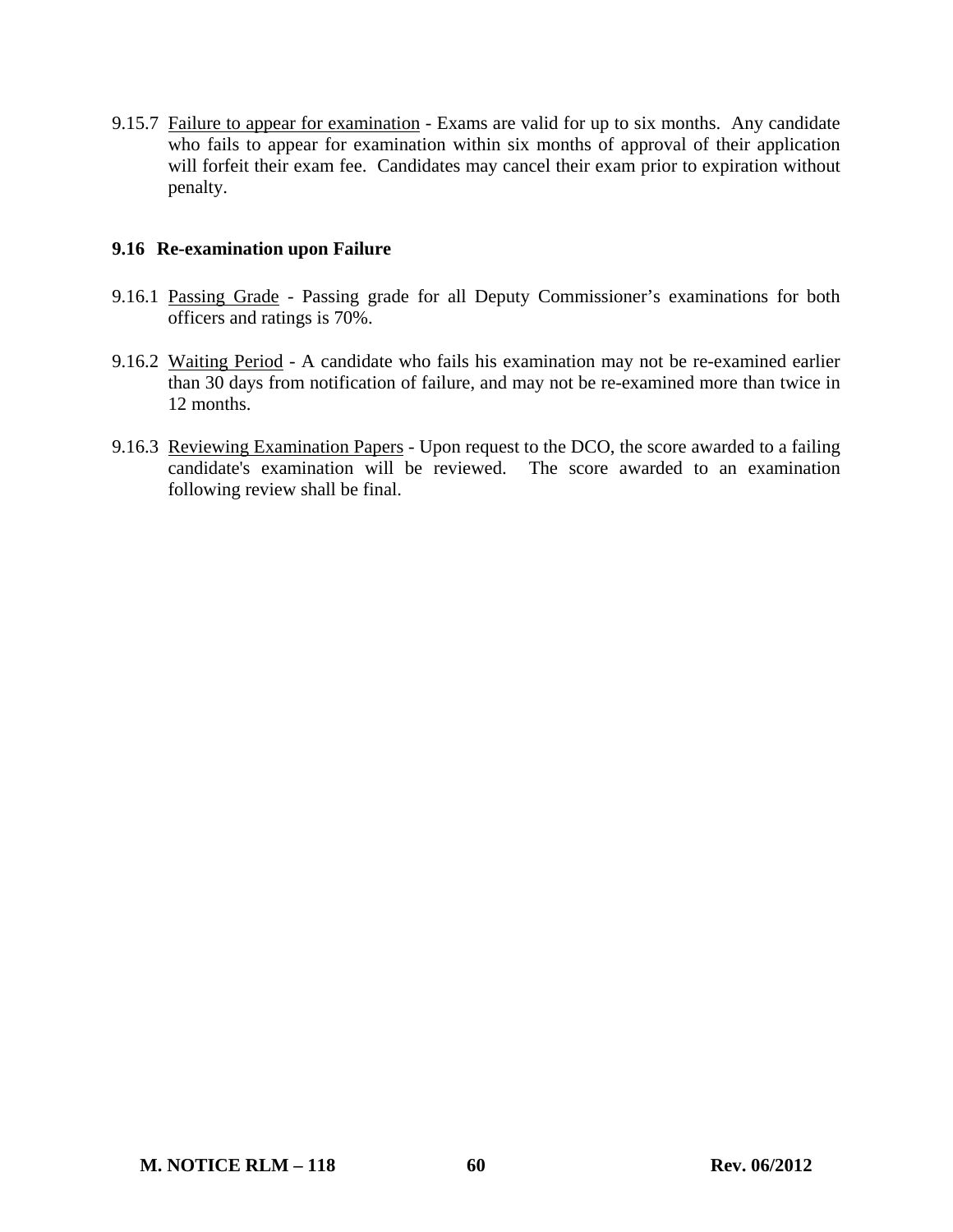### **10 REPLACEMENTS AND RENEWAL OF OFFICER LICENSES**

#### **10.1 Replacement of Lost or Destroyed License.**

 The holder of a license that is lost or destroyed may apply for its replacement, valid for the un-expired term of the original license, by submitting to the DCO an affidavit in writing, sworn or affirmed before a Deputy Commissioner, Special Agent, Liberian Consular Officer, civil notary or commissioner for oaths. The affidavit must state the circumstances of the loss or destruction and give a description of the license. With the affidavit must be submitted two  $(2)$  passport-size  $(1.75^\circ \text{ X } 1.75^\circ)$   $(45 \text{ mm. X } 45 \text{ mm.})$ color photographs of the applicant, and the fee prescribed in Annex 5 for issuance of a duplicate license.

#### **10.2 Renewal of License**

- 10.2.1 Application An applicant for renewal of a license shall surrender his expired license (or a **certified** copy) and shall submit a properly completed application **Form RLM-105**, (see Annex 1), for renewal. With the application there shall also be submitted:
	- .1 Two (2) passport-size color photographs of the applicant,
	- .2 A report of physical examination within the preceding 12 months on **Form RLM-105M**, (see Annex 2),
	- .3 The fee prescribed in Annex 5 for renewal of a license, and
	- .4 Evidence of professional competence.
	- .5 Evidence of STCW mandated additional training and certification.
- 10.2.2 Evidence of Professional Competence The evidence of professional competence referred to in sub-item 10.2.1.4 above which must accompany the application shall be as follows:
	- .1 Evidence of all sea service under the expired license, including proof of sea-going service in the grade of license held for a total of at least one (1) year during the preceding five (5) years; **or**
	- .2 Evidence of all employment during at least the preceding five (5) years, including employment ashore closely related to the operation of vessels, which may be considered by the DCO to be at least equivalent to the sea-going service required by sub-item 5.2.2.1 above; **or**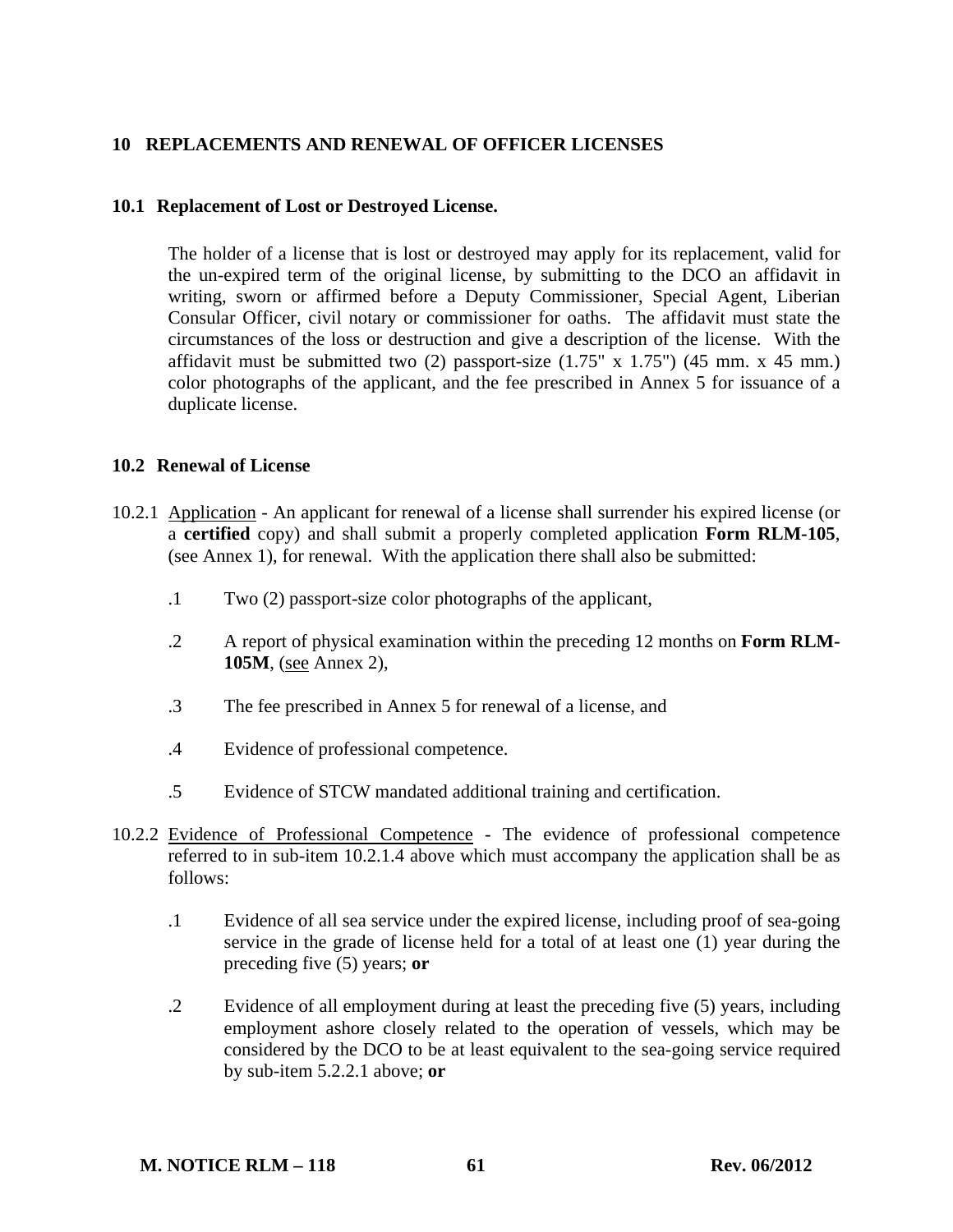- .3 Evidence of having completed sea-going service in an appropriate supernumerary capacity for a period of not less than three (3) months immediately prior to taking up the position in which he or she is entitled to serve by virtue of his or her license grade.
- 10.2.3 Additional Training and Certification An applicant for license renewal must meet the same general requirements for a Liberian Certificate License as specified in General Requirements for Officer Certificate, as applicable, in regards to ARPA, Firefighting Training, Radar Observer Training, GMDSS Certification, First Aid Training, Advanced Medical Training, and Proficient in Survival Craft/Rescue Boats Training.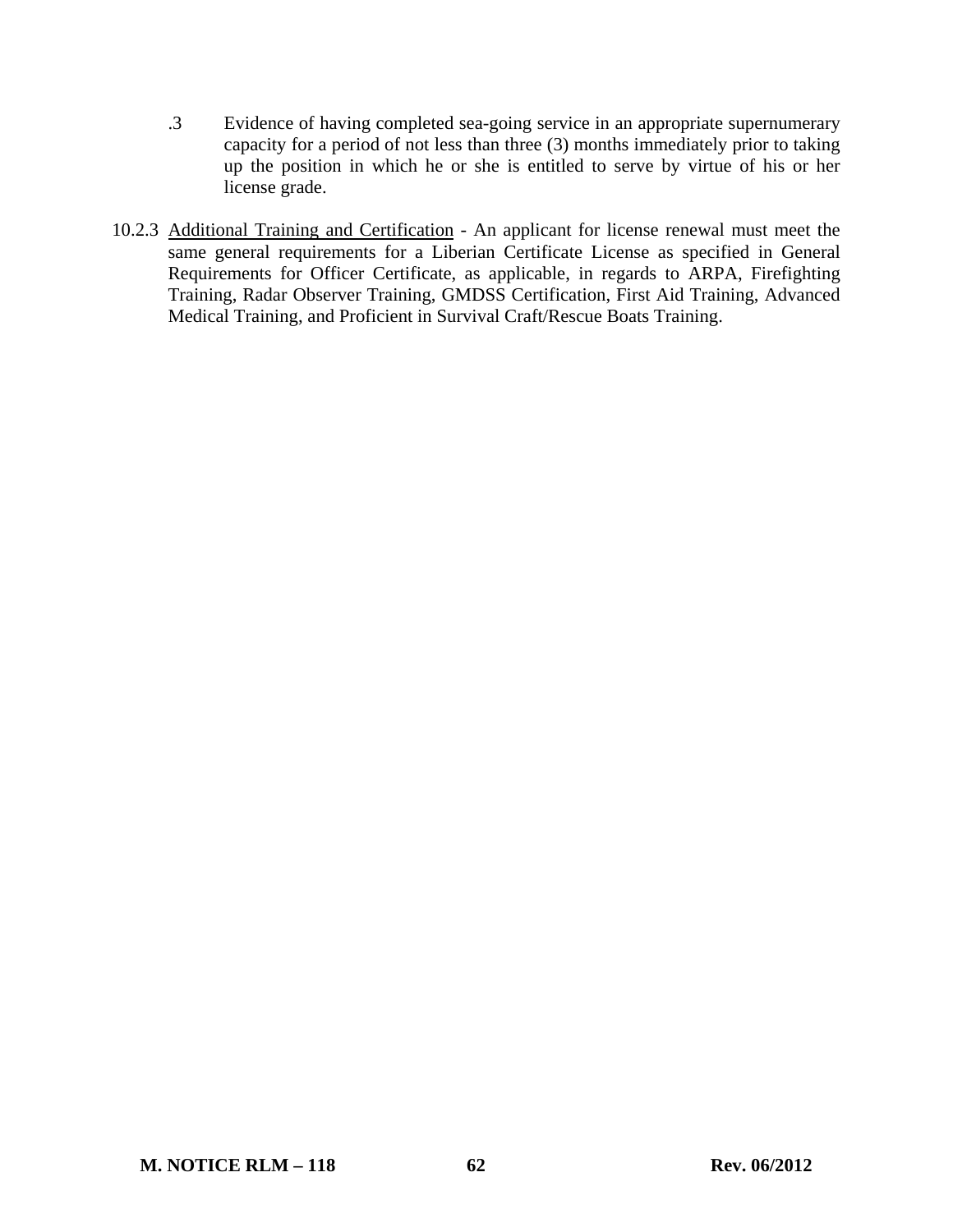## **11 HOW TO APPLY FOR DOCUMENTS**

### **11.1 General Application Information**

- 11.1.1 Use of Filing Agents All applications must be submitted through either a local Authorized Liberian Filing Agent or a LISCR Regional Office.
- 11.1.2 Submission of electronic applications preferred Filing agents should submit applications through the use of LISCR's SEA (Seafarer's Electronic Application) System. Sea System utilizes a web-based interface available to all Authorized Liberian Filing Agents. There will be no Application Fee for Sea System Applications.
- 11.1.3 Paper applications Paper applications from existing filing agents will still be accepted. **Paper Applications will be assessed an Application Fee of USD \$100.00**. Paper Applications are Applications using forms RLM-273/279, RLM-105, and supporting documents which is sent via mail or courier to our office. Filing agents are highly encouraged to submit applications via SEA System. For more details, please contact The SEA System Group at:

Email: seafarers@liscr.com Fax:  $+1$  703 790-5655

- 11.1.4 Cover Letter Receiving/Filing Agents are required to submit a cover letter for each group of completed applications to the Seafarers Department. This letter must give detailed information regarding the applications in respect to what each applicant is applying for, the required fee and the name of the active Liberian registered vessel in which he/she is being employed.
- 11.1.5 Retention of applications All applications submitted to the DCO will be retained regardless of whether the application is processed or rejected. In cases where an application is rejected, an e-mail will be sent notifying the Agent.
- 11.1.6 Schedule Any application for books, SQC and licenses must include remittance for the required fee in accordance with the Fee Schedule in Annex 5.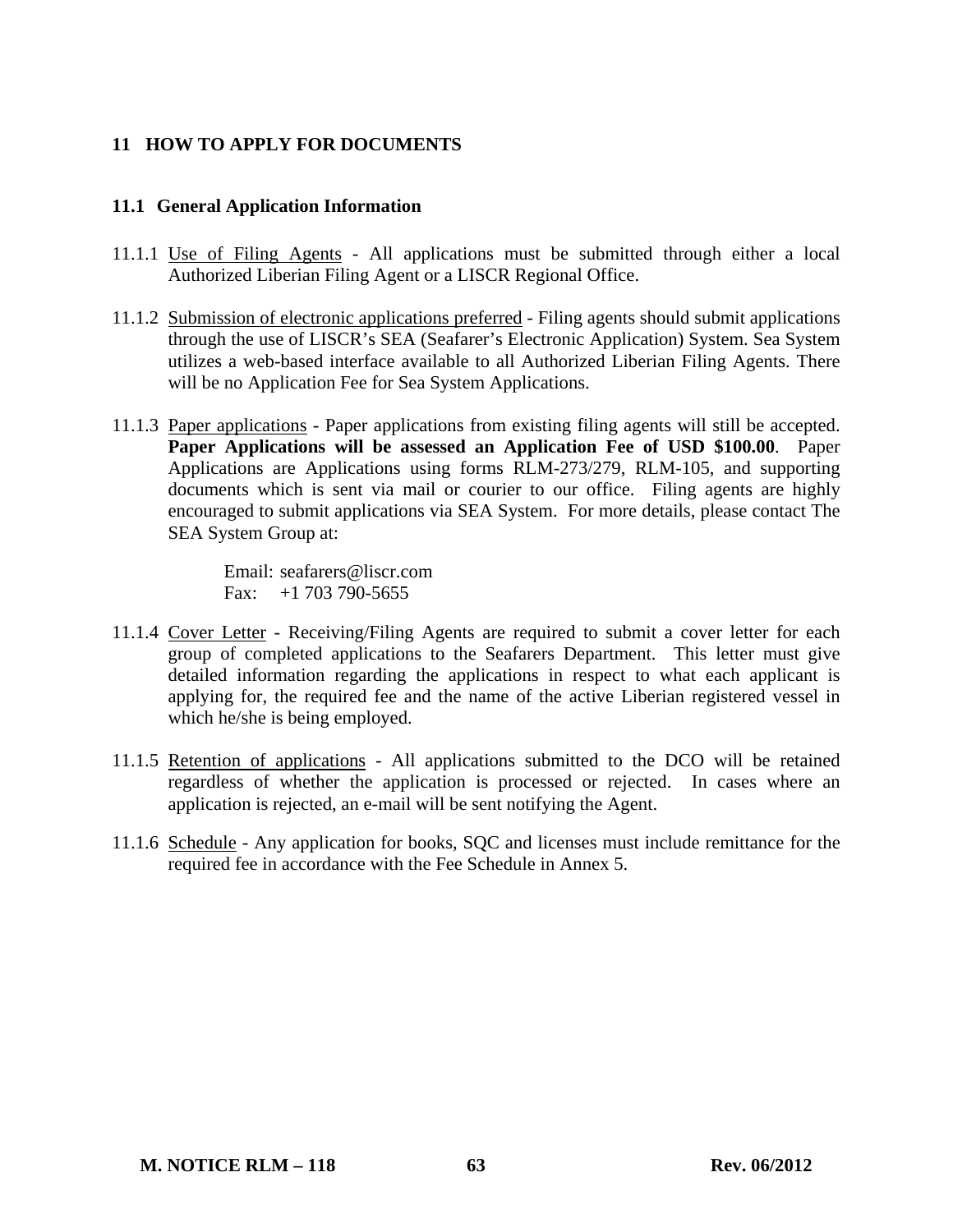## **11.2 Seafarer's Identification and Record Book (SIRB)**

- 11.2.1 Form RLM-273/279 Each application must be submitted in person on form RLM-273/279, Application for Seafarer's Identification and Record Book" (see Annex 3) to an Authorized Receiving/Filing Agent who will review the documents submitted and witness the applicant signing the application. Detailed instructions are set forth in the "GENERAL INFORMATION AND INSTRUCTIONS" section on the front page of form RLM-273/279. A Copy of the completed application is to be retained by the seafarer as evidence that the application is being processed. This form may be downloaded from the LISCR Website.
- 11.2.2 Complete Application With each properly completed application form and the fee prescribed in Annex 5, there shall be submitted all necessary documents, letters and/or proofs. **Incomplete applications will be rejected and filed.**
- 11.2.3 Physical Examination Every candidate for a book shall be required to submit satisfactory evidence of a physical examination completed within the **12 months** immediately preceding application.

 *Submitting the application without the necessary fees or supporting documentation will result in delay and possible rejection of the application.*

## **11.3 Special Qualification Certificates (SQC's)**

- 11.3.1 Form RLM-273/279 Each application must be submitted to the DCO on Form **RLM-273/279**, (see Annex 3. If the applicant does not have a Liberian "Seafarer's Identification and Record Book", this application must be submitted **in person** to an authorized Receiving/Filing Agent. A copy of the properly completed application is to be made by the Receiving/Filing Agent for the Seafarer and retained by the Seafarer as evidence that the application is being processed.
- 11.3.2 Supporting Documents With each properly completed application form, there shall be submitted all necessary documents, letters and/or proofs as specified in Form RLM-273/279, to establish eligibility for the certificate.

## **11.4 Officer License**

- 11.4.1 Form RLM-105 Each application for an officer license shall be submitted on official **form RLM-105**, (see Annex 1,) which may be downloaded from the LISCR Website, and shall be accompanied by all necessary proofs, other supporting data and fees prescribed in Annex 5.
- 11.4.2 Certificate of Receipt of Application ("CRA") When an application for a Liberian License without further examination is submitted to any one of the Regional Marine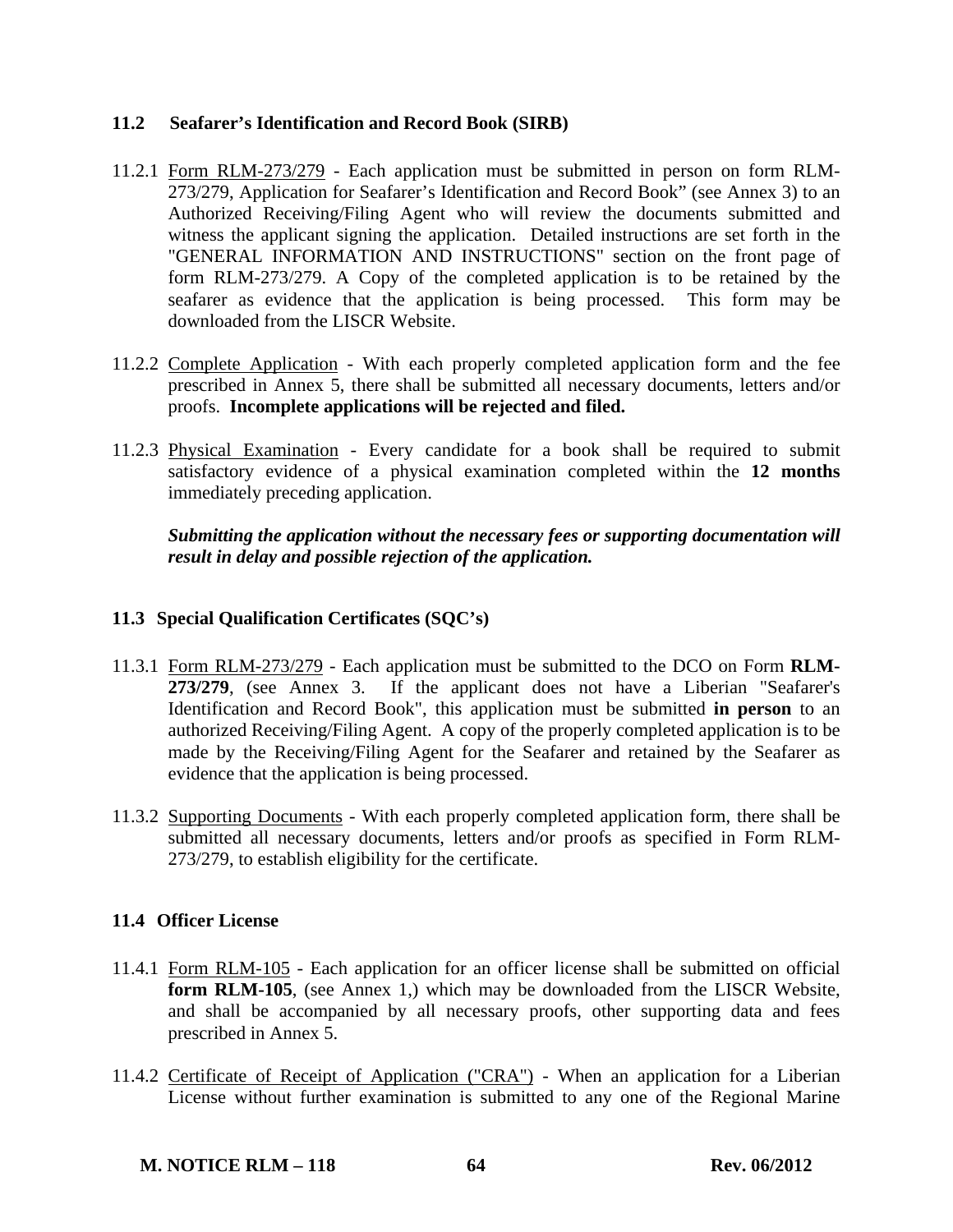Safety Offices listed in Liberian Marine Notice No. ADM-004 and Annex 7 herein, the applicant may request issuance of a Certificate of Receipt of Application. This request must be accompanied by the fee prescribed in Annex 5. If the application (with attachments) and proof of foreign certificate are in proper form and legitimate, the applicant will promptly be issued an official CRA in the grade for which applied as follows.

- .1 Each officer certificate applicant that qualifies, based on recognition of a national certificate under the provisions of STCW regulation I/10, will be issued a CRA. The CRAs will be issued by electronic means to the person or office that has filed the application unless the application is presented in person, in which case the CRA will be issued directly to the applicant.
- .2 While holding this CRA in conjunction with a valid and current national CoC, the applicant may serve aboard Liberian Flag vessels for a period up to 90 days while their application for a Liberian License is being processed.
- .3 CRAs shall only be issued after a completed and signed application, RLM-105, with all required supporting documents, has been received.
- .4 CRAs become valid when signed by the applicant.

## **11.5 Officer Examination**

- 11.5.1 How to Apply Every candidate for examination for an officer certificate license shall submit a properly completed application and shall indicate the facility at which the candidate will report for examination. The Candidate will receive notice from that facility once his exam has been received.
- 11.5.2 Days and Places of Examination Examinations may be taken, upon request to the DCO, at any of the facilities listed in the various specimen examinations. Examinations normally shall be conducted on weekdays commencing at 0900 hours local time and terminating at 1700 each day. However, a candidate is required to conform to the office hours of the individual facility, where these differ from the normal schedule.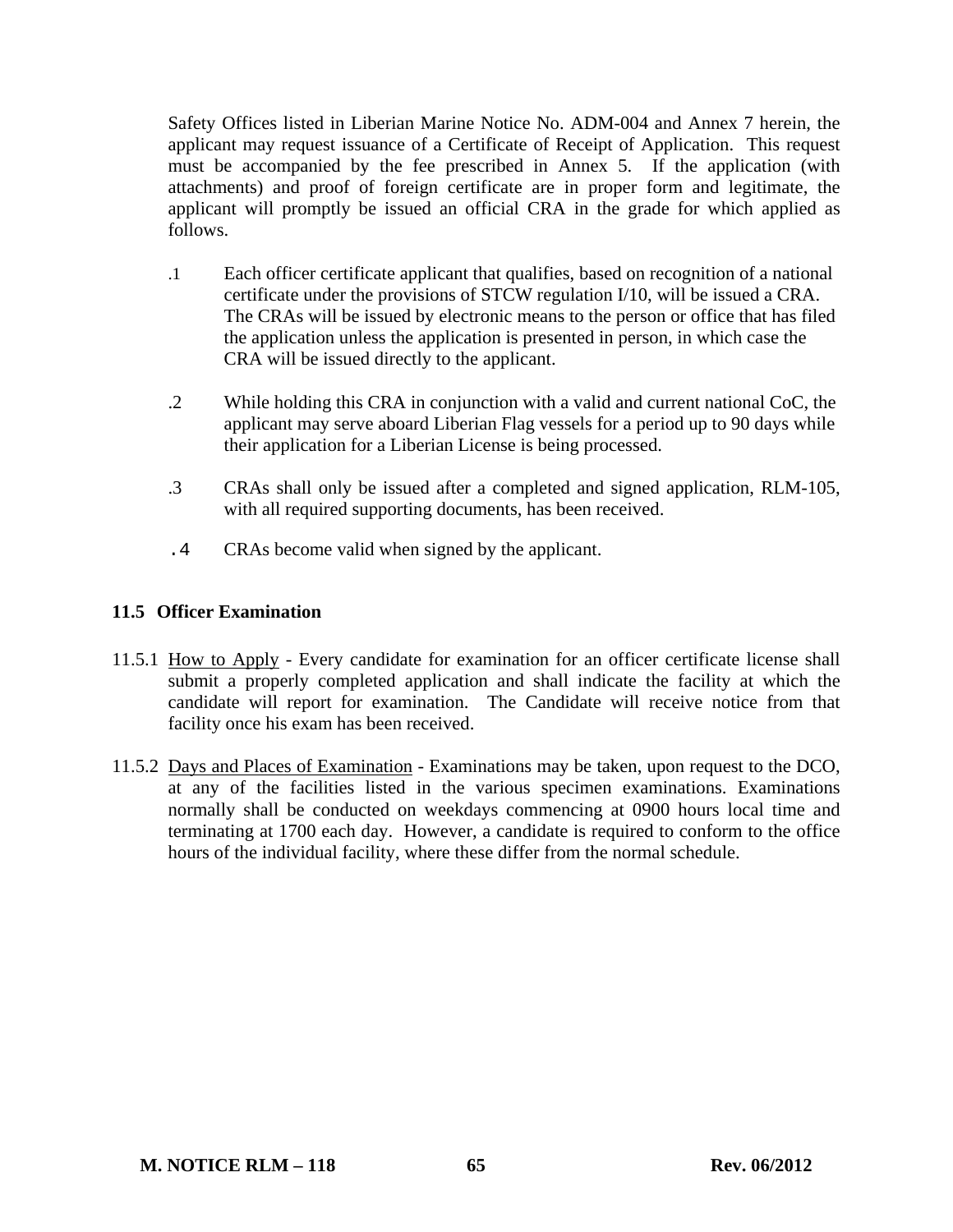#### **12 Fees**

12.1 Schedule - Any applicant for a license or other document must remit the required fee in accordance with the schedule in Annex 5. Should secure delivery of documents by courier service be required, a fixed fee of U.S. \$5 per document must also be remitted with the application. See Annex 5 for full description of this service.

### 12.2 Payment

#### .I **AMERICAN EXPRESS, VISA OR MASTERCARD**

Please complete the credit card authorization form on the last page and follow the instructions on the form.

# .II **CHECK OR BANK DRAFT**

Checks must be in U.S. dollars and drawn on a bank located in the United States, payable to: **"LISCR, LLC-Maritime Account VA"** 

#### .III **BANK (WIRE) TRANSFER**

Please refer to our website for further payment instructions www.liscr.com

http://www.liscr.com/liscr/Home/Newpaymentinstructions

#### (**Please provide Payer's name, Official number and Invoice number) (Amount must be remitted in U.S. Dollars)**

*Remember that your bank will charge transfer fees. Only the net amount received into the account will be credited toward payment of seafarer documents. Please identify yourself by agent name and number to ensure that the name and registration number of the Liberian entity for which payment is being made, and, where available, the invoice number in respect in which you are making payment, are clearly stated on the payment.* 

*Drawdown Accounts -* Drawdown accounts (DDA) shall be established within three months of starting use of SEA. Payments to the DDA may be made through any of the means described above.

*Mailing to us* - The use of courier services is recommended. When not applying in person, the application(s) with payment should be sent by courier instead of regular mail.

*Mailing from us - Agents are strongly urged to enclose, with applications, an* additional \$5 per book application and \$5 per officer license application for return courier delivery. Special qualification certificates will be couriered along with I.D. Books at no additional charge. **All Work Orders are subject to a \$45.00 minimum charge for courier.**